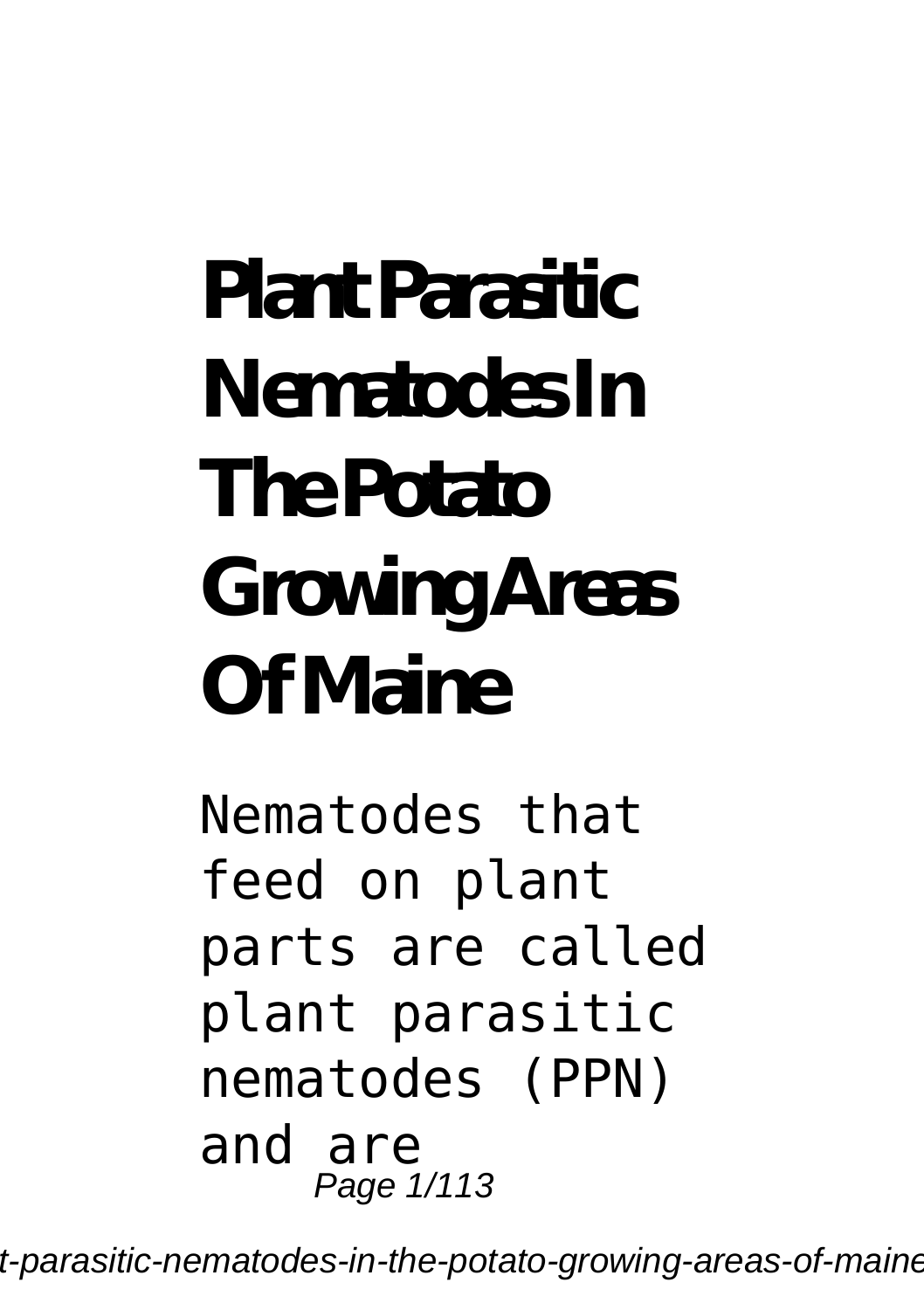ubiquitous in agricultural soils. The life cycle of a nematode includes eggs, juveniles and adults, and they can overwinter at any of these stages. Crop damage is the result of a complex Page 2/113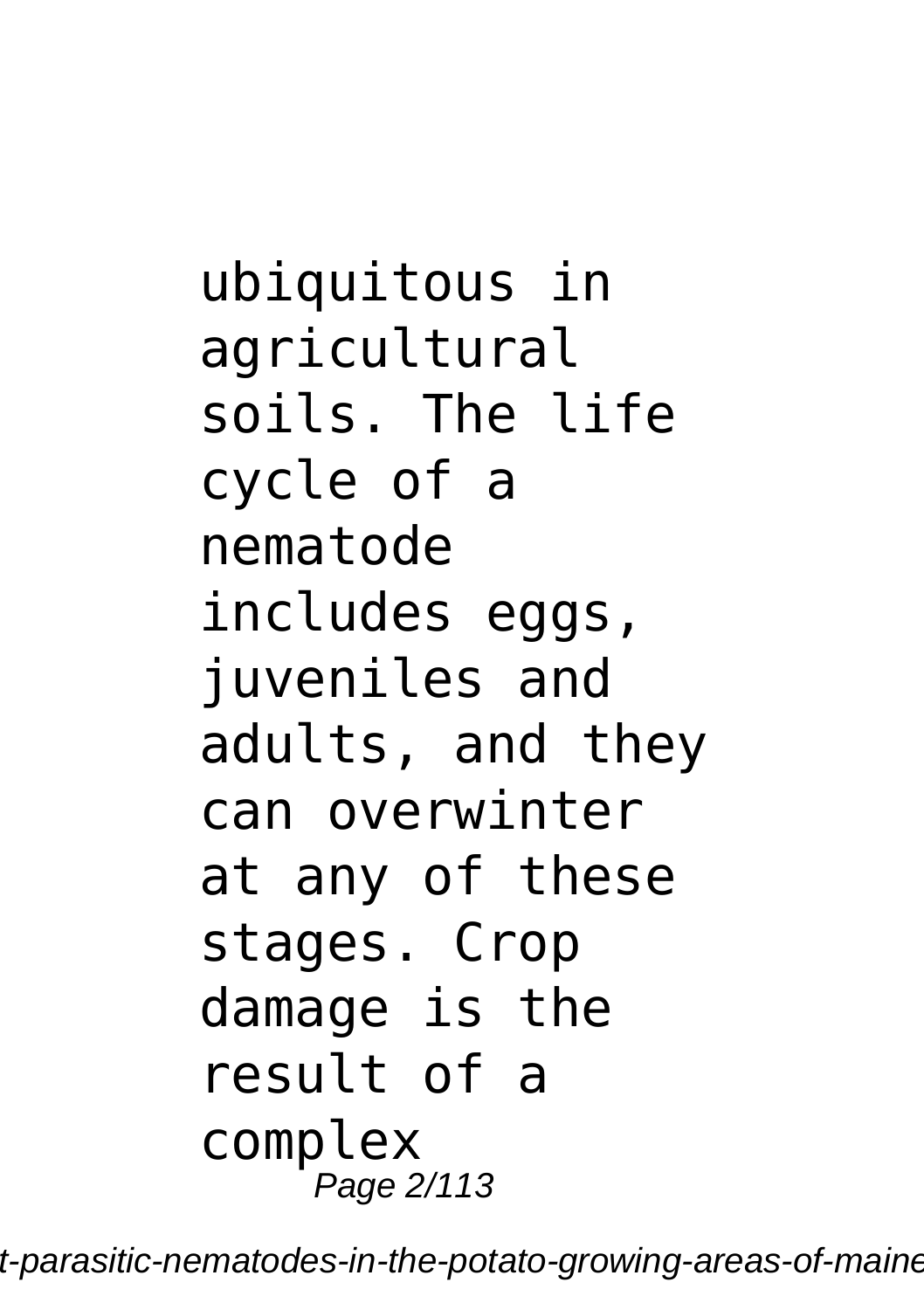## interaction of the environment, ...

### **Plant Parasitic Nematodes In The** Nematodes that feed on plant parts are called plant parasitic nematodes (PPN) and are ubiquitous in agricultural Page 3/113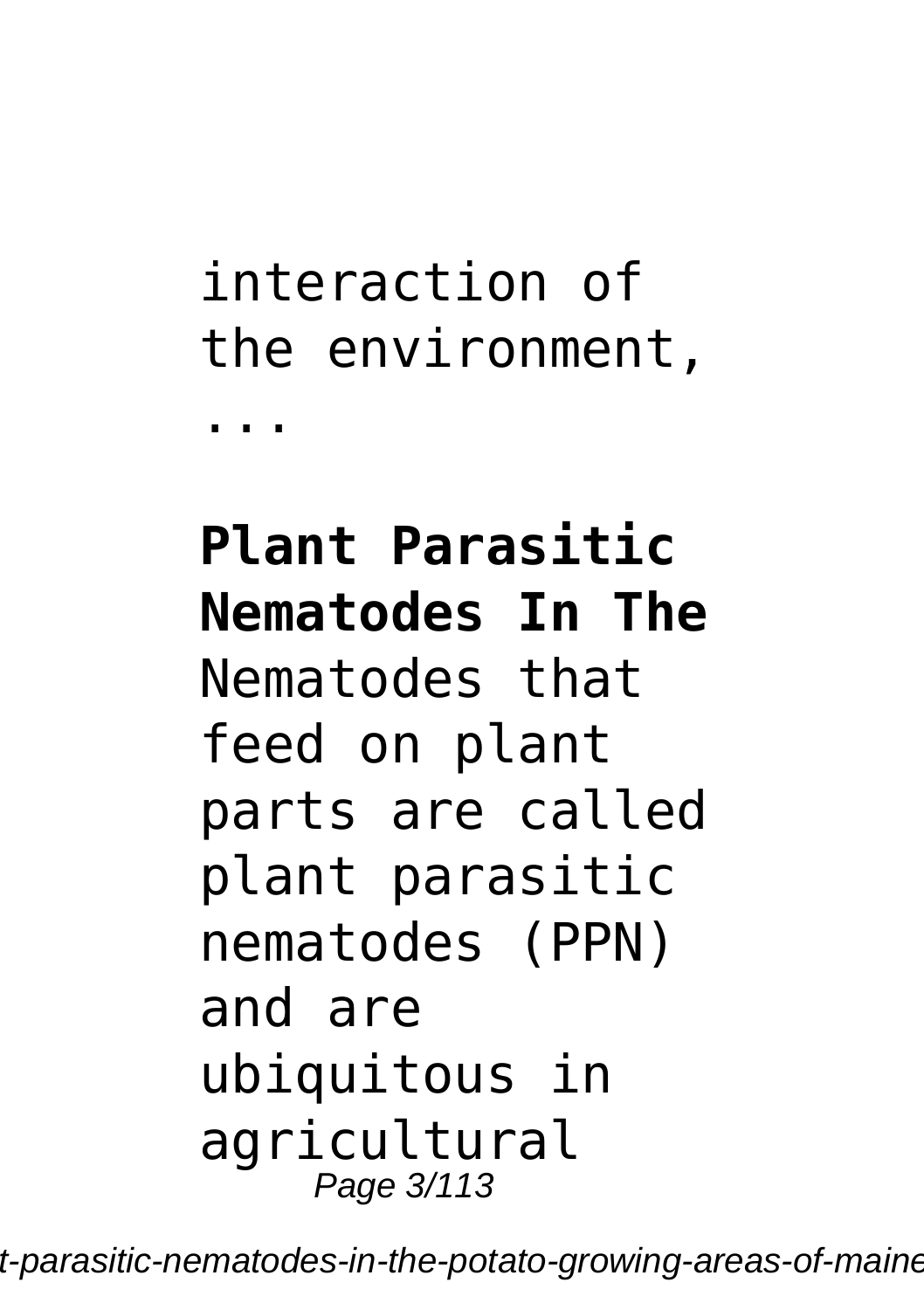soils. The life cycle of a nematode includes eggs, juveniles and adults, and they can overwinter at any of these stages. Crop damage is the result of a complex interaction of the environment, Page 4/113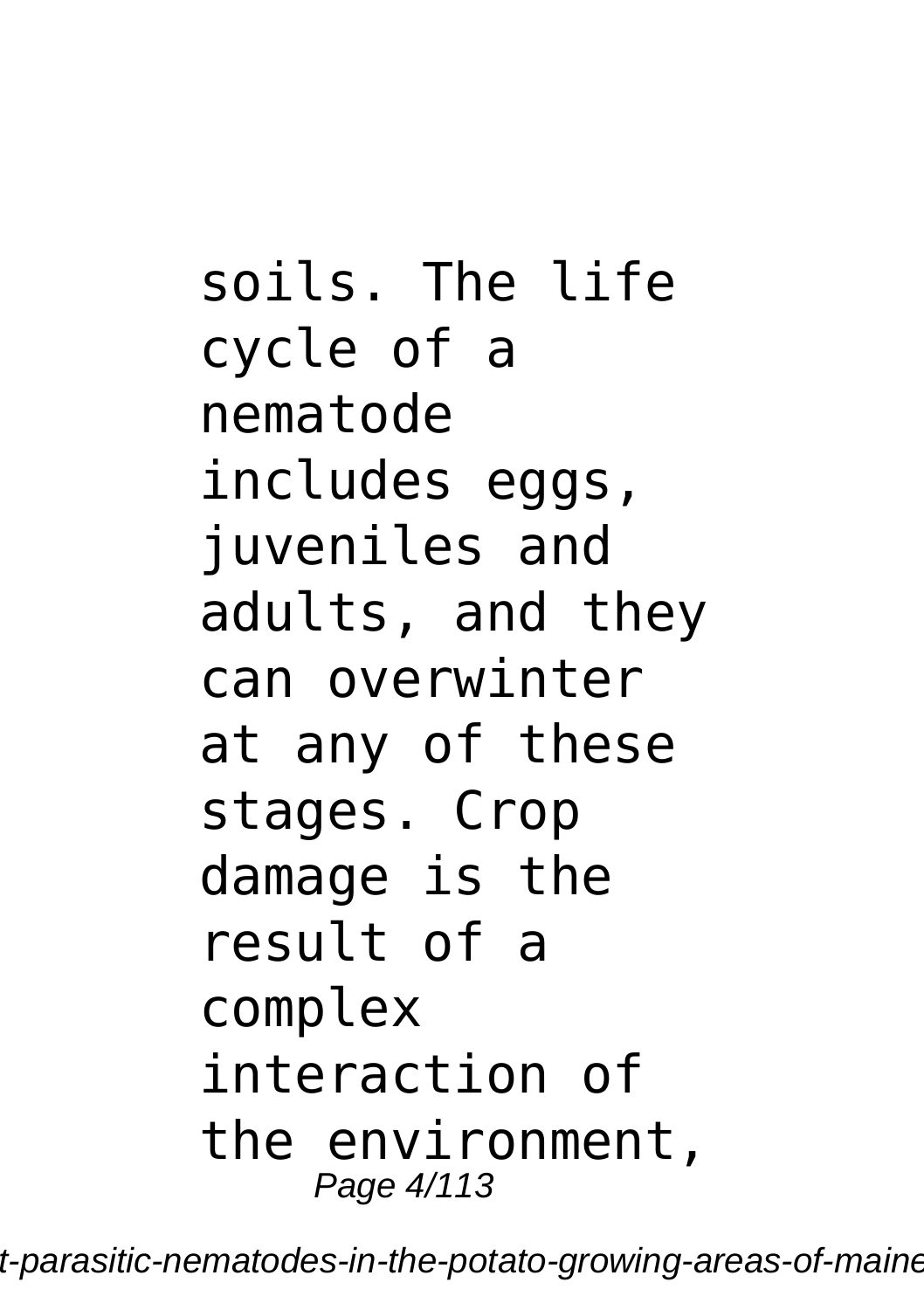**Plant Parasitic Nematodes Explained** Plant-parasitic nematodes occur in all sizes and shapes. The typical nematode shape is a long and slender wormlike animal, but often the adult Page 5/113

...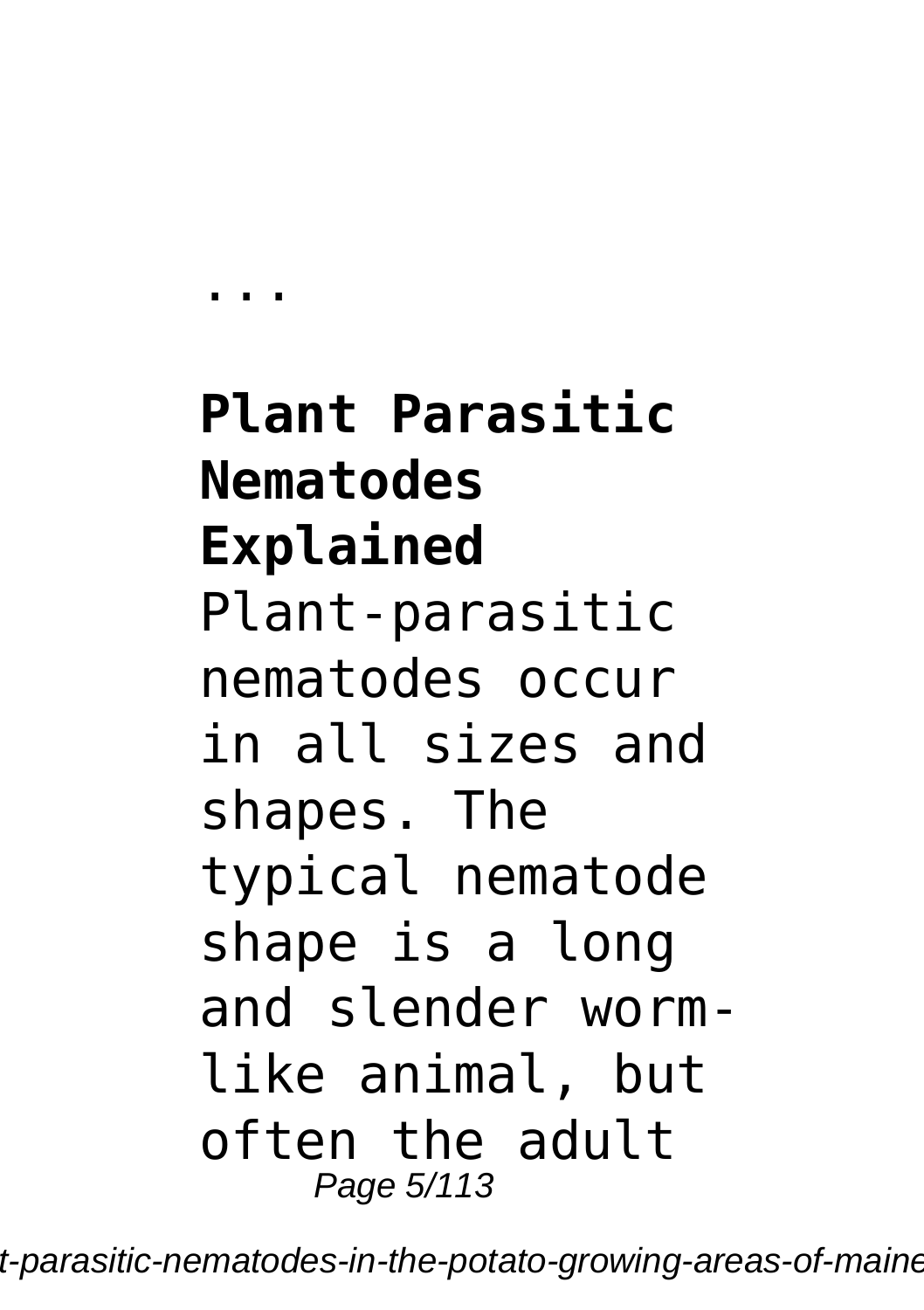animals are swollen and no longer even resemble worms (Figure 2). Plant-parasitic nematodes range from 250 um to 12 mm in length, averaging 1 mm, to about 15-35 um in width.

# **Introduction to**

Page 6/113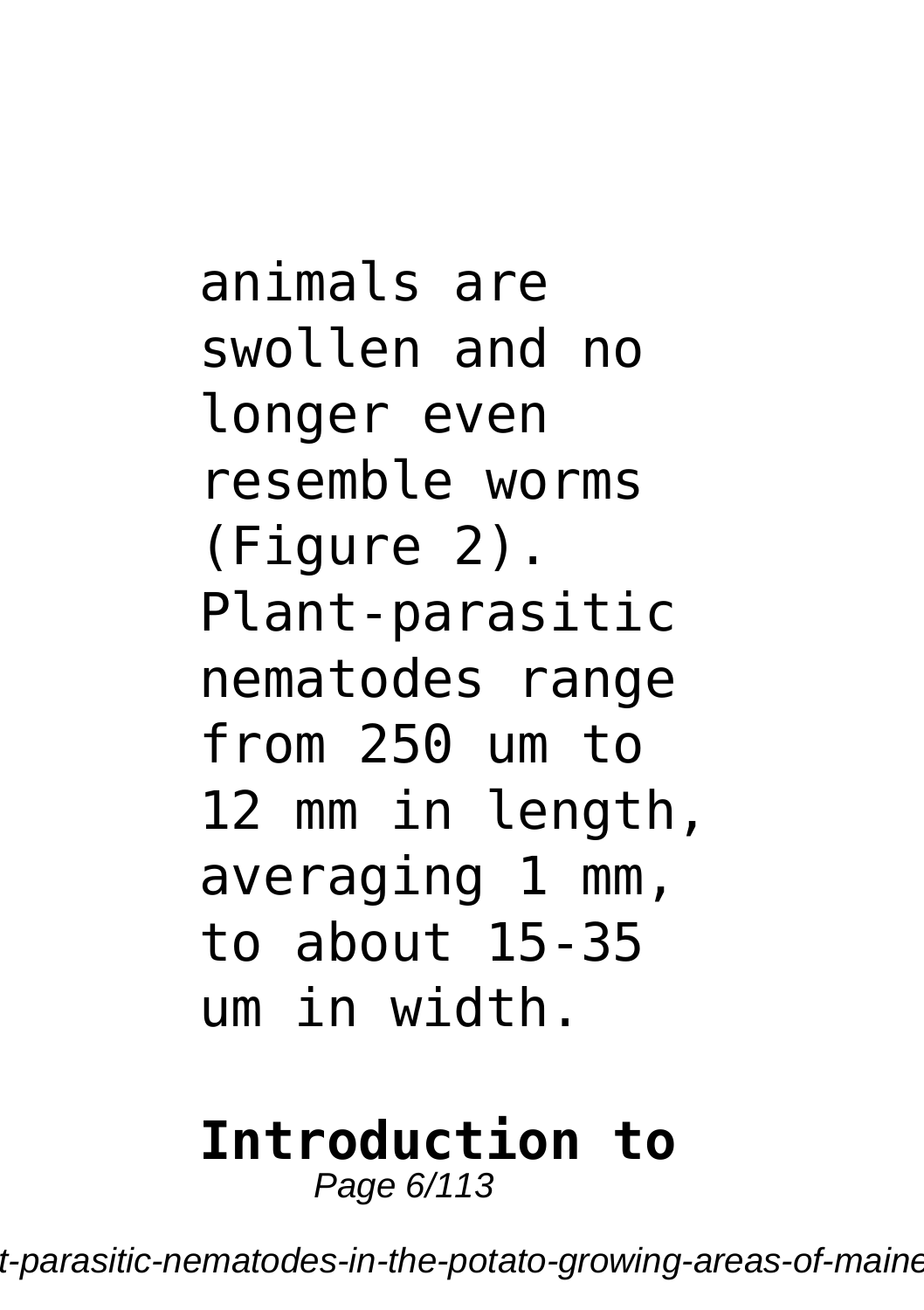#### **Plant-Parasitic Nematodes**

As with other plant‐parasitic nematodes, indirect costs, such as the establishment of control measures, degradation of land quality, cost of quarantine Page 7/113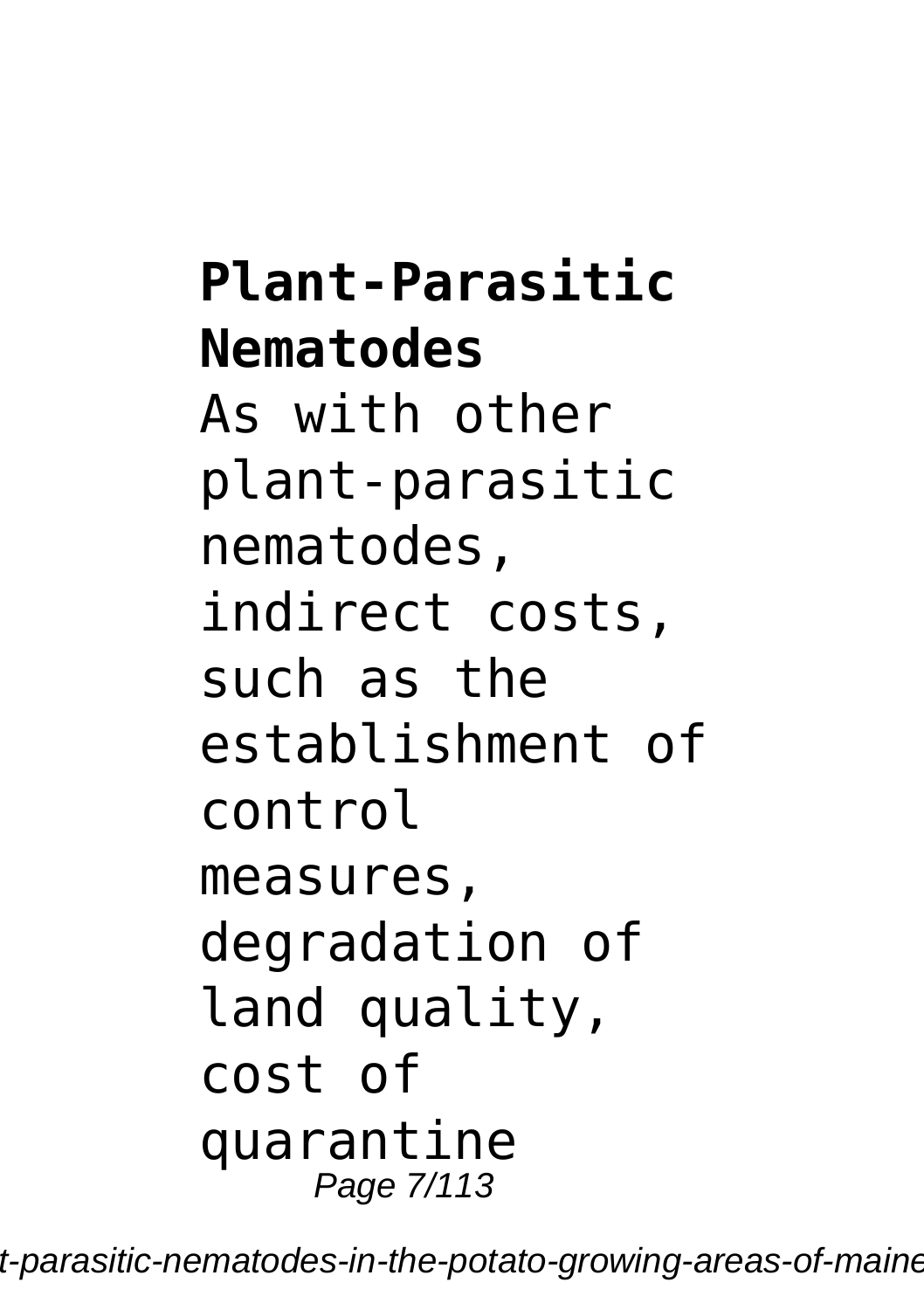procedures and loss of nematode‐free land for seed production, add to the direct losses caused by the impact on yield (Main et al., 1999).

#### **Top 10 plant‐parasitic nematodes in** Page 8/113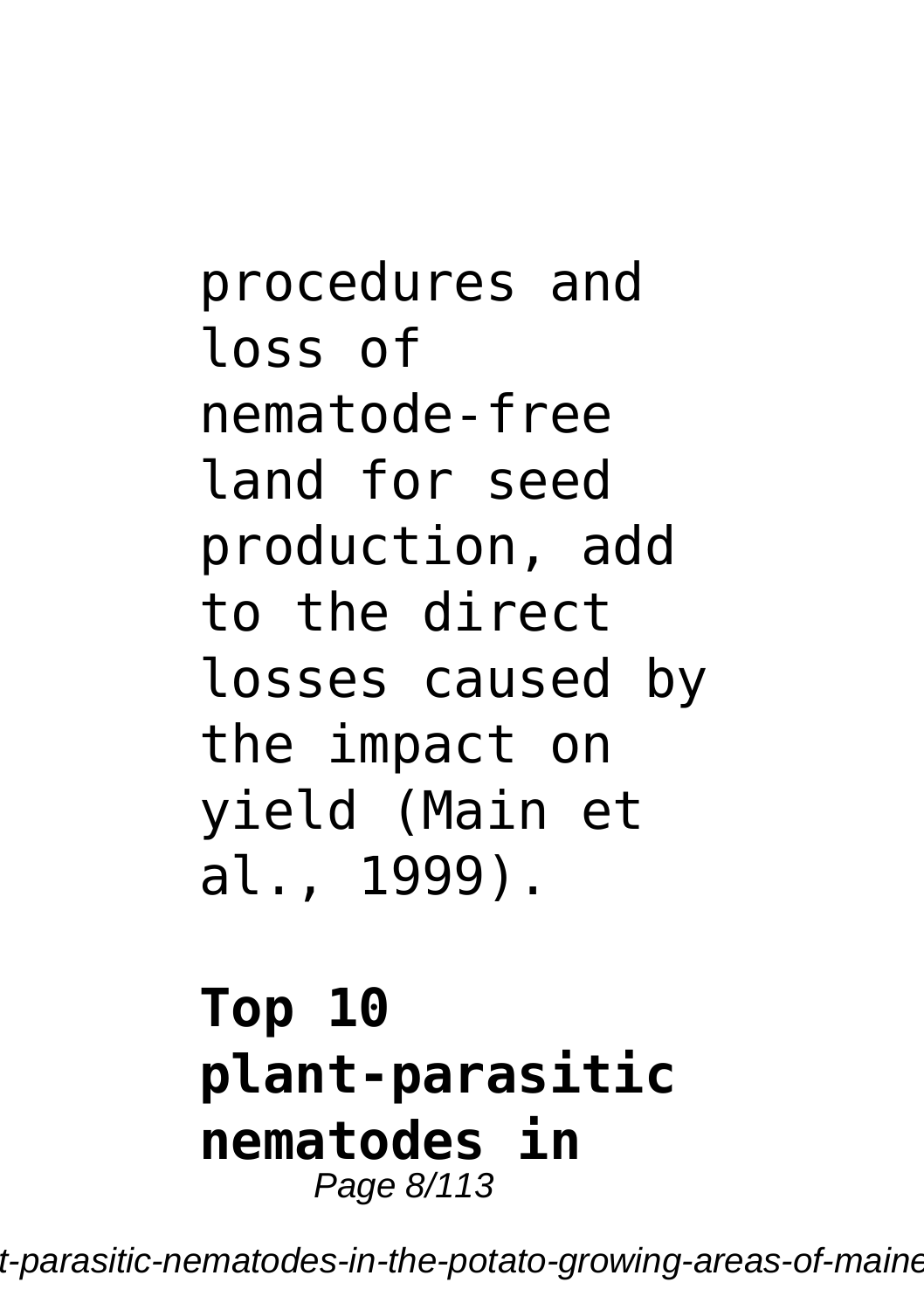# **molecular plant**

**...** Plant Parasitic Nematodes - Damage to crops and management. Crop losses due to nematodes. It will indeed be a wonder if any crop is free from plant parasitic nematodes [PPN]. Page 9/113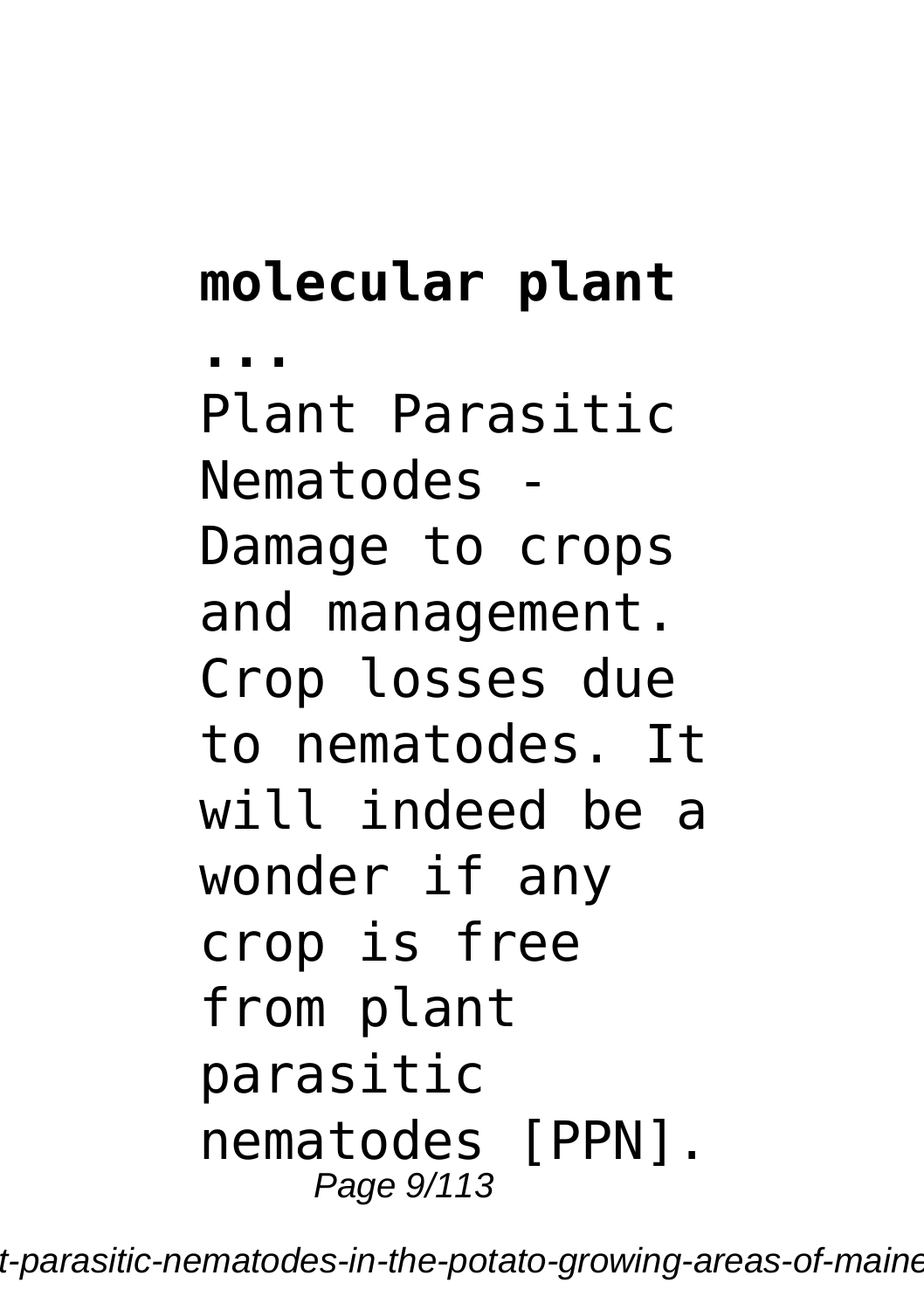Many a times in olden days, nematodes have caused people to migrate due to soil sickness.

**Management of plant parasitic nematodes | agropedia** Plant parasitic nematodes feed on living plant Page 10/113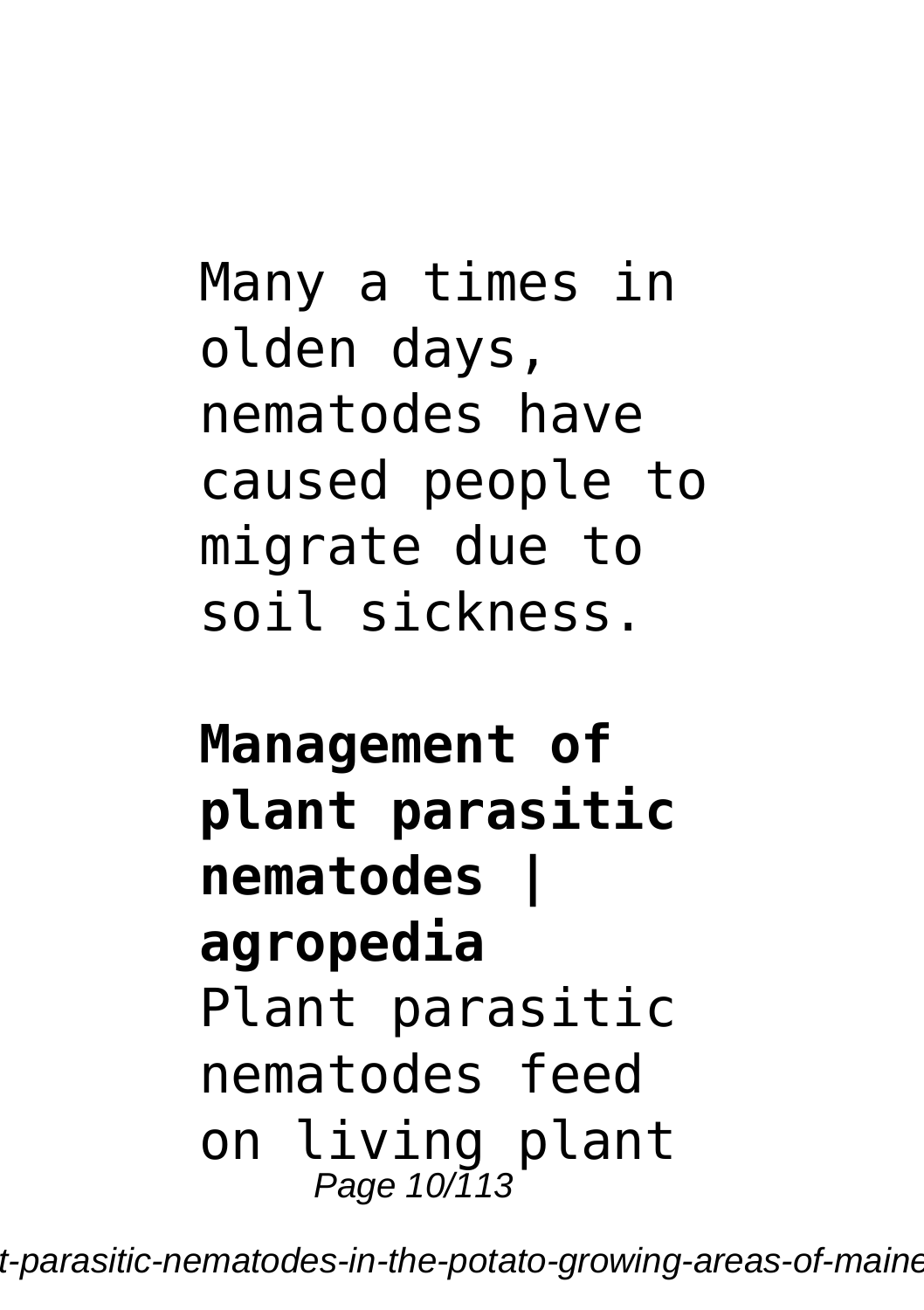tissues, using an oral stylet, a spearing device somewhat like a hypodermic needle, to puncture host cells. Many, probably all, plant nematodes inject enzymes into a host cell before feeding Page 11/113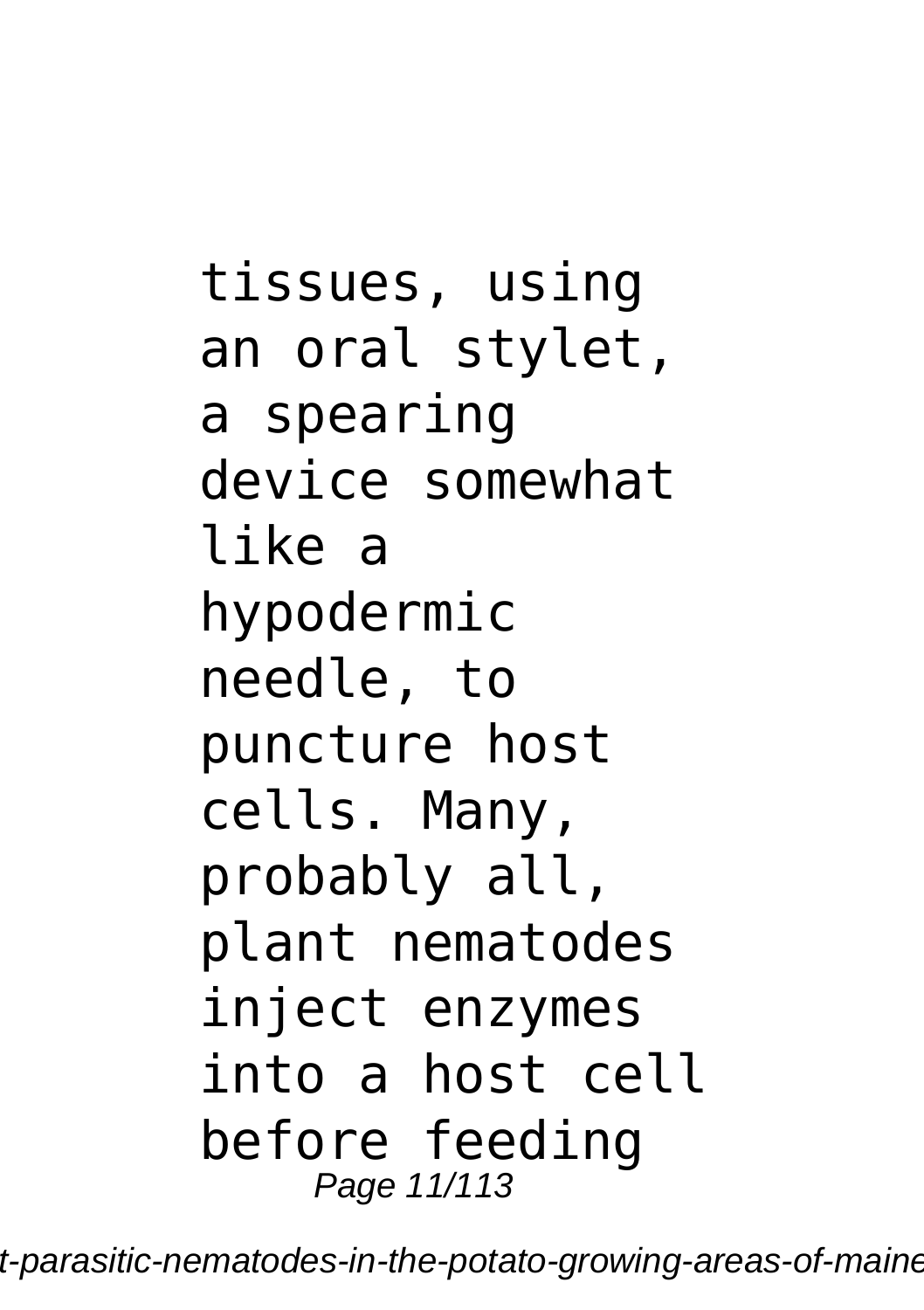## to partially digest the cell contents before they are sucked into the gut.

#### **Plant Parasitic Nematodes - MREC - UF/IFAS** All plant parasitic nematodes have a protrusible hollow stylet or Page 12/113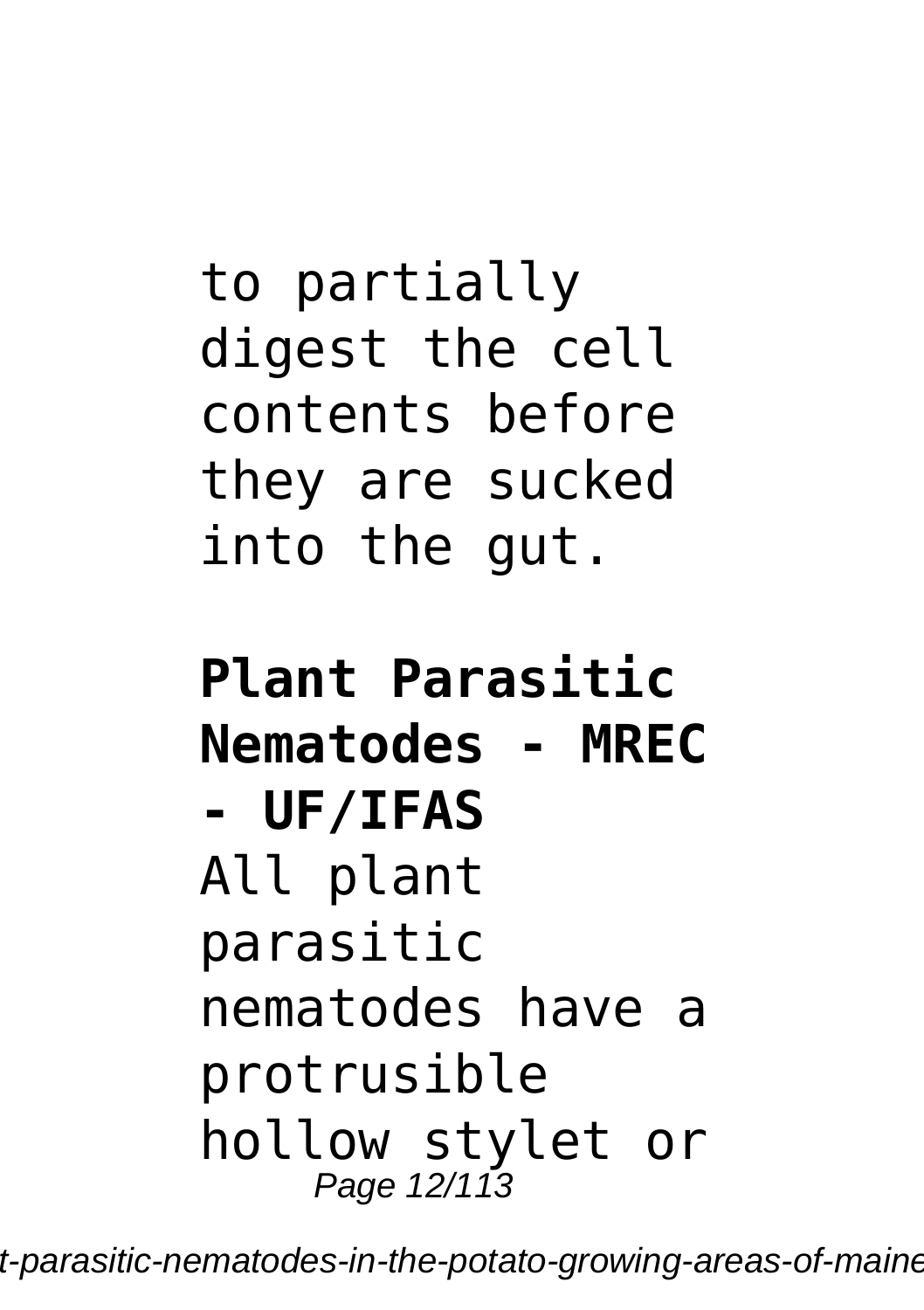spear. This is the main characteristic that suggests that the nematode is a plant parasite. This structure has been homologized in Tylenchida with the stoma of other nematodes and is used as a Page 13/113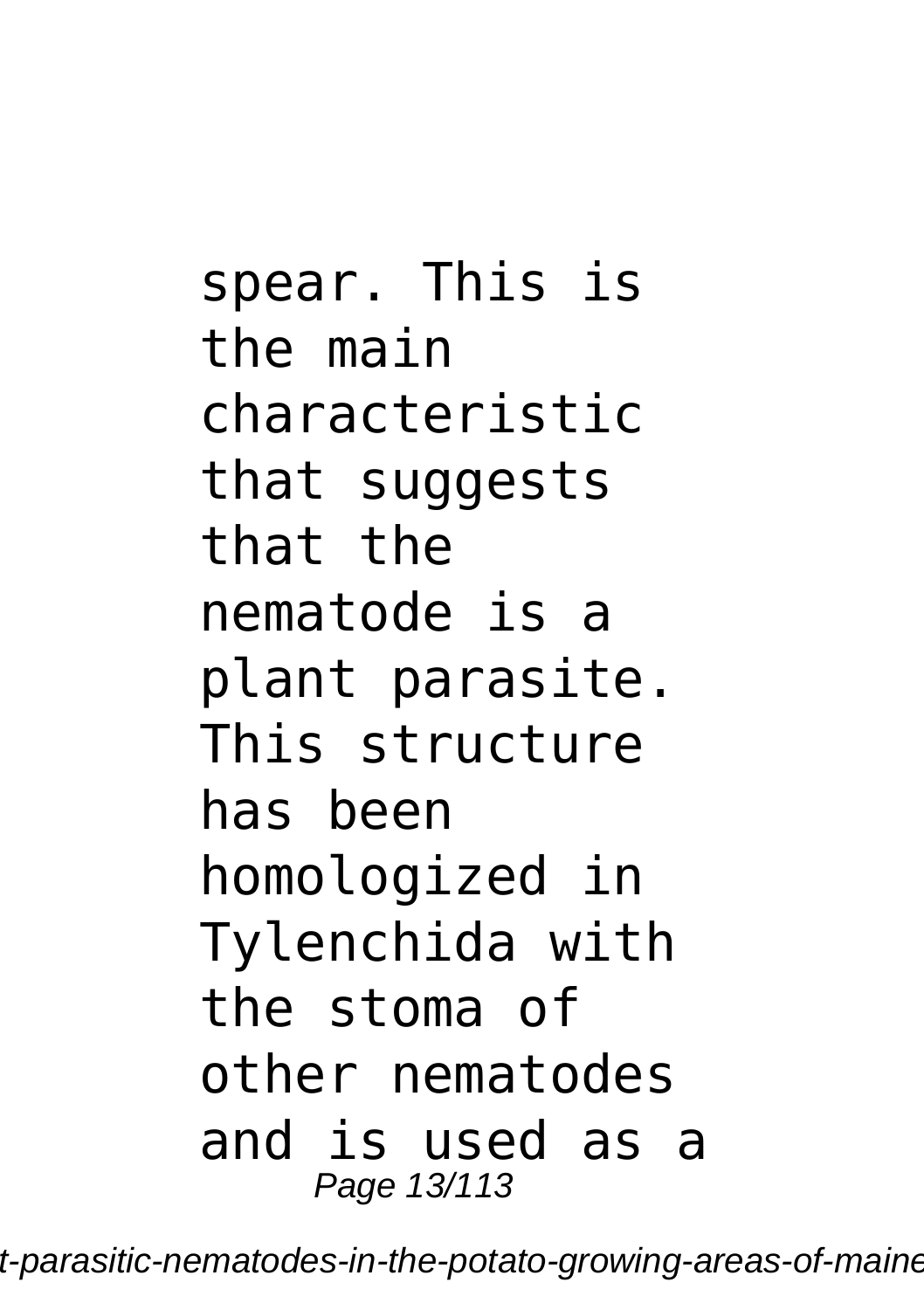piercing organ through which nematodes acquire food.

**Nematodes: Symptoms, Injury to Plants, Characteristics and ...** Nematodes are lower invertebrate animals and are Page 14/113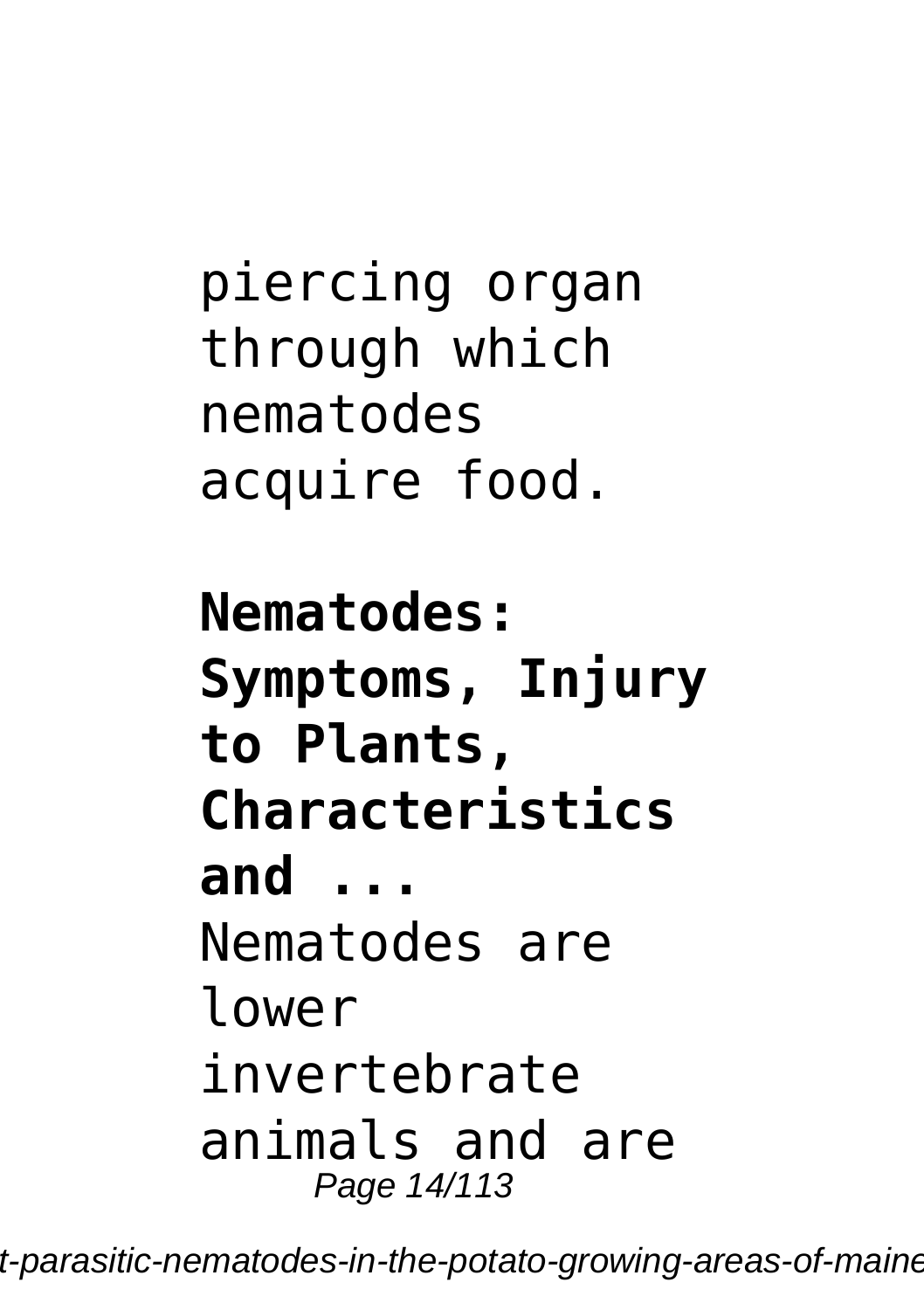perhaps the most numerous multicellular animals on the earth. They are generally freeliving in marine, freshwater or soil environments, but a large number of species are Page 15/113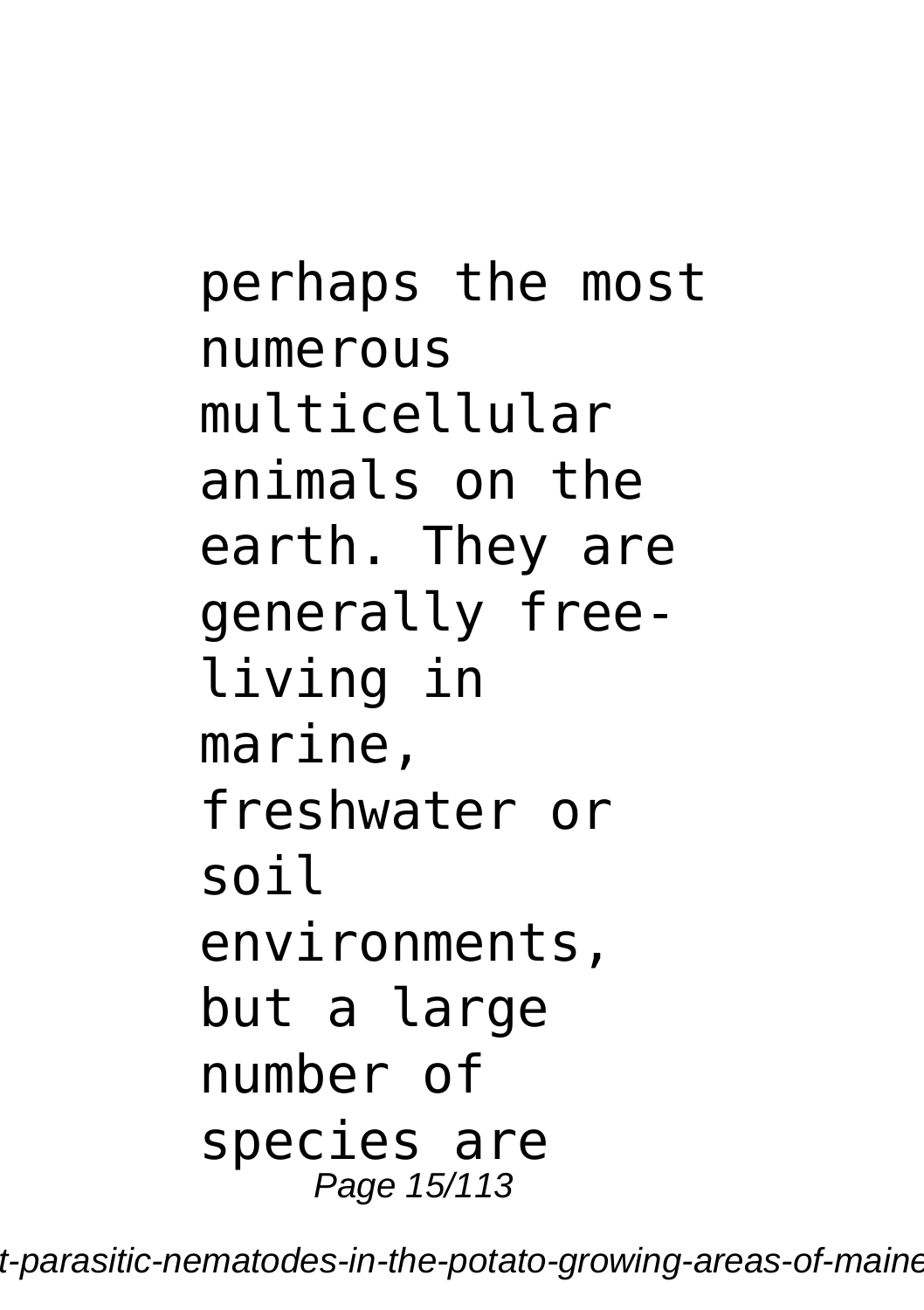parasitic to different kinds of plants and animals. The parasitic species are of considerable agricultural, clinical and veterinary importance as pests of […]

# **PLANT DISEASES**

Page 16/113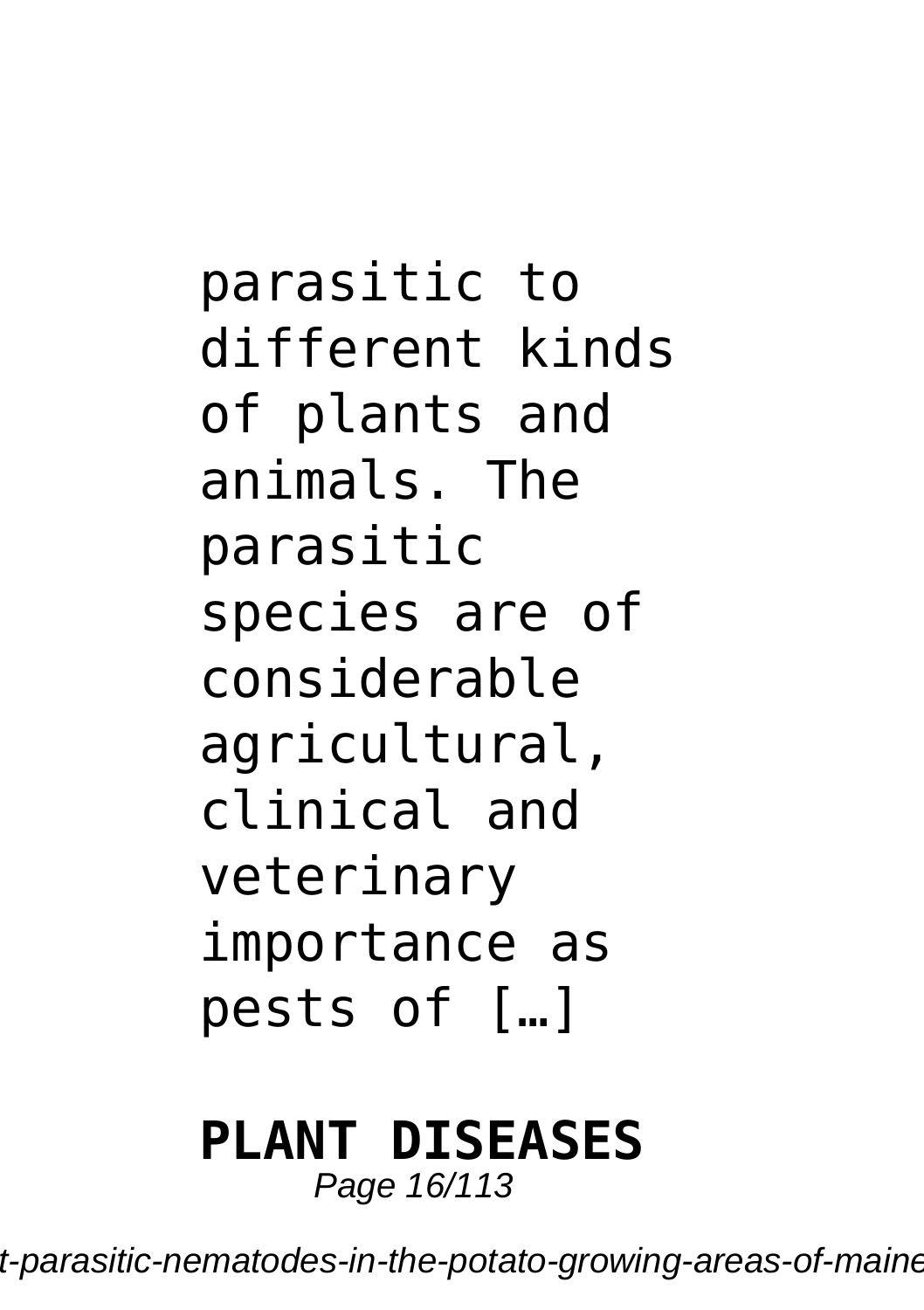**CAUSED BY NEMATODES - Academicscope** Plant-parasitic nematodes are costly burdens of crop production. Ubiquitous in nature, phytoparasitic nematodes are associated with nearly every Page 17/113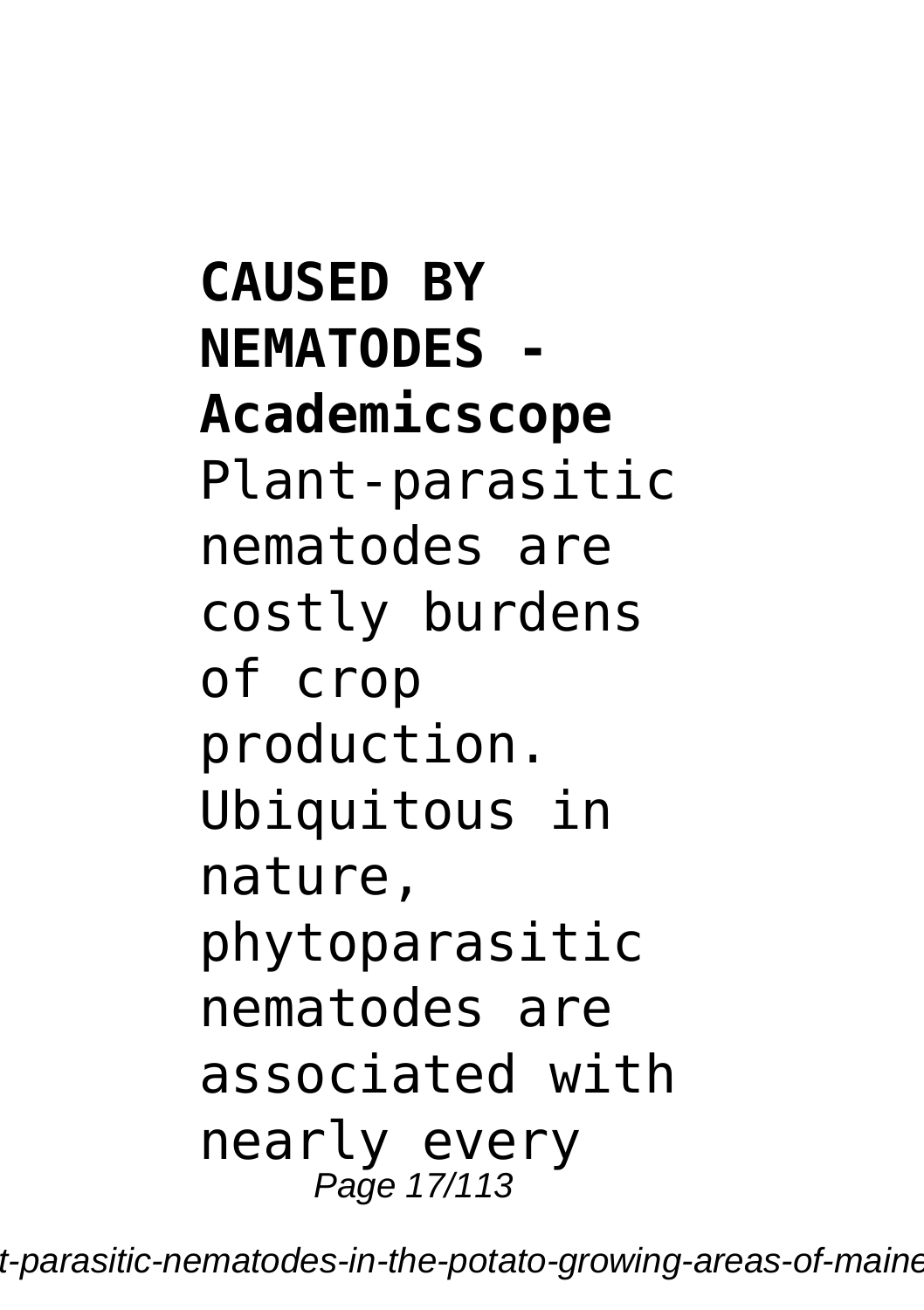important agricultural crop and represent a significant constraint on global food security. Rootknot nematodes (Meloidogyne spp.) cyst nematodes (Heterodera and Globodera spp.) Page 18/113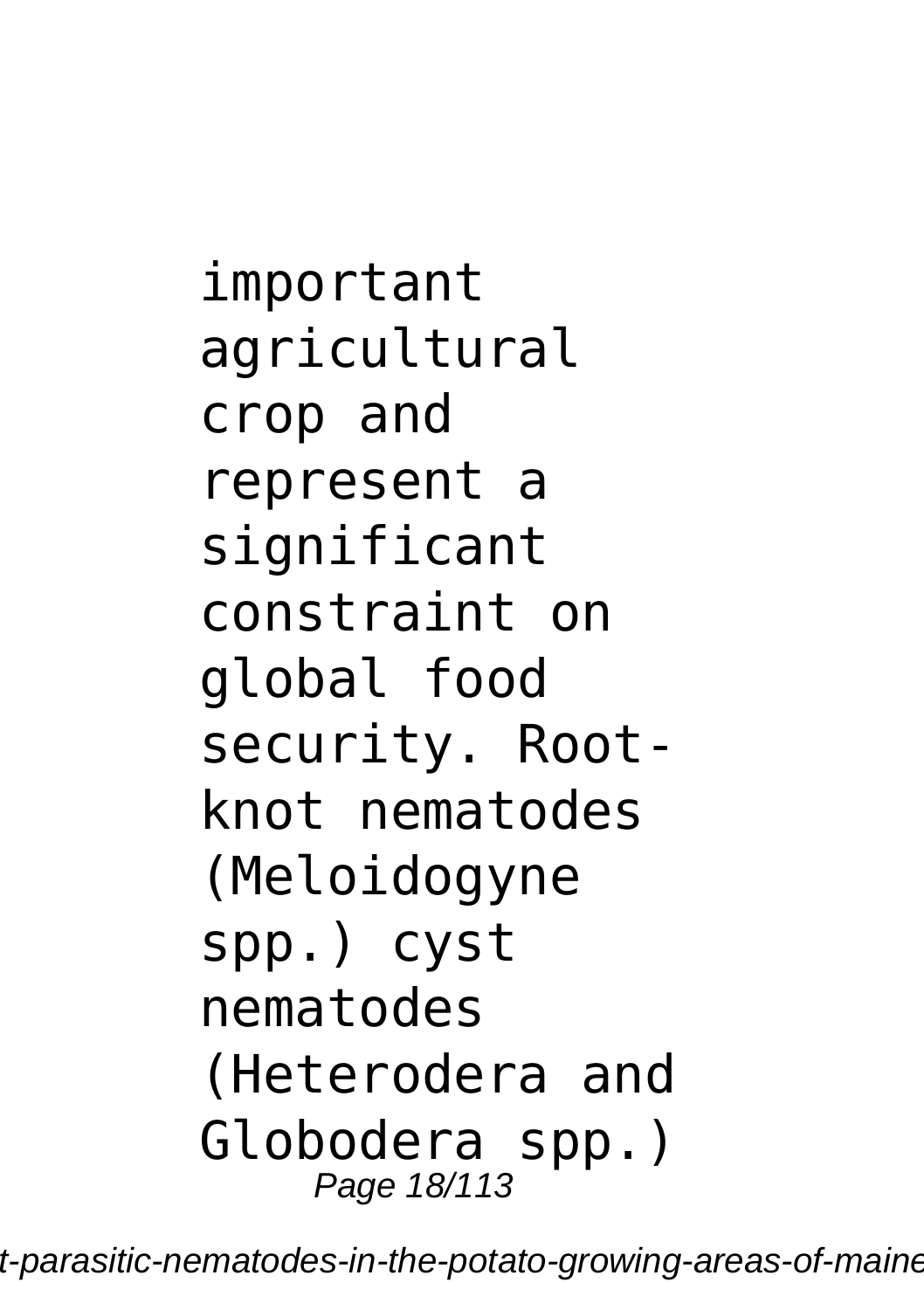```
and lesion
nematodes
(Pratylenchus
spp.) rank at
the top of list
of the ...
```
# **The Impact of Plant-Parasitic Nematodes on Agriculture and**

**...** Other plantparasitic Page 19/113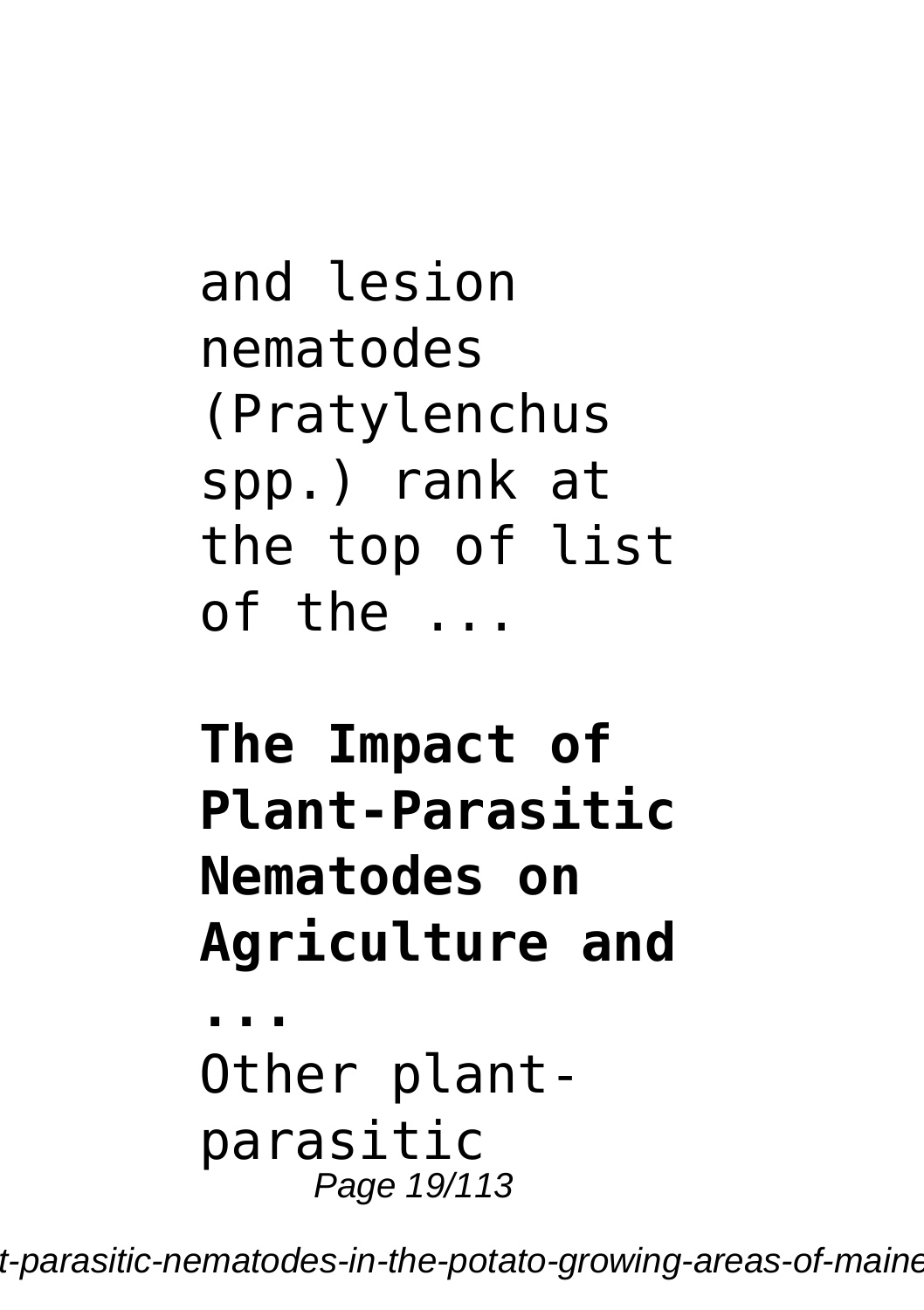nematodes can cause root knots or galls, leaf galls, injured root tips or root branching, or tissue problems such as lesions, patches of dying tissue, and twisted or distorted leaves. Plants that may see Page 20/113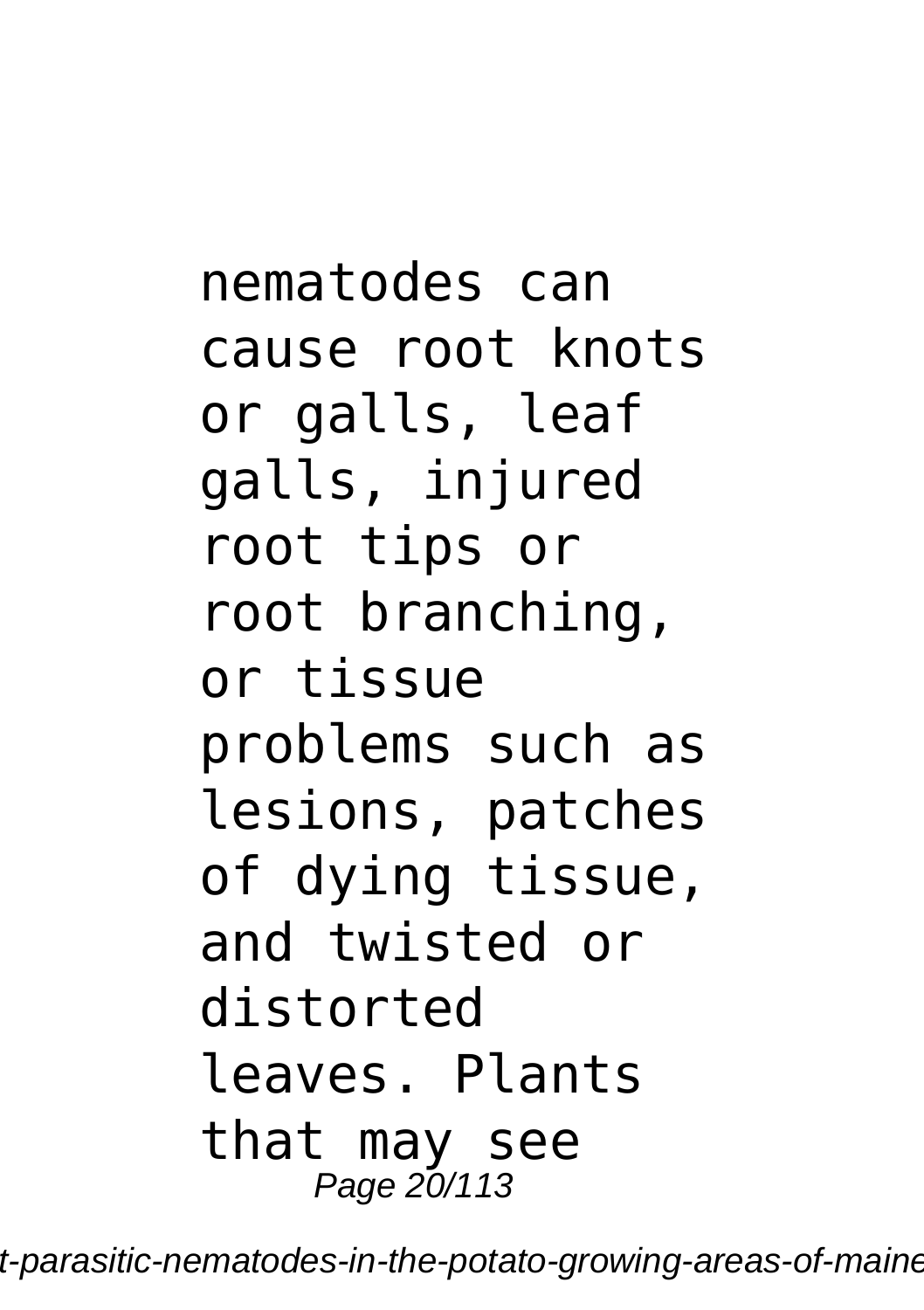root damage from plant-parasitic nematodes include carrots, cherry tomatoes, corn, lettuce, potatoes, and peppers. Crops

...

**Nematodes: Good or Bad in the Garden? - Gardening** Page  $21/\overline{1}13$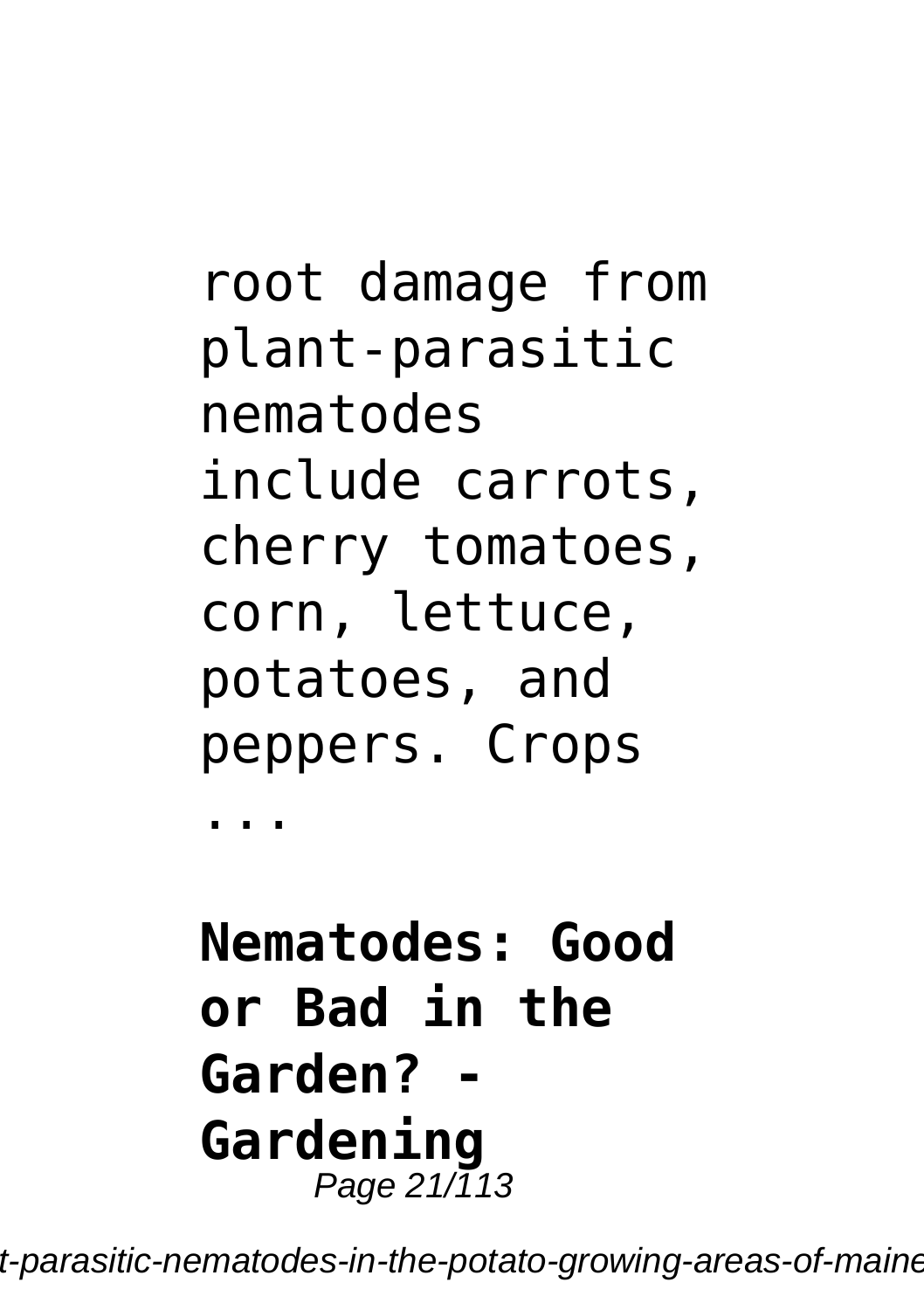**Channel** The nematodes (UK: / ˈ n ɛ m ə t oʊ d z / NEM-ətohdz, US: / ˈ n iː m-/ NEEM-Greek: Νηματώδη; Latin: Nematoda) or roundworms constitute the phylum Nematoda (also called Nem athelminthes), with plant-Page 22/113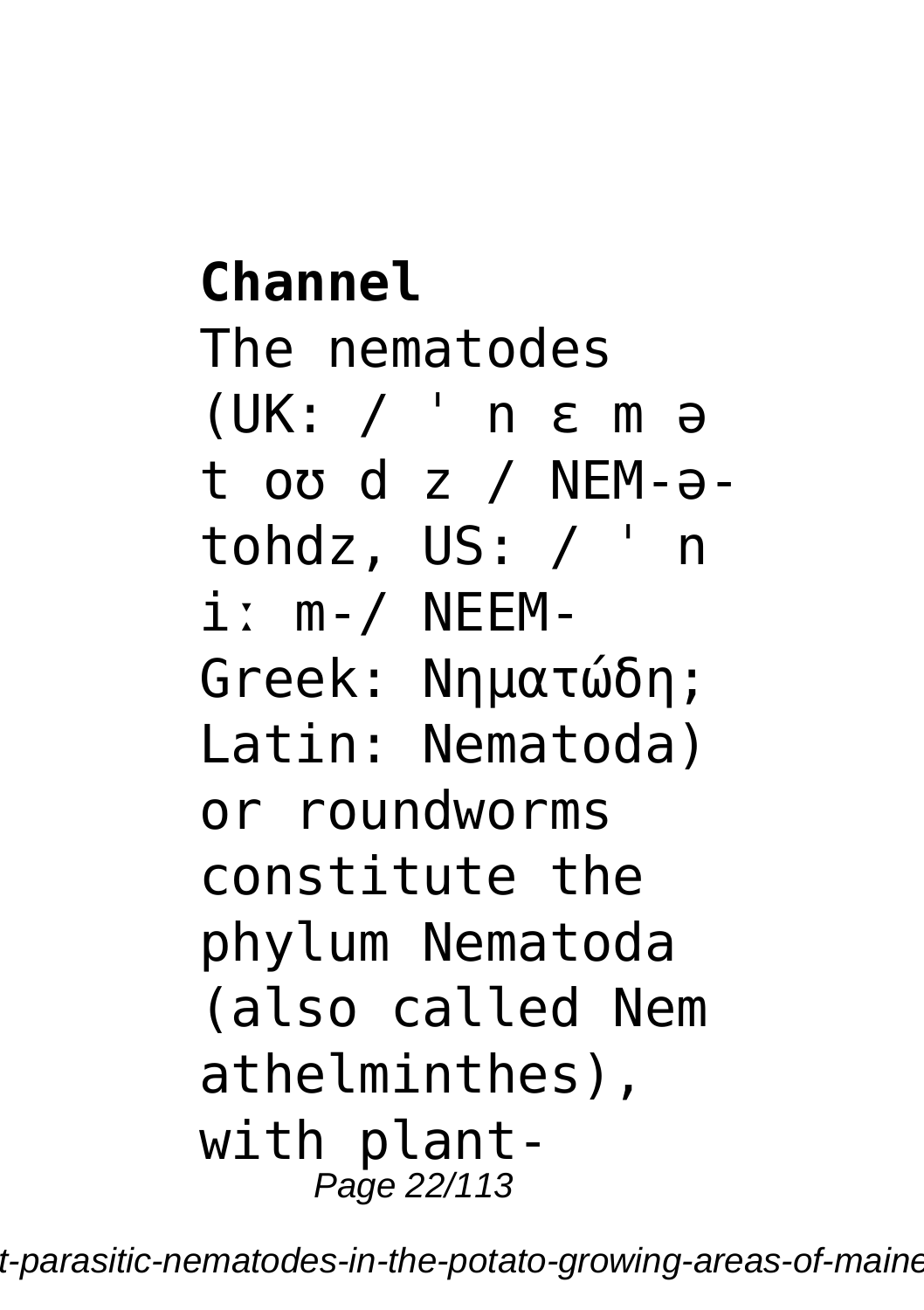parasitic nematodes being known as eelworms.They are a diverse animal phylum inhabiting a broad range of environments. Taxonomically, they are classified along with insects and other ... Page 23/113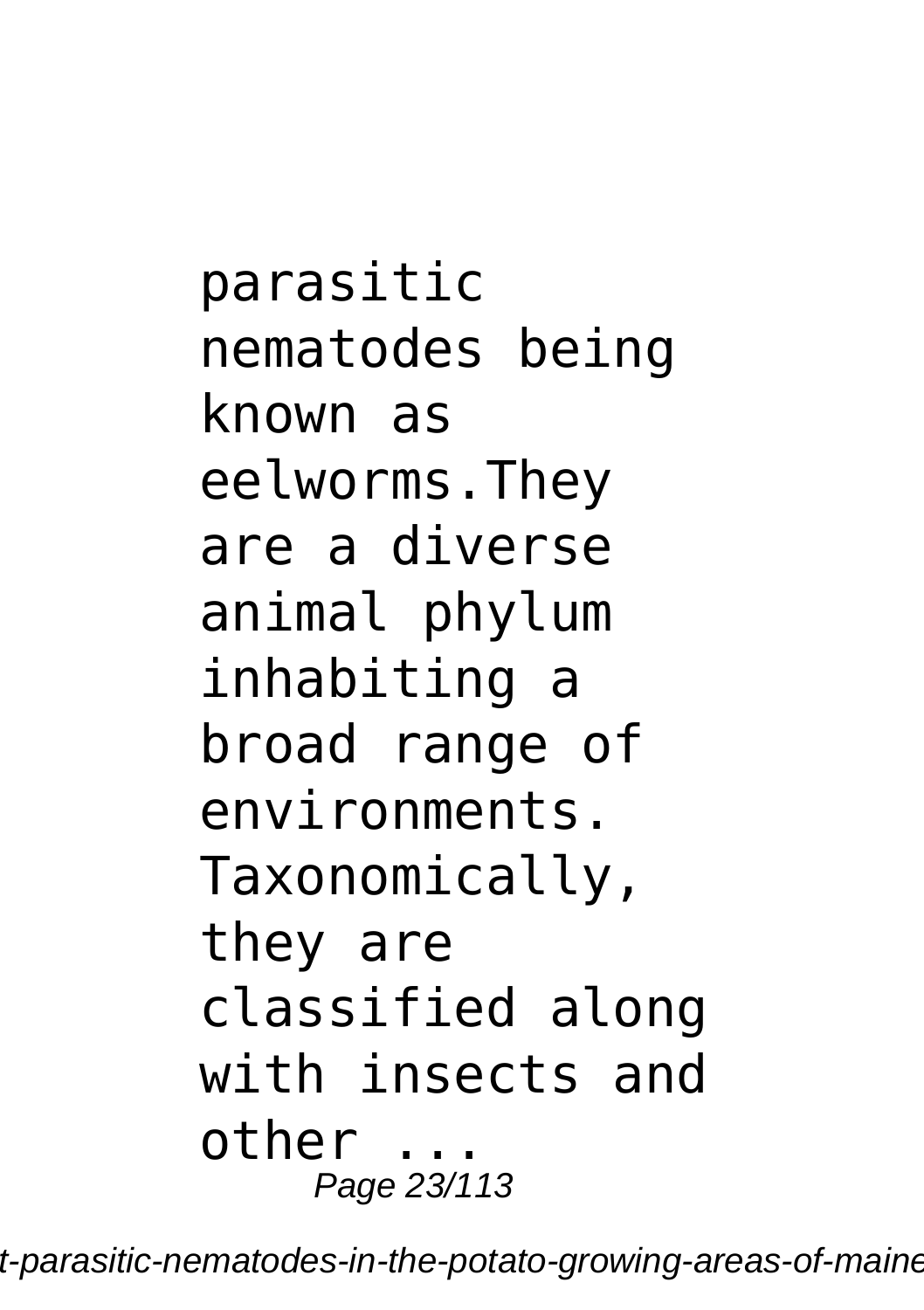**Nematode - Wikipedia** Nematodes are small worms found in water, soil, plants and animals, and there are roughly 10,000 known species throughout the world 3. While some nematodes Page 24/113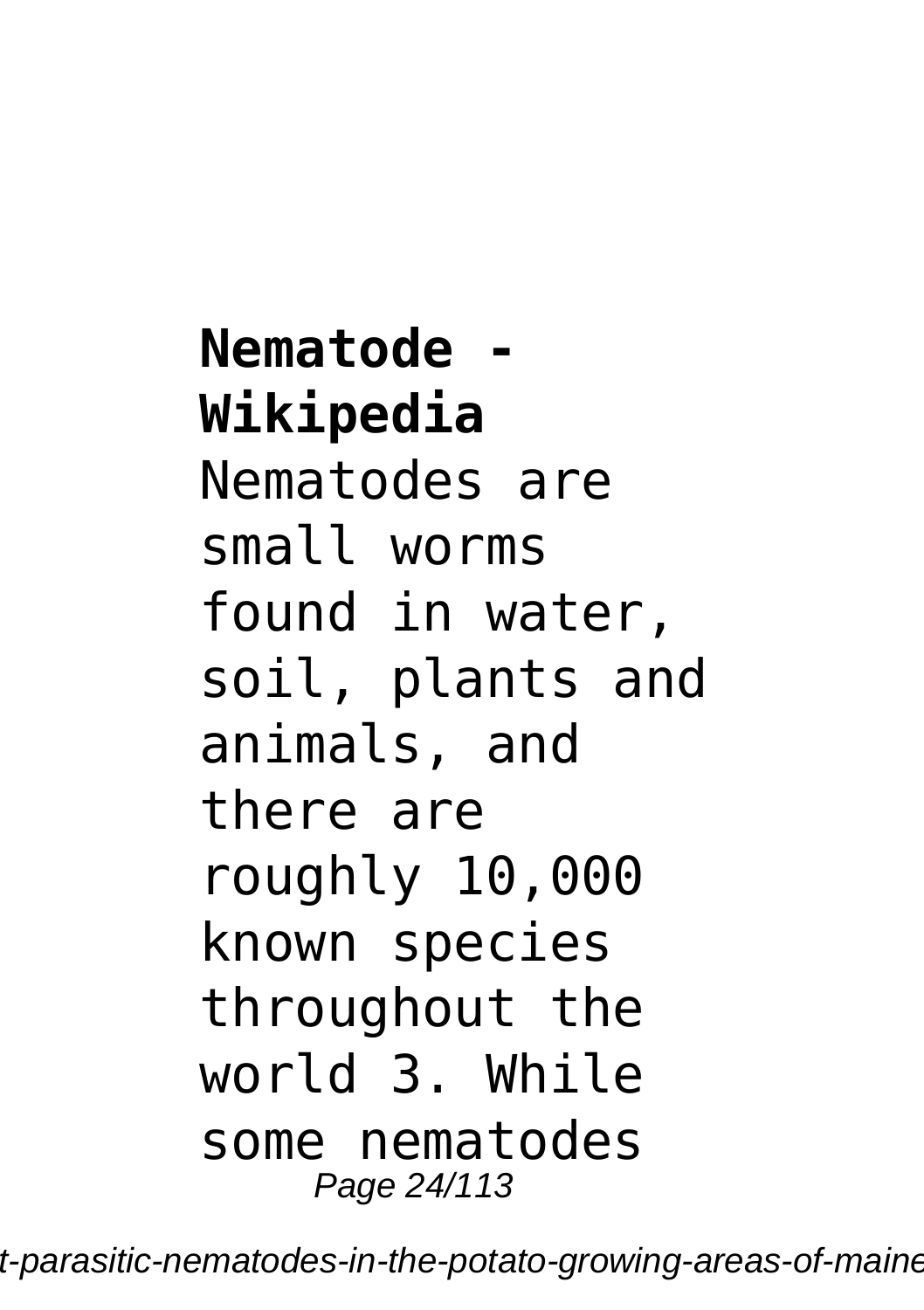are free-living, others are parasitic and need other organisms (called hosts) to keep themselves alive 3.Once attached to their host, they divert nutrients and feed off of blood, tissues Page 25/113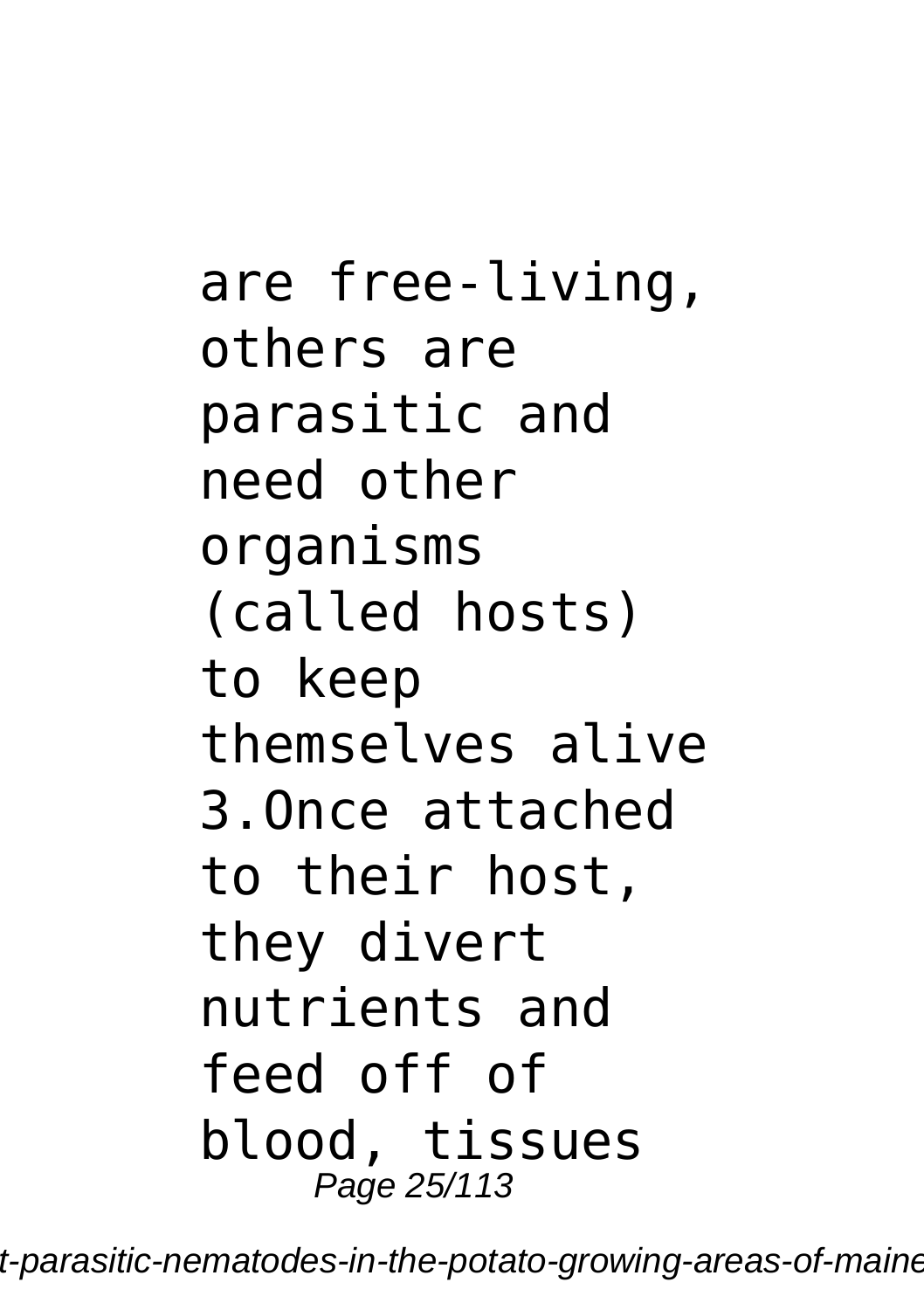```
or pieces of
cells to
facilitate their
own growth.
```
**Types of Parasitic Nematodes | Healthfully** Nematodes are a breed of unsegmented roundworms which frequently cause Page 26/113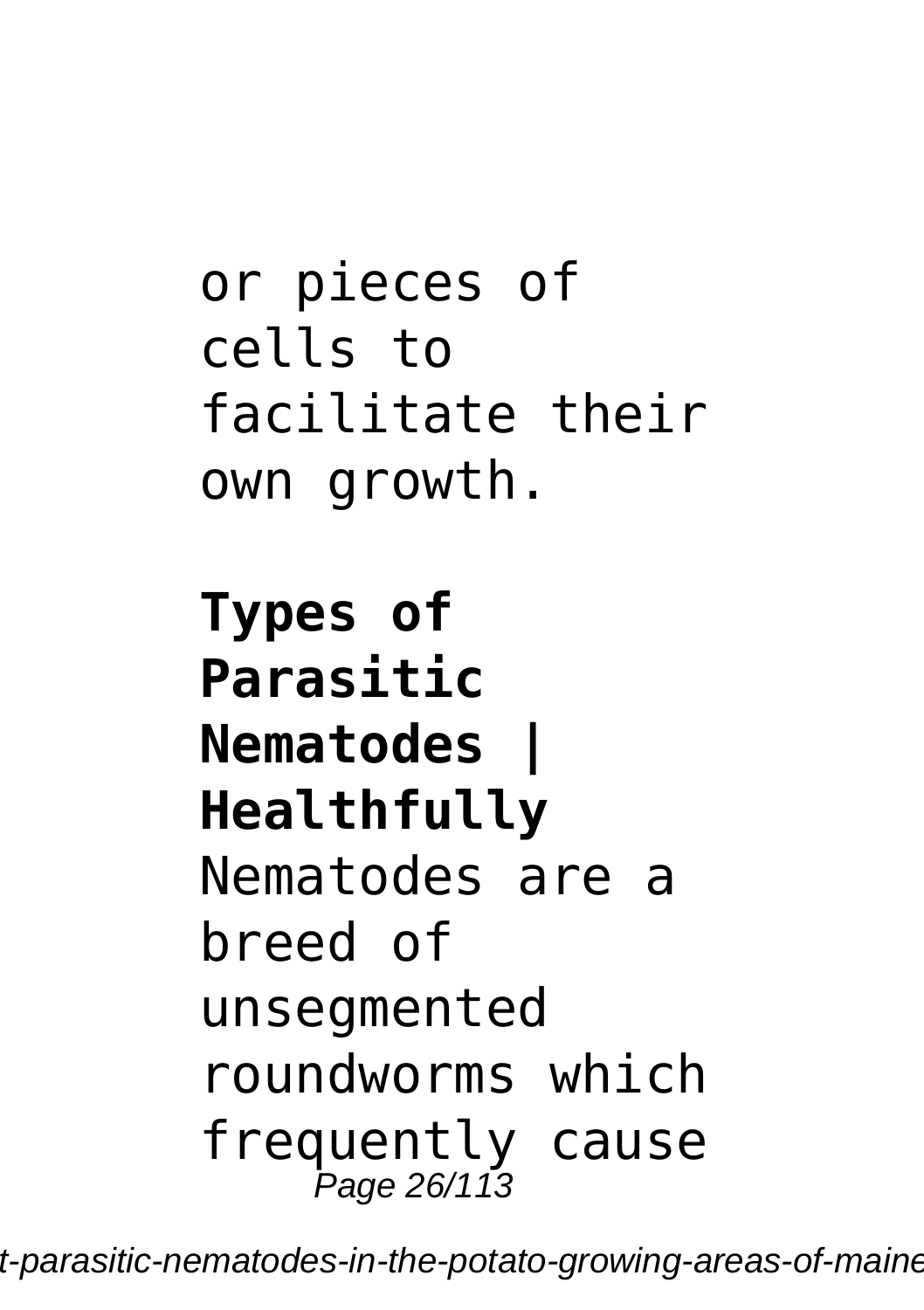problems in vegetable gardens. While many types of nematodes are beneficial to the soil, plantparasite nematodes will attack and destroy plant roots, effectively killing the Page 27/113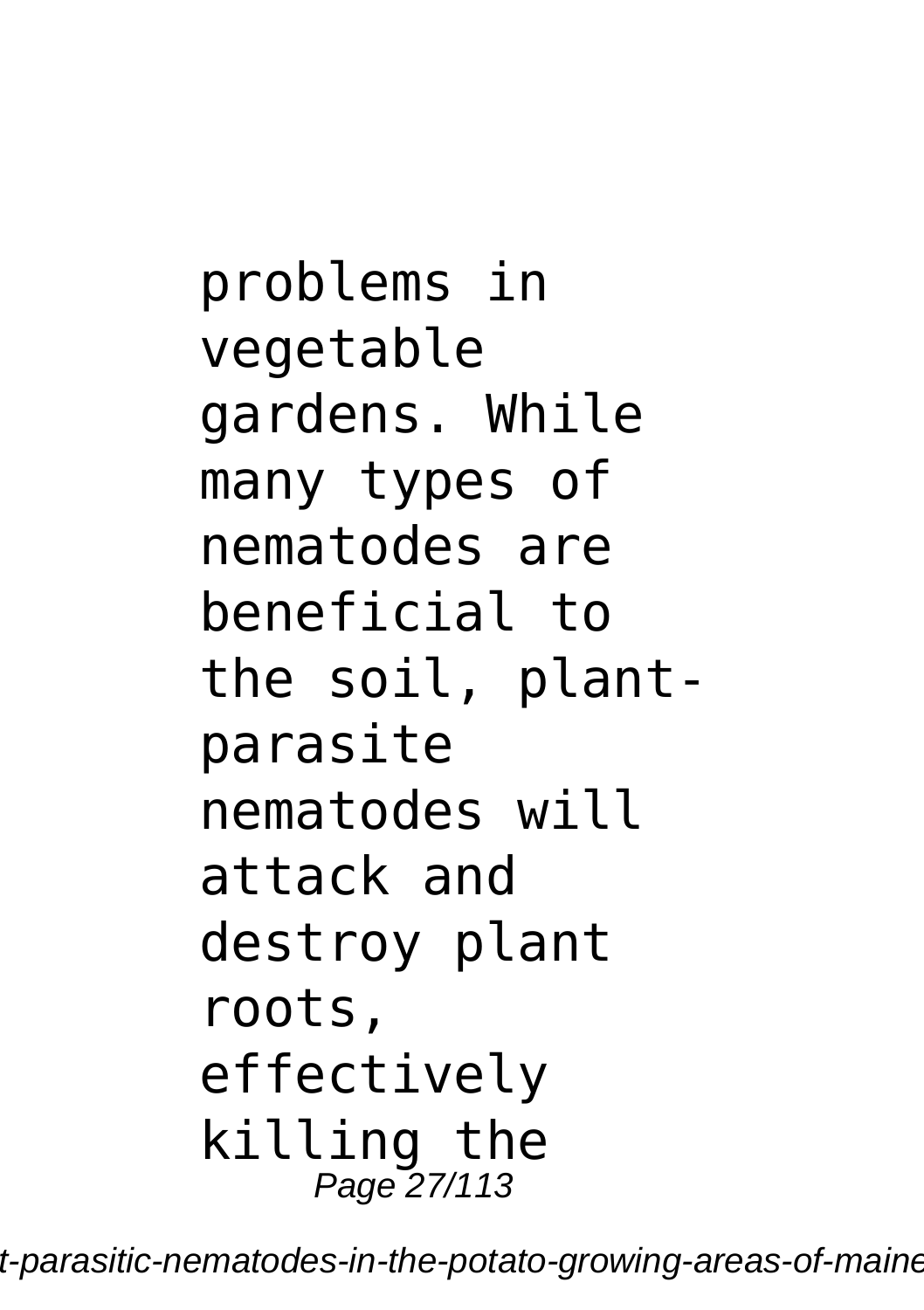whole plant. The pests cannot be killed by most pesticides.

**How to Kill Nematodes: 9 Steps (with Pictures) wikiHow** The aim of this review was to undertake a survey of Page 28/113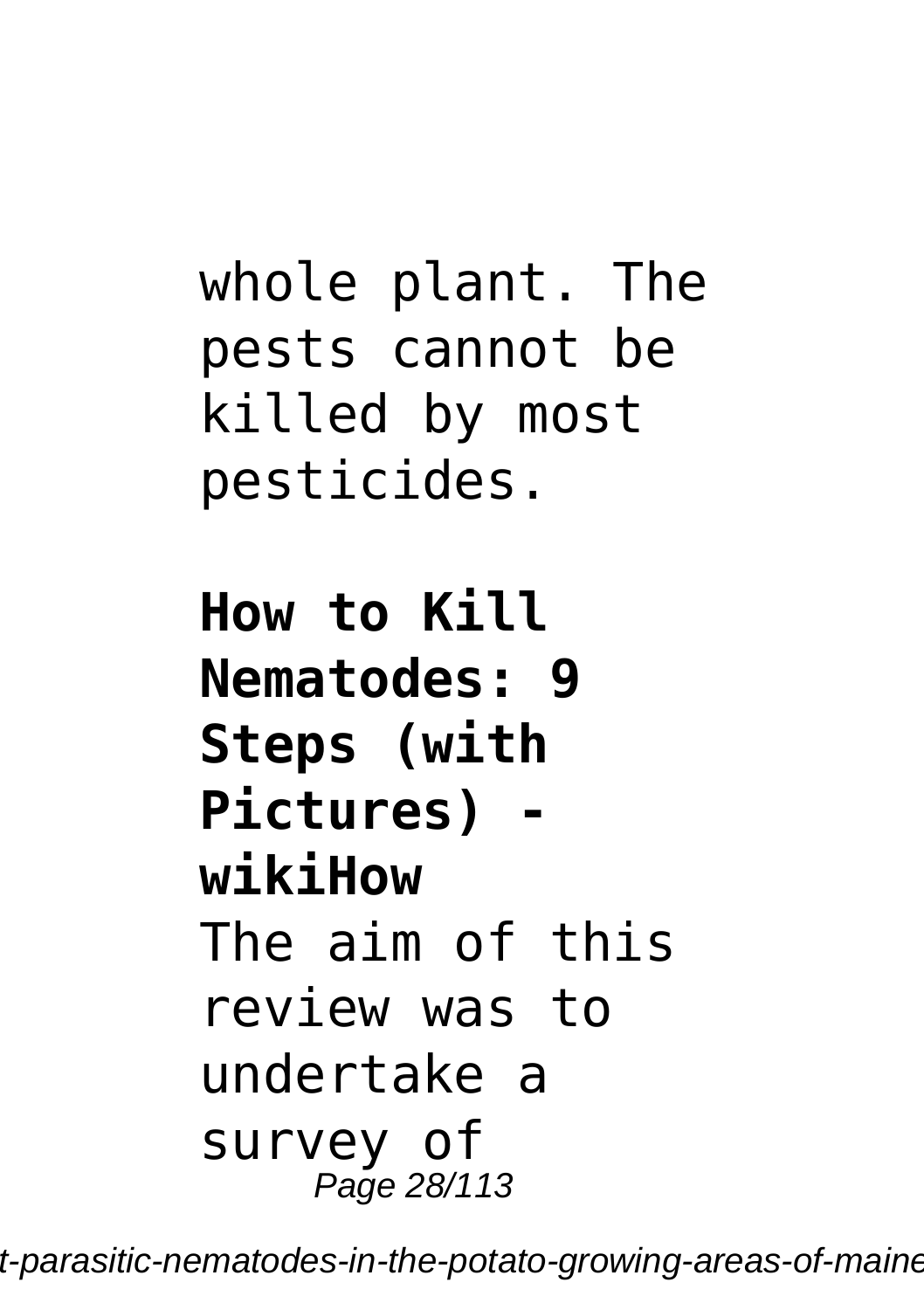researchers working with plant‐parasitic nematodes in order to determine a 'top 10' list of these pathogens based on scientific and economic importance. Any such list will not be Page 29/113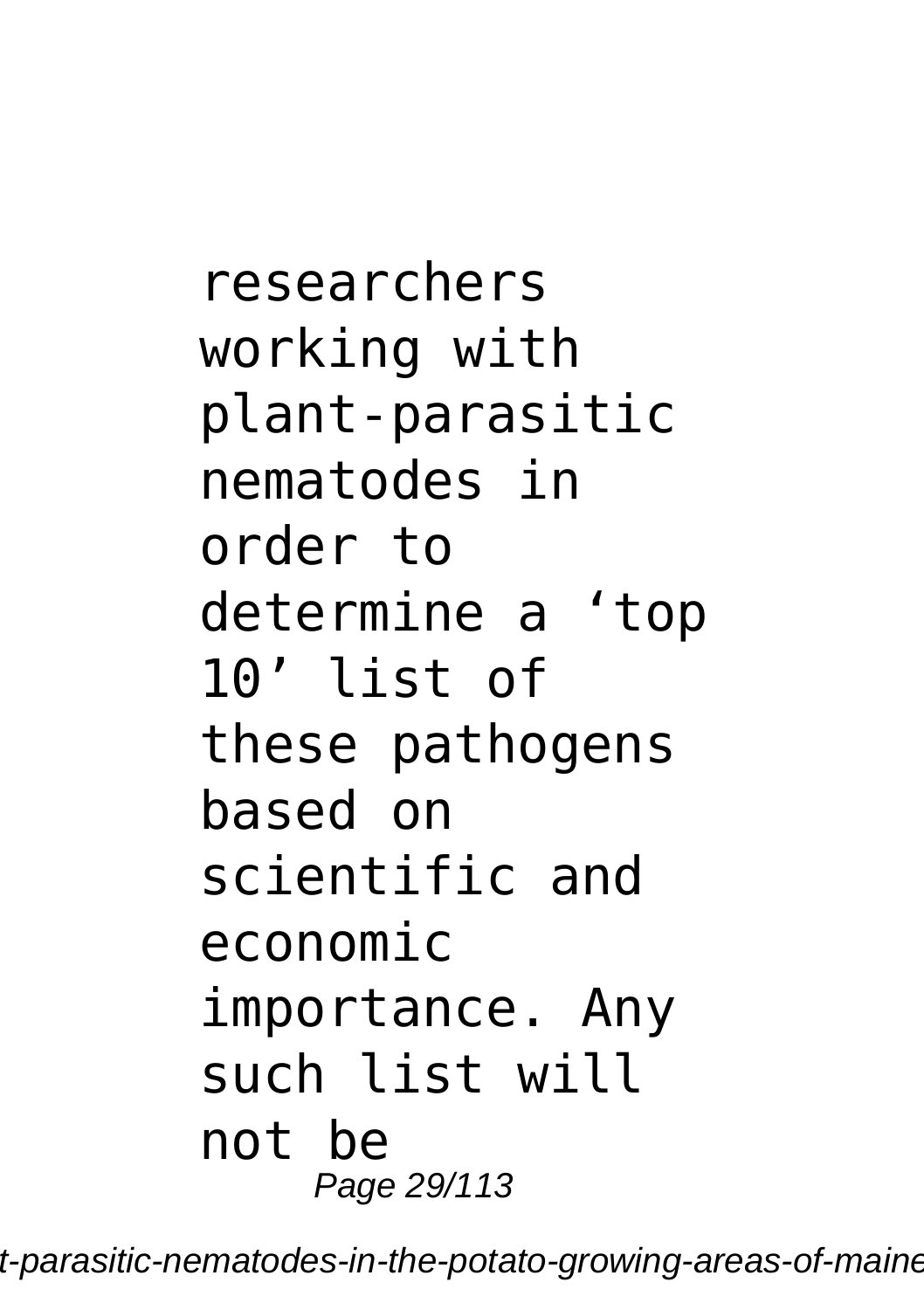definitive as economic importance will vary depending on the region of the world in which a researcher is based.

#### **Top 10 plant‐parasitic nematodes in molecular plant** Page 30/113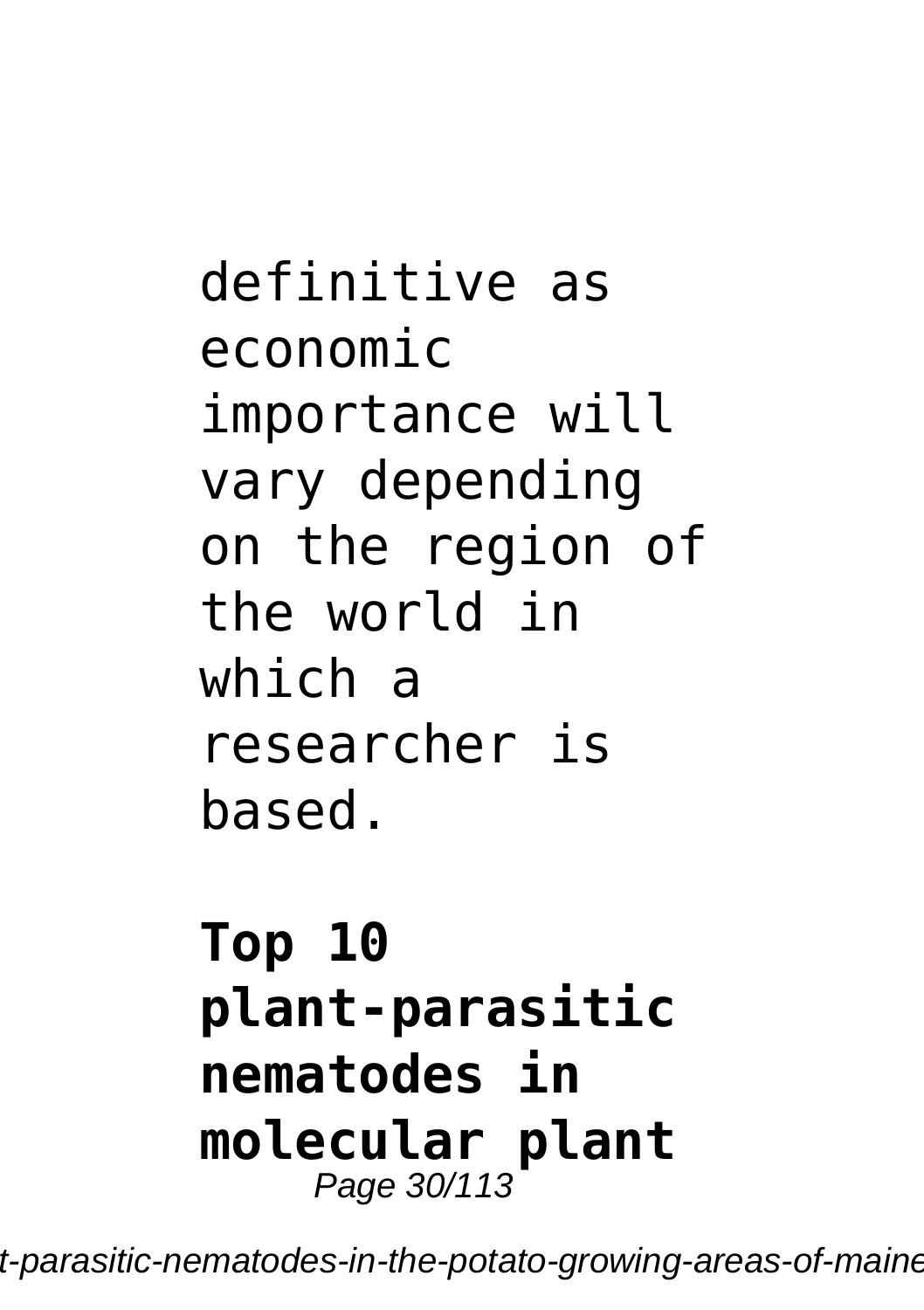**...** A few plant parasitic nematode species form specialized structures, such as these white cysts of Heterodera, that can be observed with the unaided eye. Photo 3. All plant parasitic Page 31/113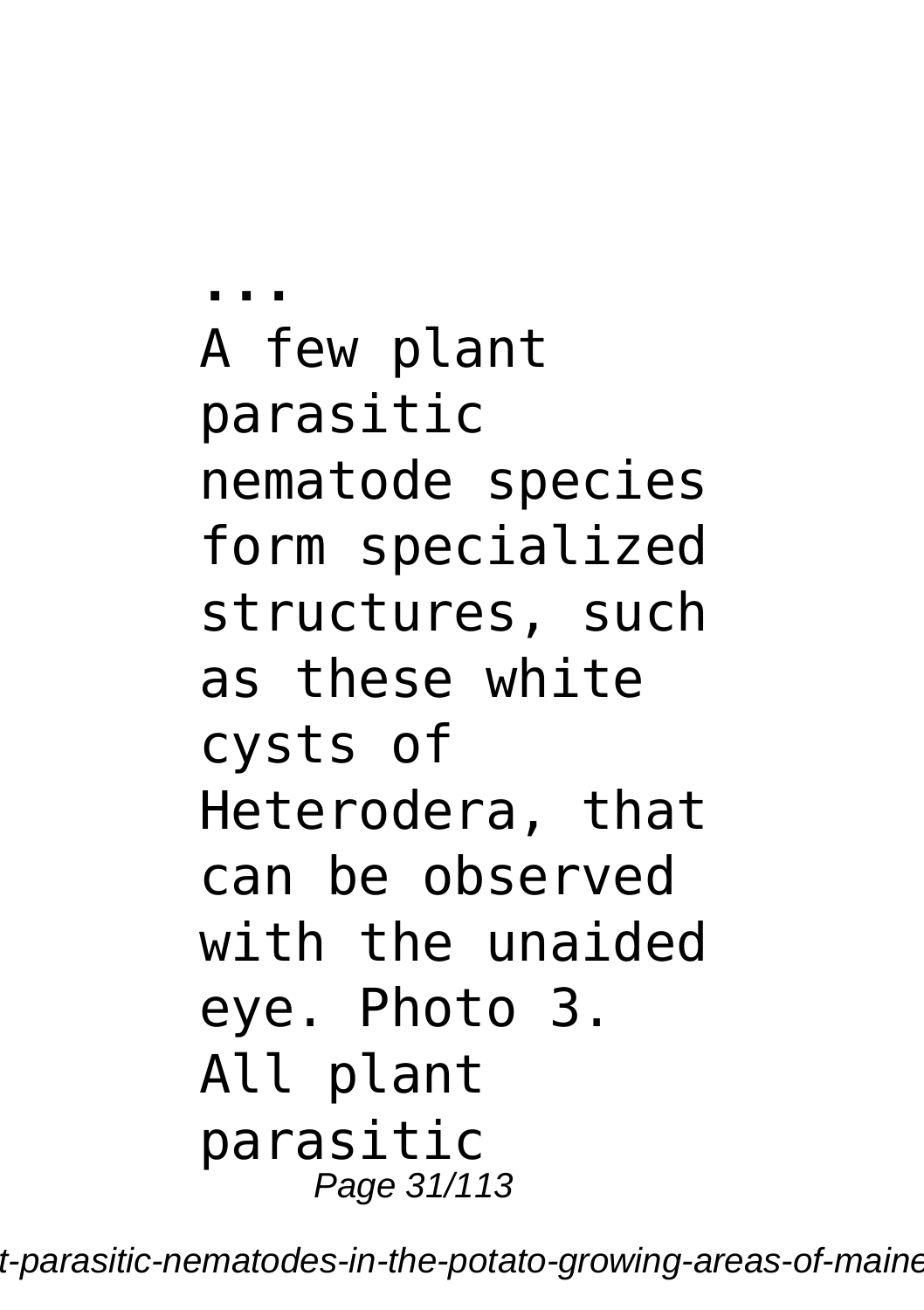nematodes are able to penetrate plant cells by inserting the sharply pointed stylet found in their mouth cavities. Pictured here is the pin nematode (Paratylenchus).

# **INTRODUCTION TO**

Page 32/113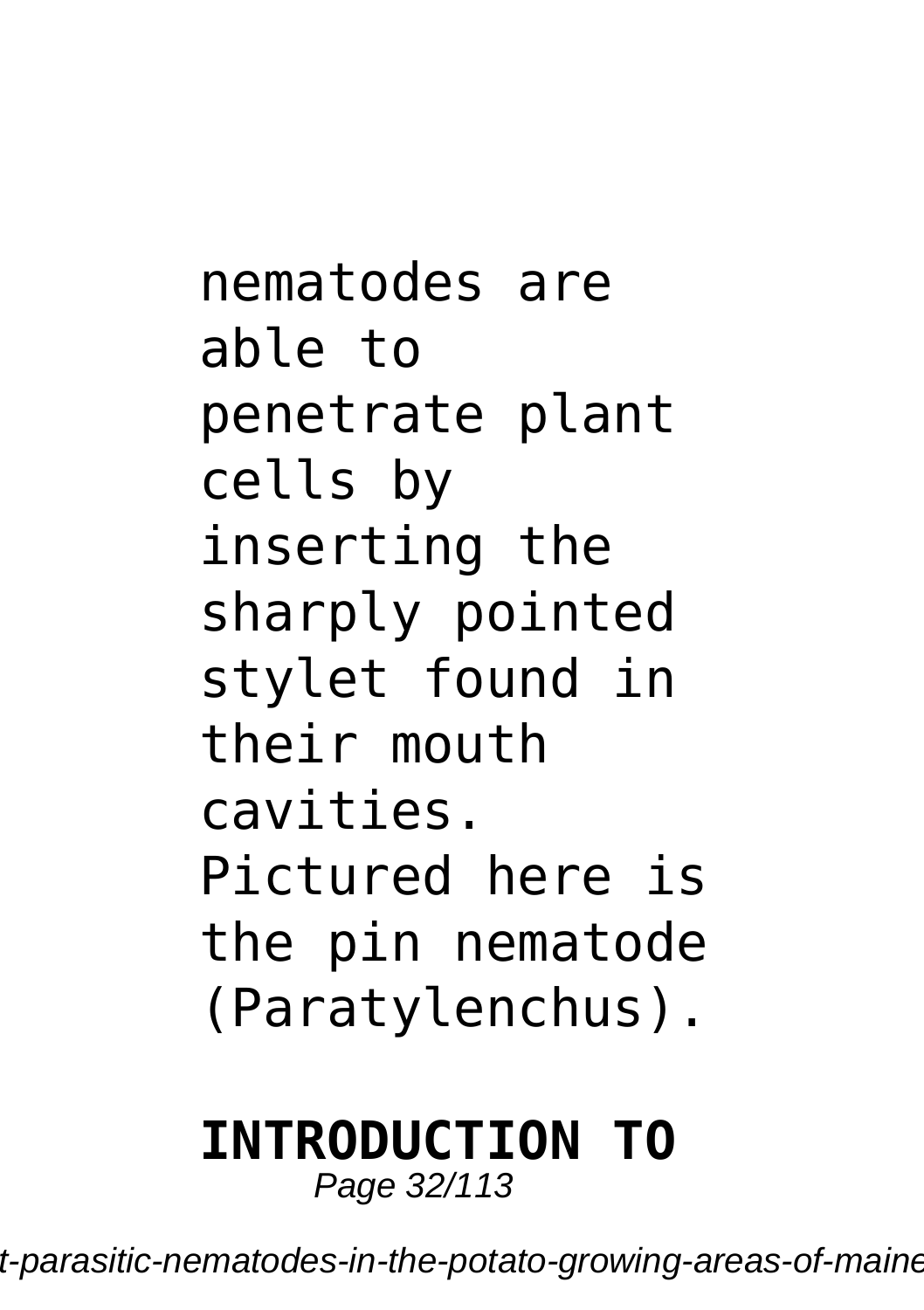**PLANT PARASITIC NEMATODES: 2. WHAT ARE ...** ADVERTISEMENTS: Plant parasitic nematodes broadly divided into two groups above ground feeders and underground feeders. On the basis of feeding behaviour, Page 33/113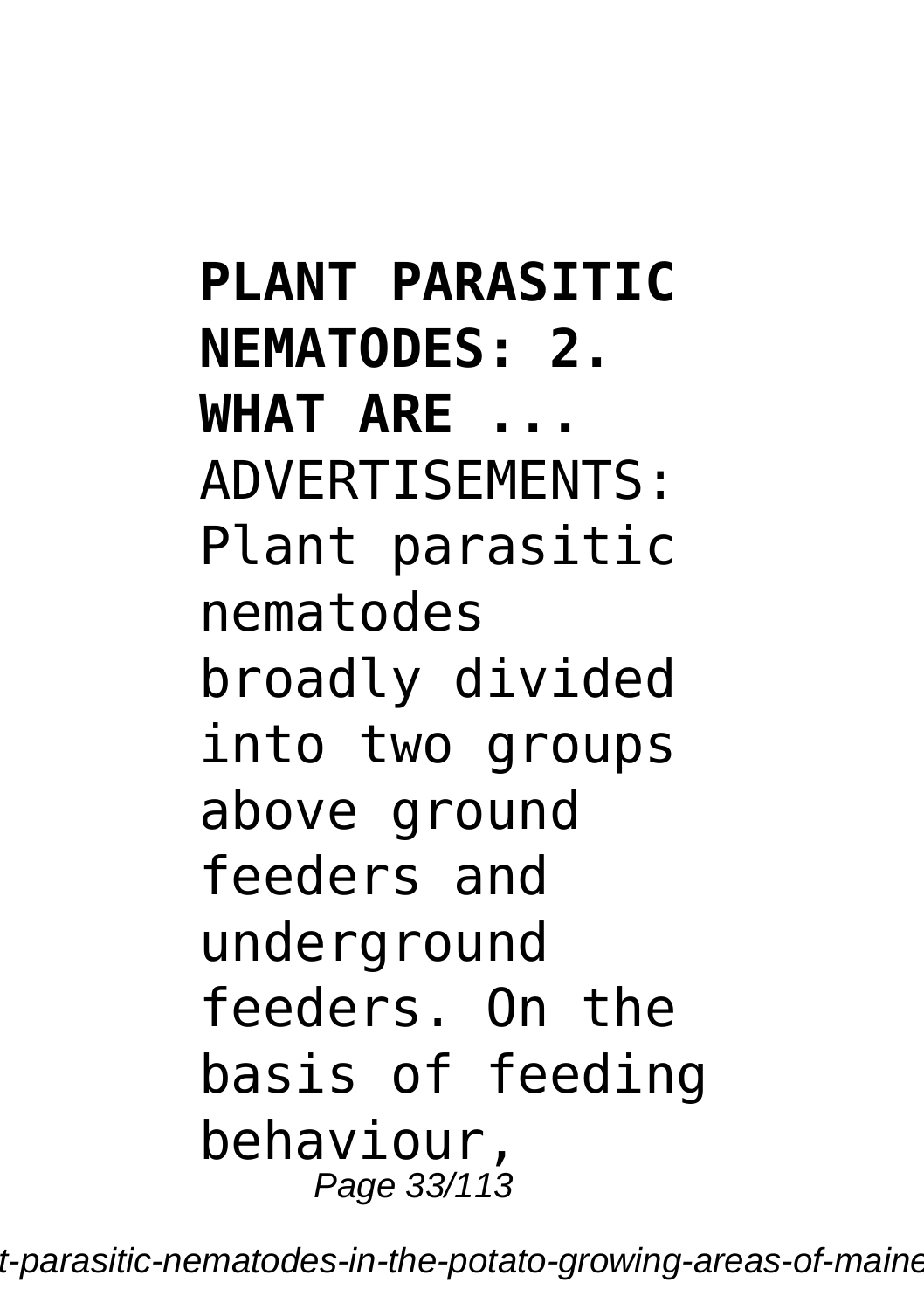```
underground
feeders are
falling under
different sub
groups like
ecto-, endo- and
semi-
endoparasites.
Further, they
classified as
sedentary
endoparasites
(Meloidogyne and
Heterodera),
    Page 34/113
```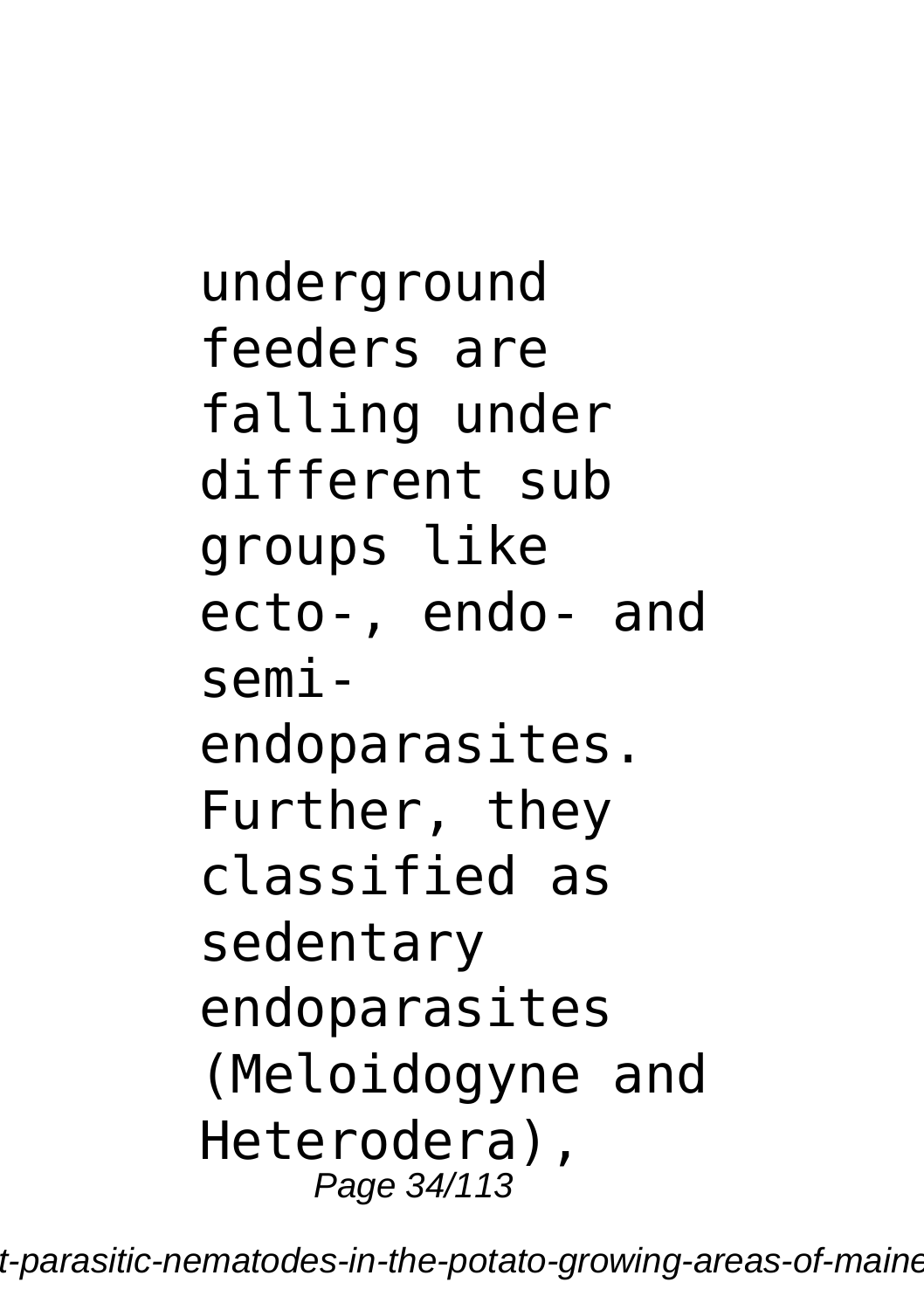migratory endoparasites (Pratylenchus and Radopholus

...

### **List of Plant Parasitic Nematodes in India | Plant Pathology** Plant parasitic nematodes may attack the Page 35/113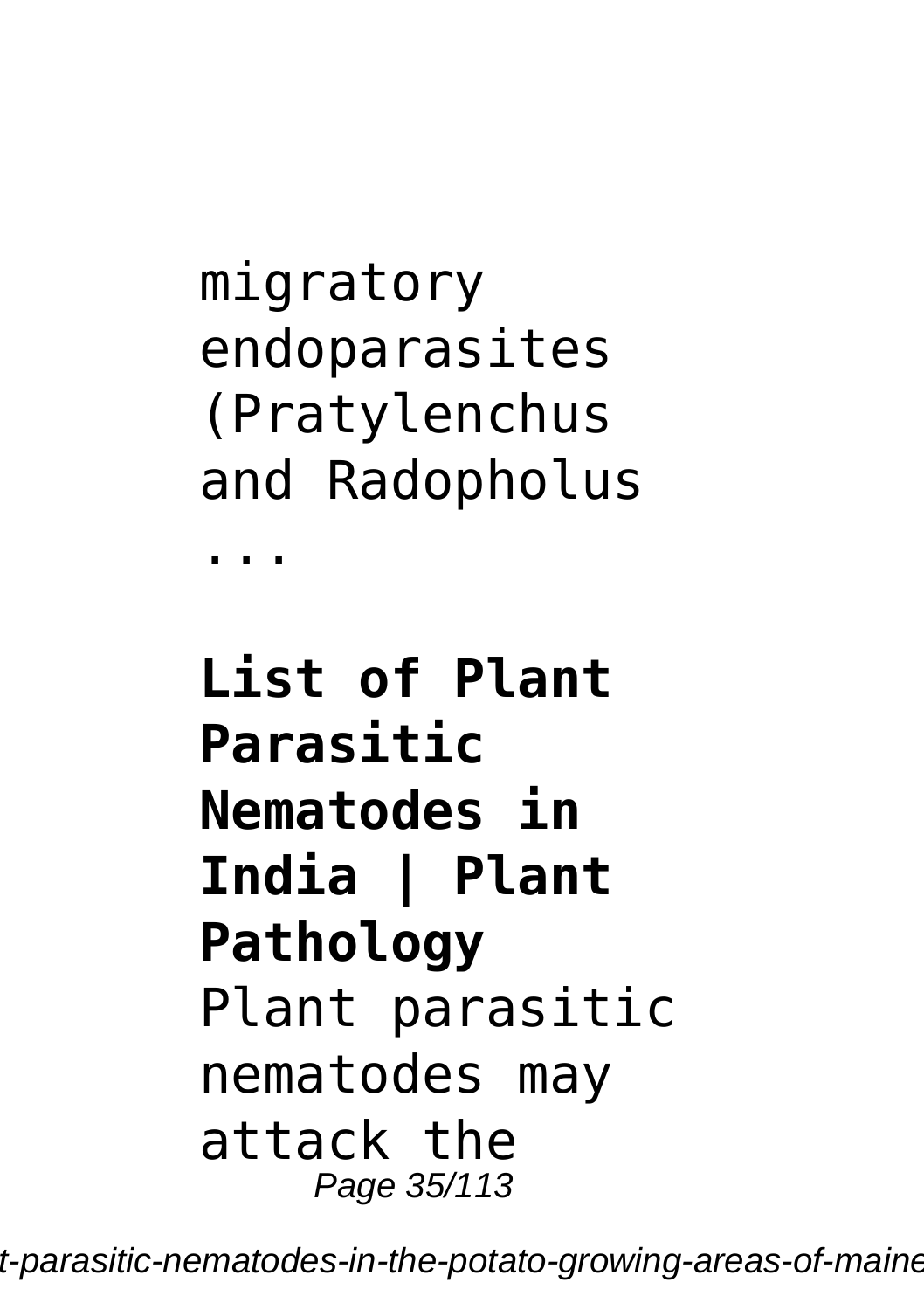roots, stem, foliage and flowers of plants. All plant parasitic nematodes have piercing mouthparts called stylets. The presence of a stylet is the key diagnostic sign differentiating Page 36/113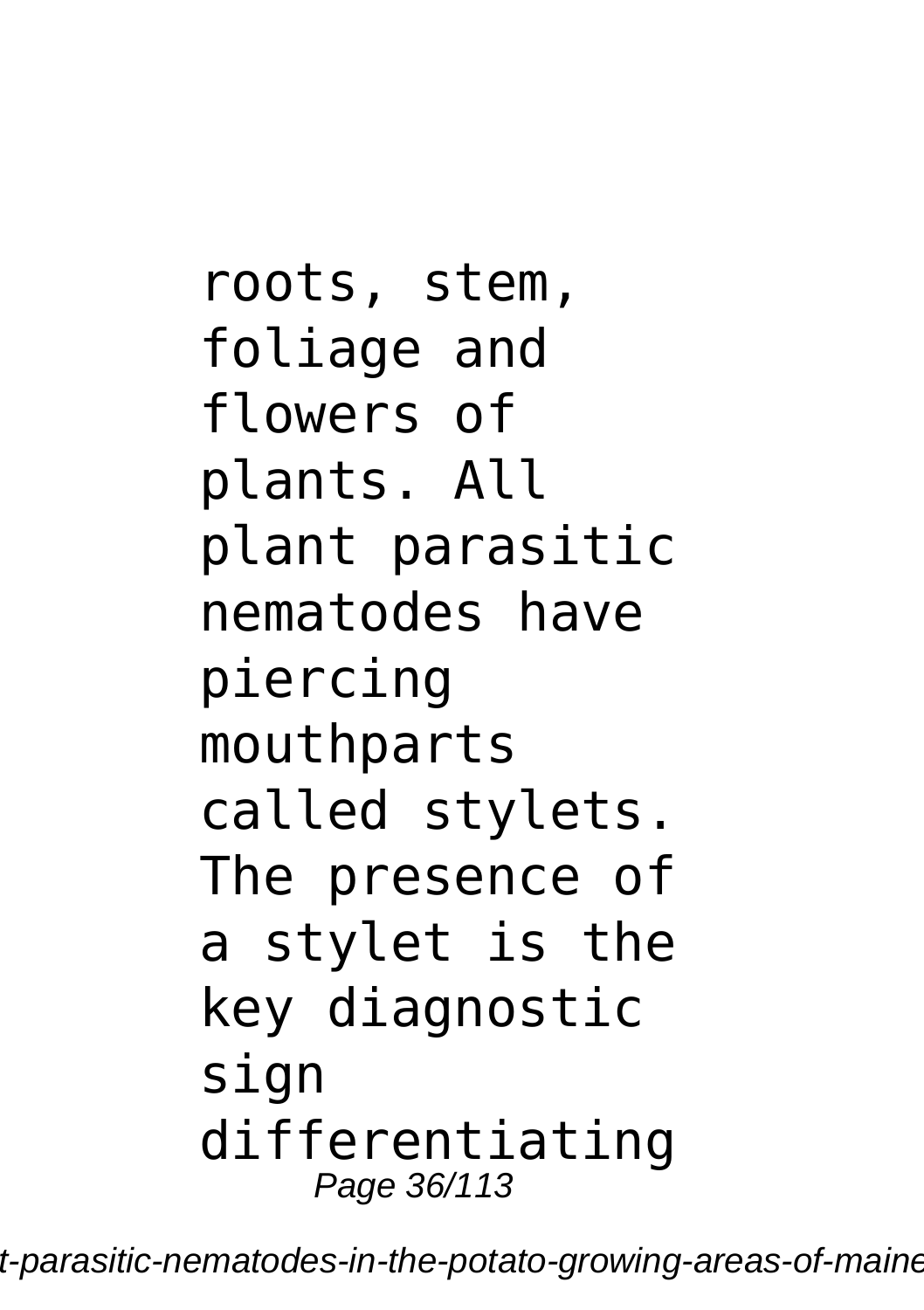```
plant parasitic
nematodes from
all other types
of nematodes.
```
**Nematode Diseases of Plants | Ohioline** About. The database is periodically updated by regional Page 37/113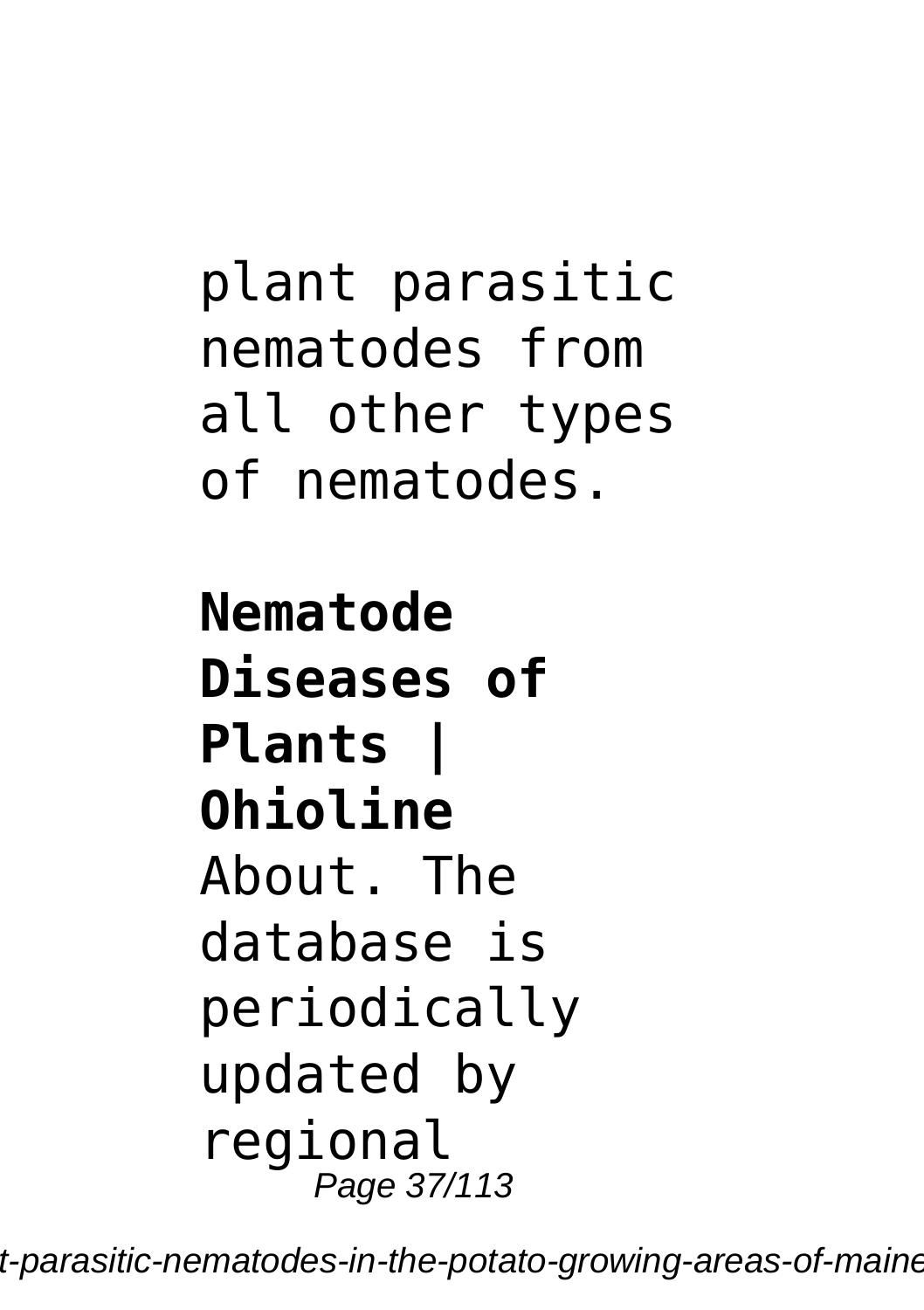coordinators around the country. In addition to providing information for plant pathologists and diagnosticians, the list will be used by APHIS-PPQ and State Plant Regulatory Officials to Page 38/113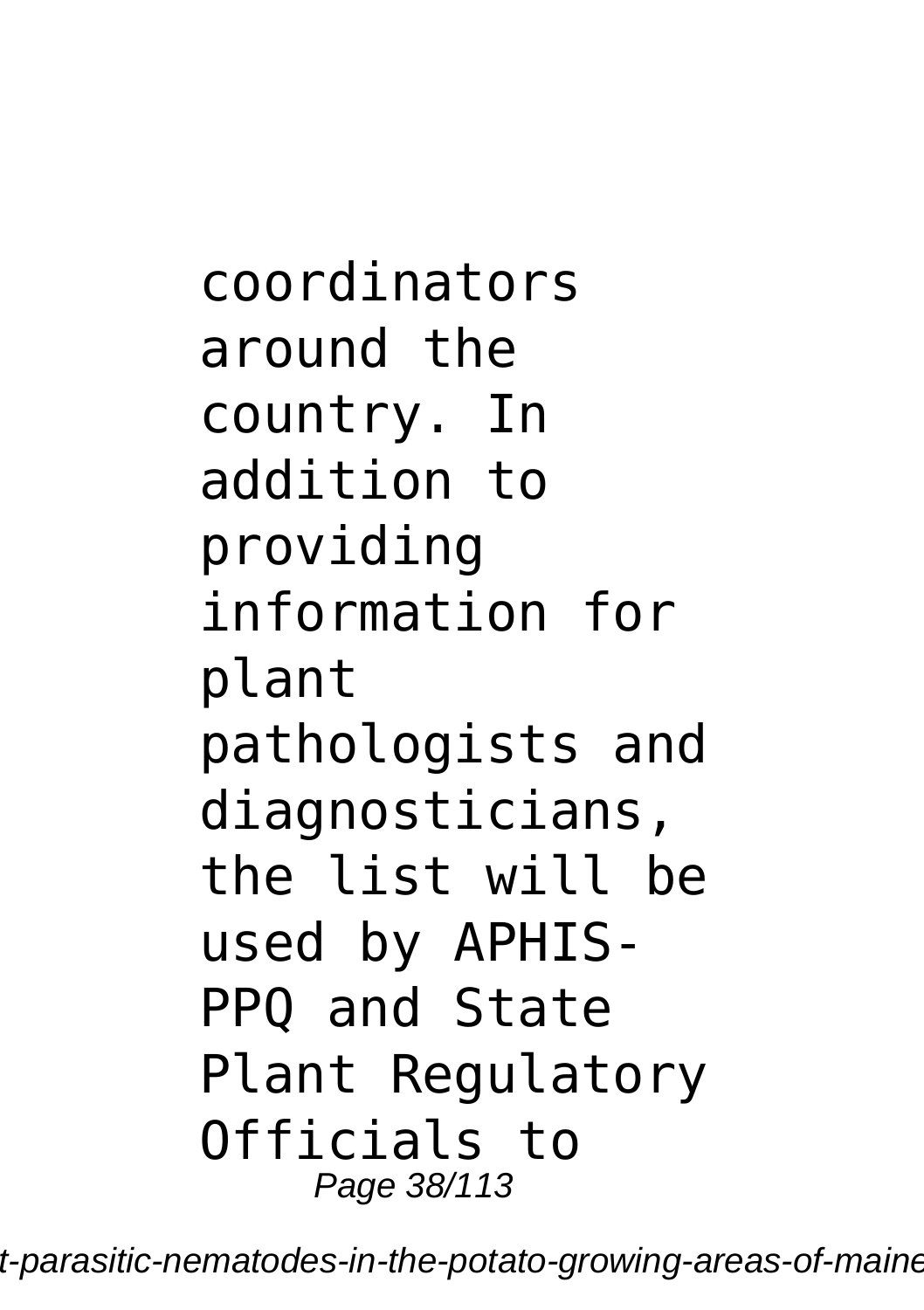develop a list of plantparasitic and/or pathogenic nematodes that are common in each state to help expedite the permitting process for obtaining ...

#### **Widely Prevalent Nematodes List -** Page 39/113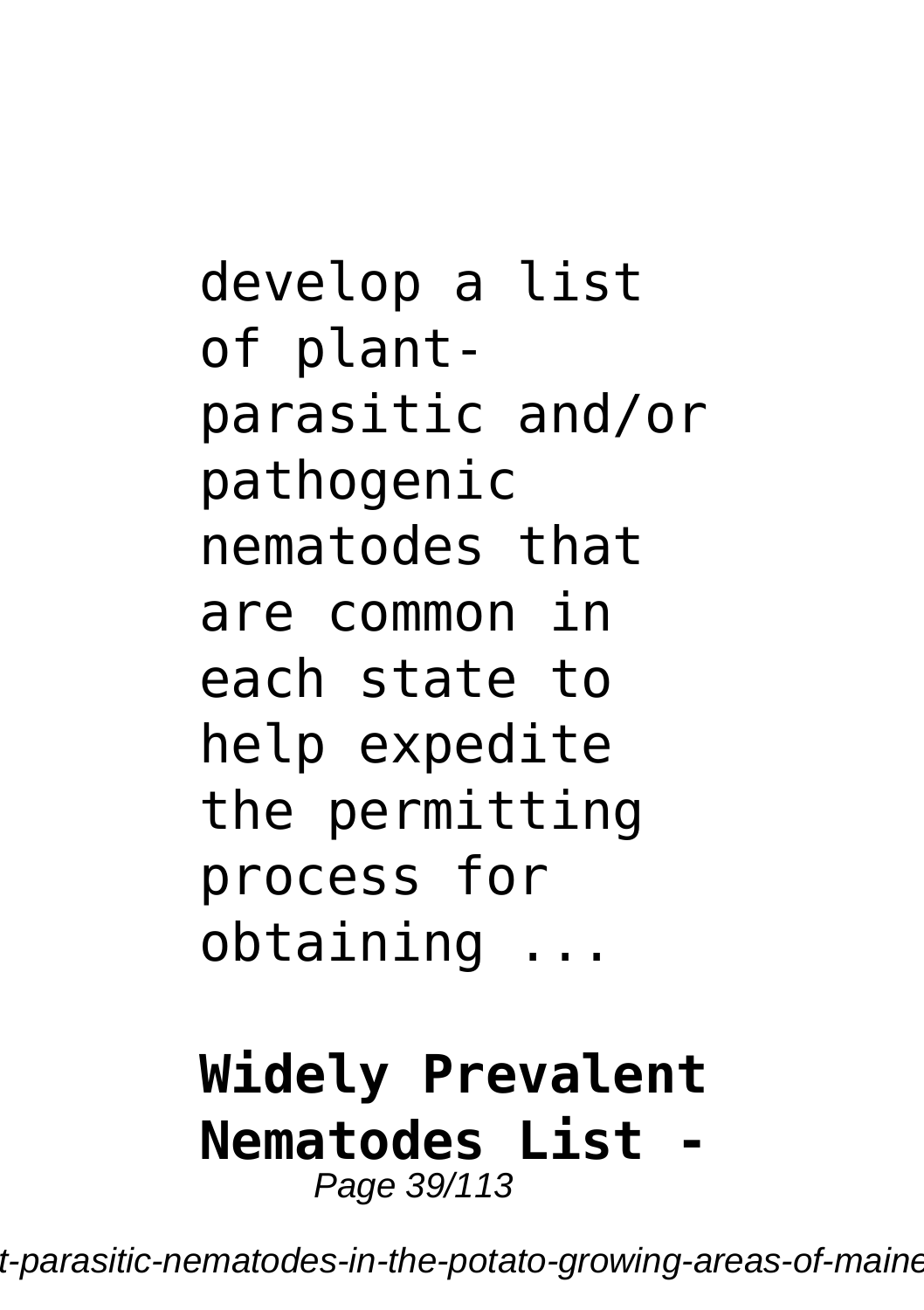**Widely Prevalent Plant ...** The EURL plant parasitic nematodes is responsible for providing the NRLs with knowledge, tools for accurate detection and identification methods on regulated plant Page 40/113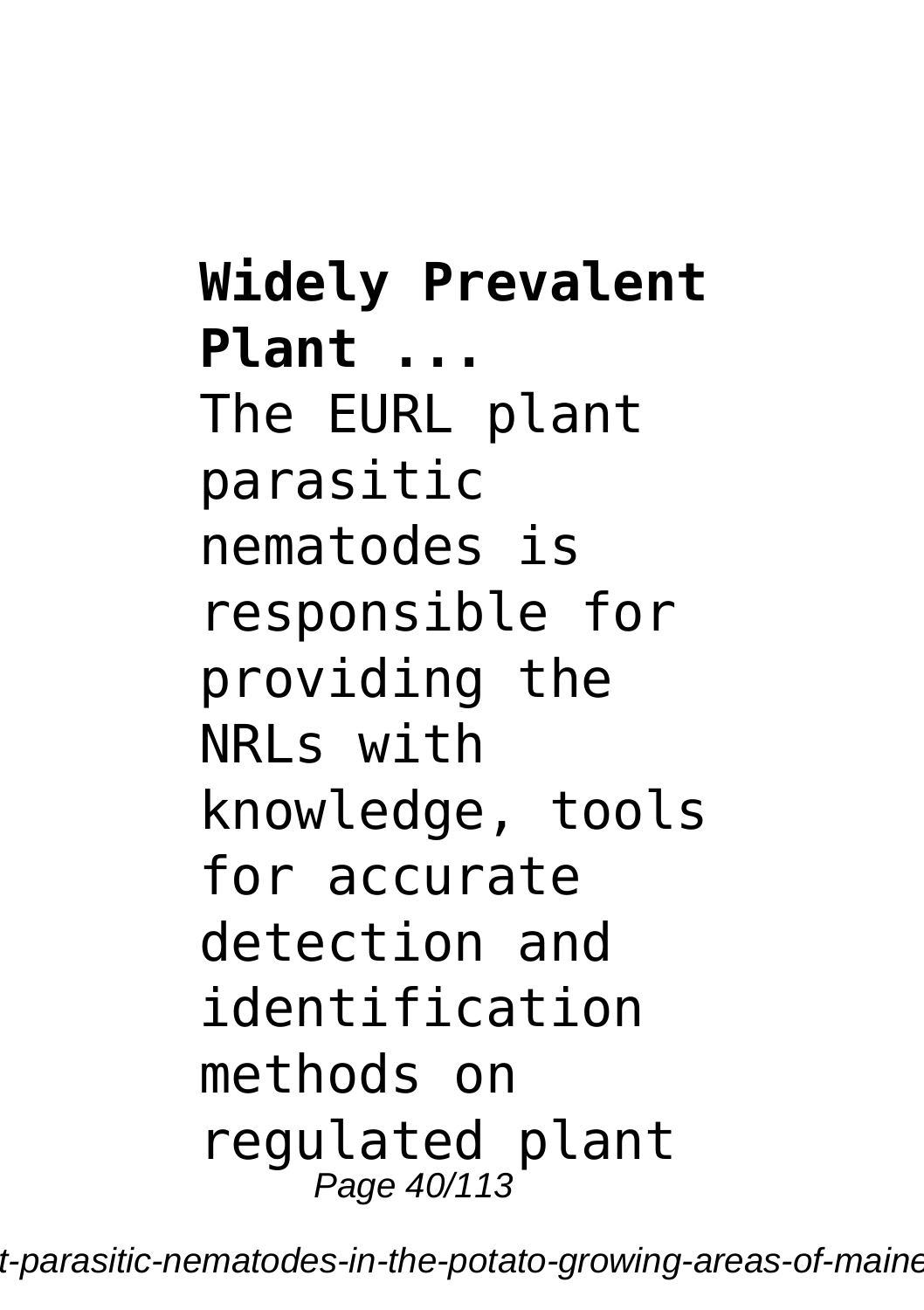parasitic nematodes. To contact us: eurl .nematodes@anses .fr. Or follow us on Twitter: @EURL\_nematodes

About. The database is periodically updated by regional Page 41/113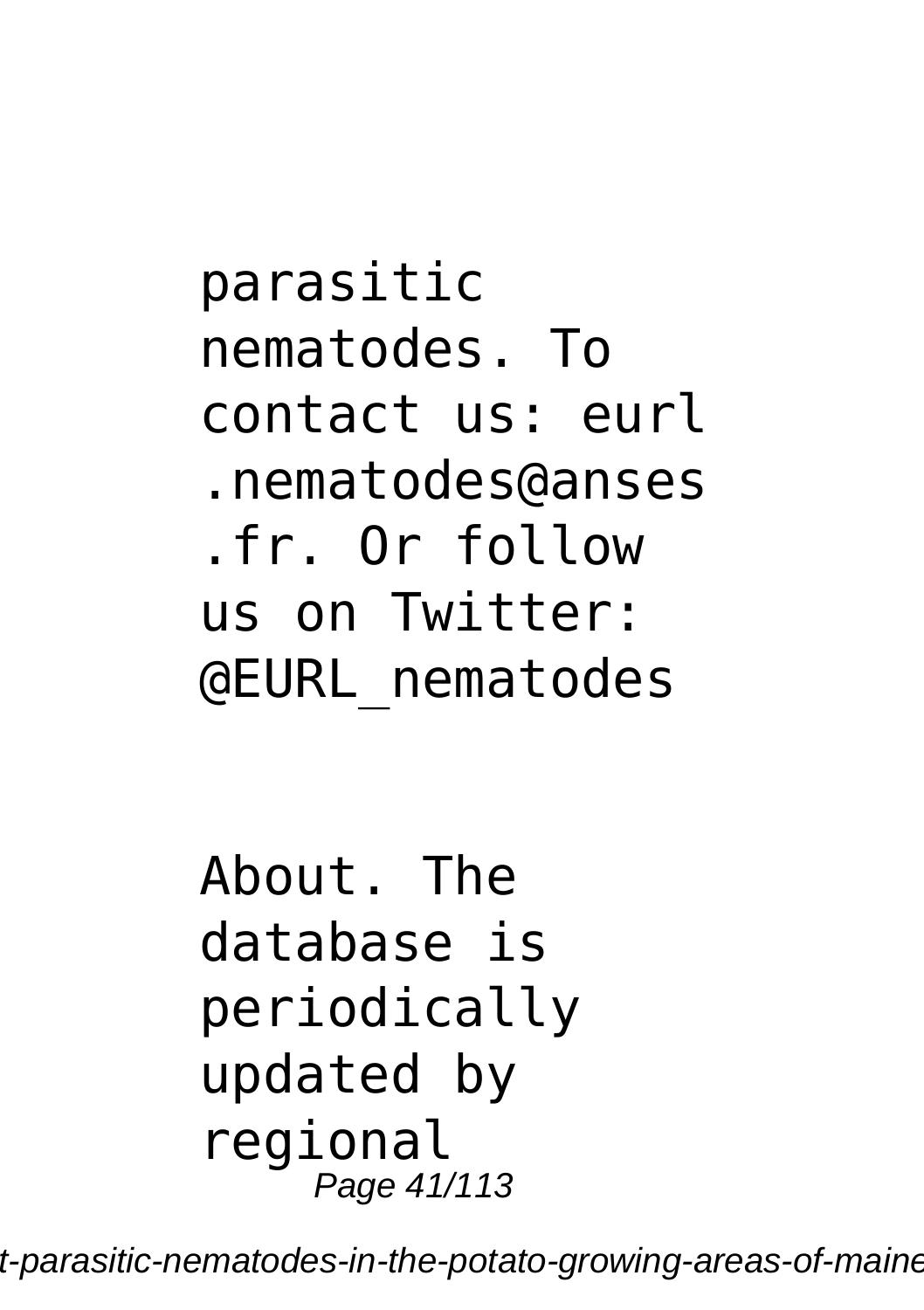coordinators around the country. In addition to providing information for plant pathologists and diagnosticians, the list will be used by APHIS-PPQ and State Plant Regulatory Officials to Page 42/113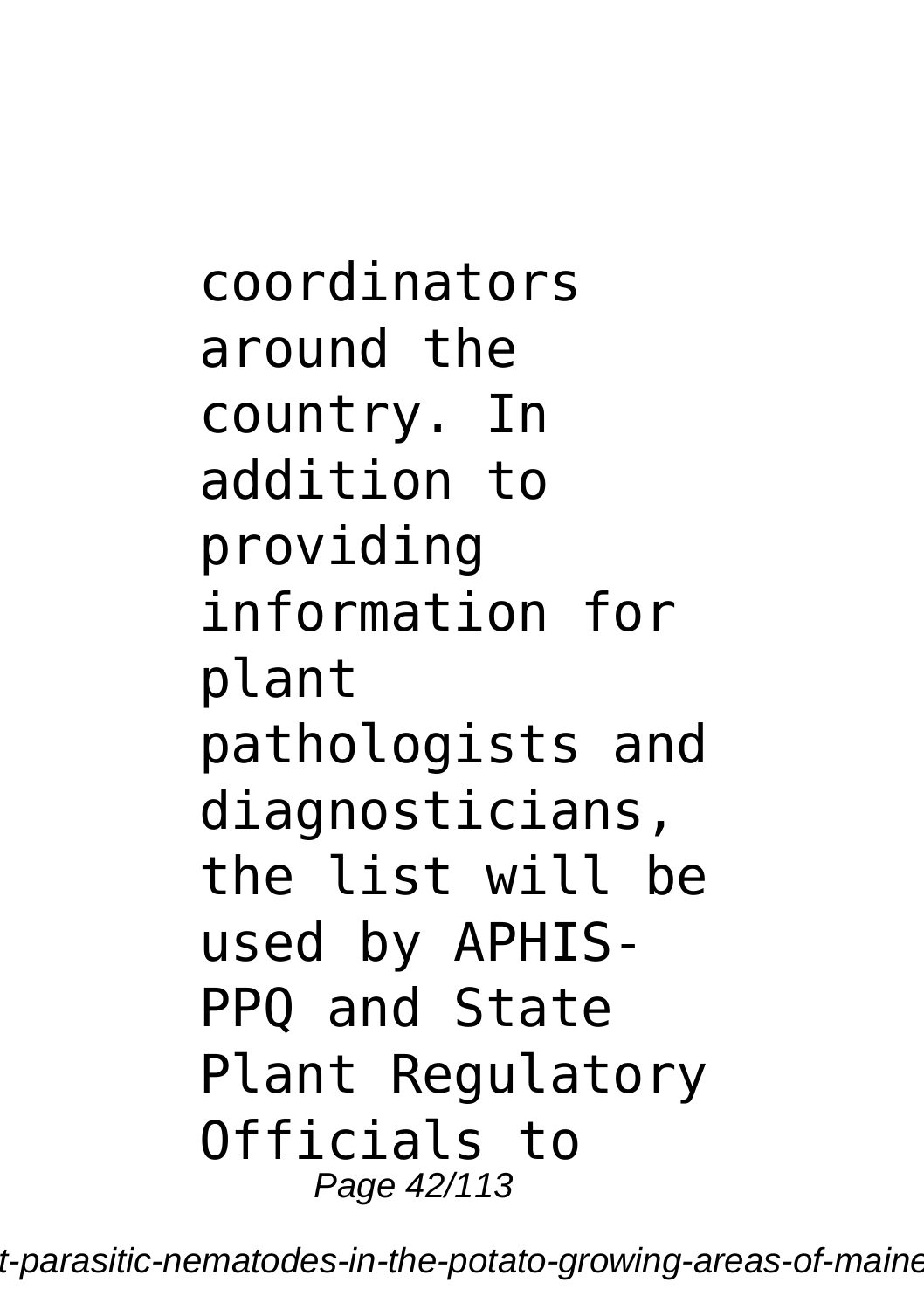develop a list of plantparasitic and/or pathogenic nematodes that are common in each state to help expedite the permitting process for obtaining ... Nematodes are a breed of unsegmented Page 43/113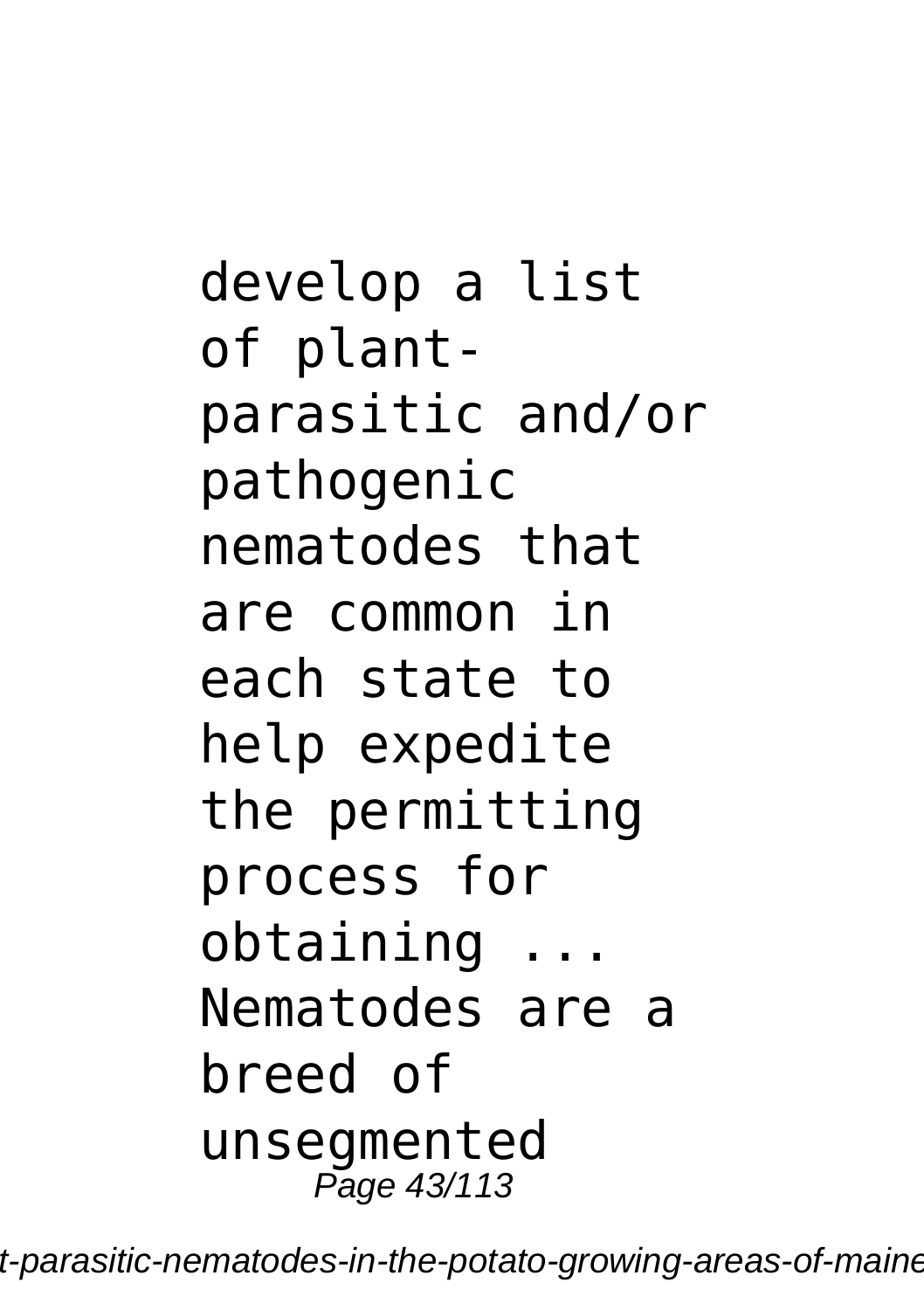roundworms which frequently cause problems in vegetable gardens. While many types of nematodes are beneficial to the soil, plantparasite nematodes will attack and destroy plant roots, Page 44/113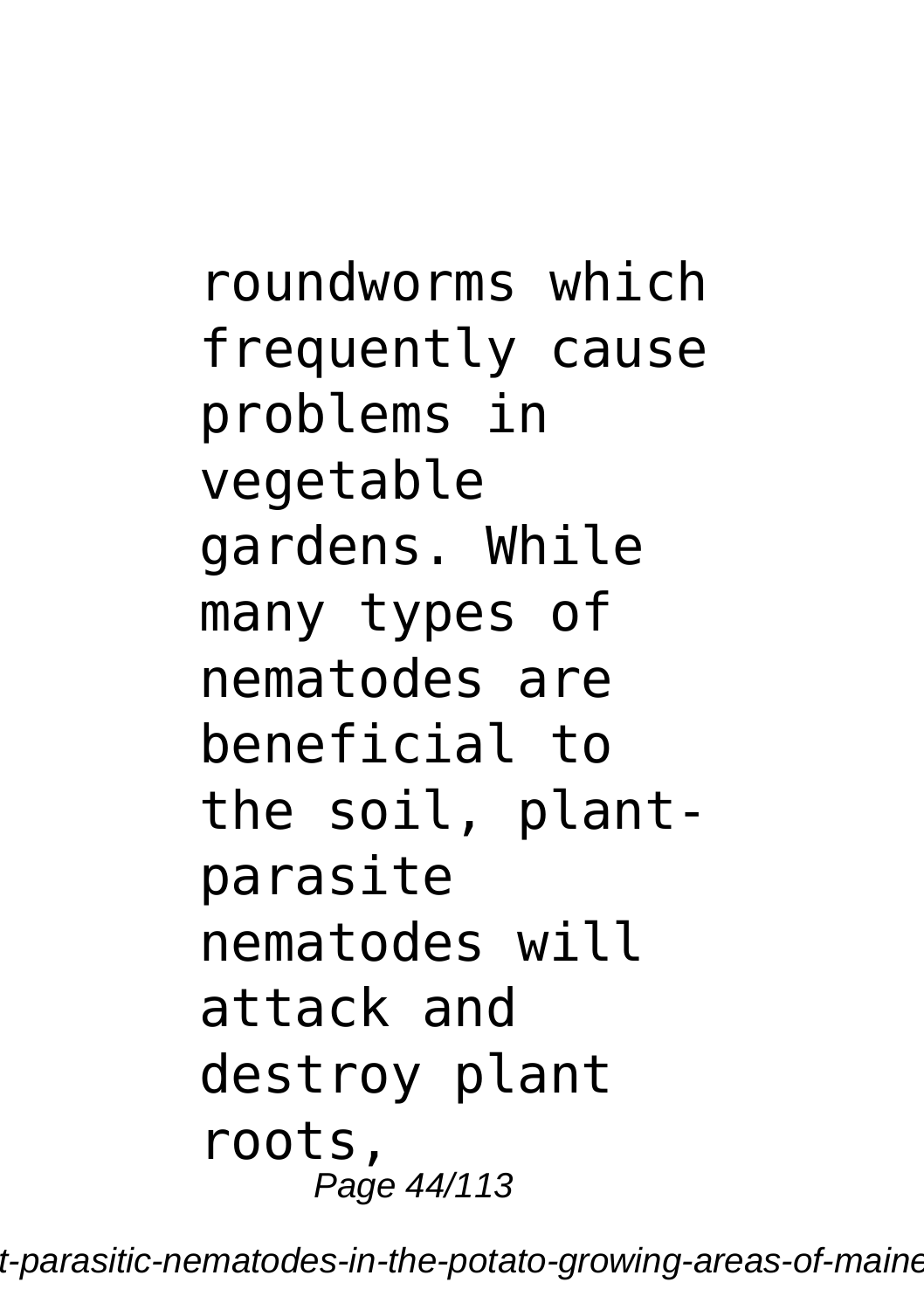effectively killing the whole plant. The pests cannot be killed by most pesticides. **Plant Parasitic Nematodes In The** Nematodes that feed on plant parts are called plant parasitic nematodes (PPN) and are Page 45/113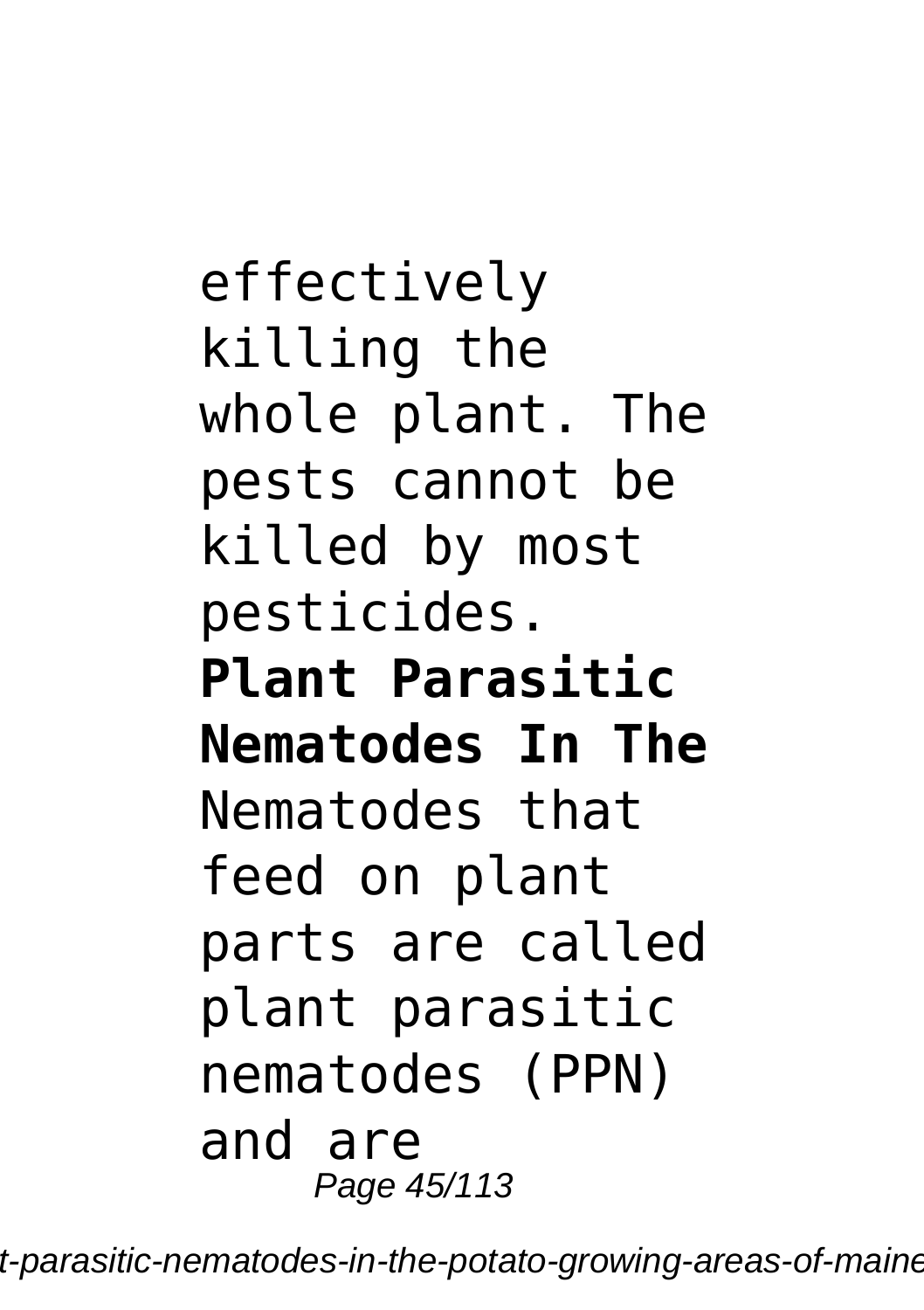ubiquitous in agricultural soils. The life cycle of a nematode includes eggs, juveniles and adults, and they can overwinter at any of these stages. Crop damage is the result of a complex Page 46/113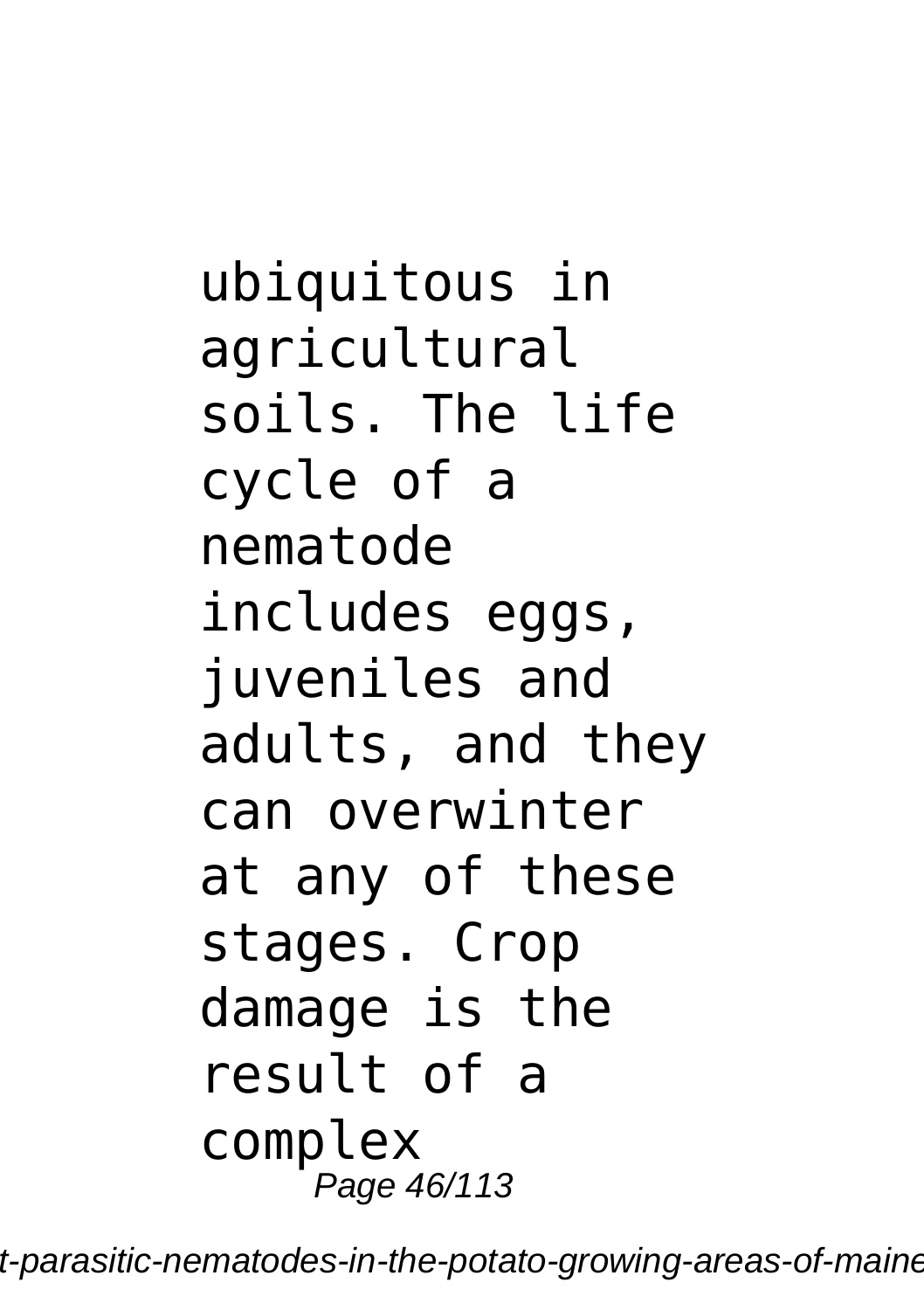# interaction of the environment, ...

## **Plant Parasitic Nematodes Explained** Plant-parasitic nematodes occur in all sizes and shapes. The typical nematode shape is a long and slender worm-Page 47/113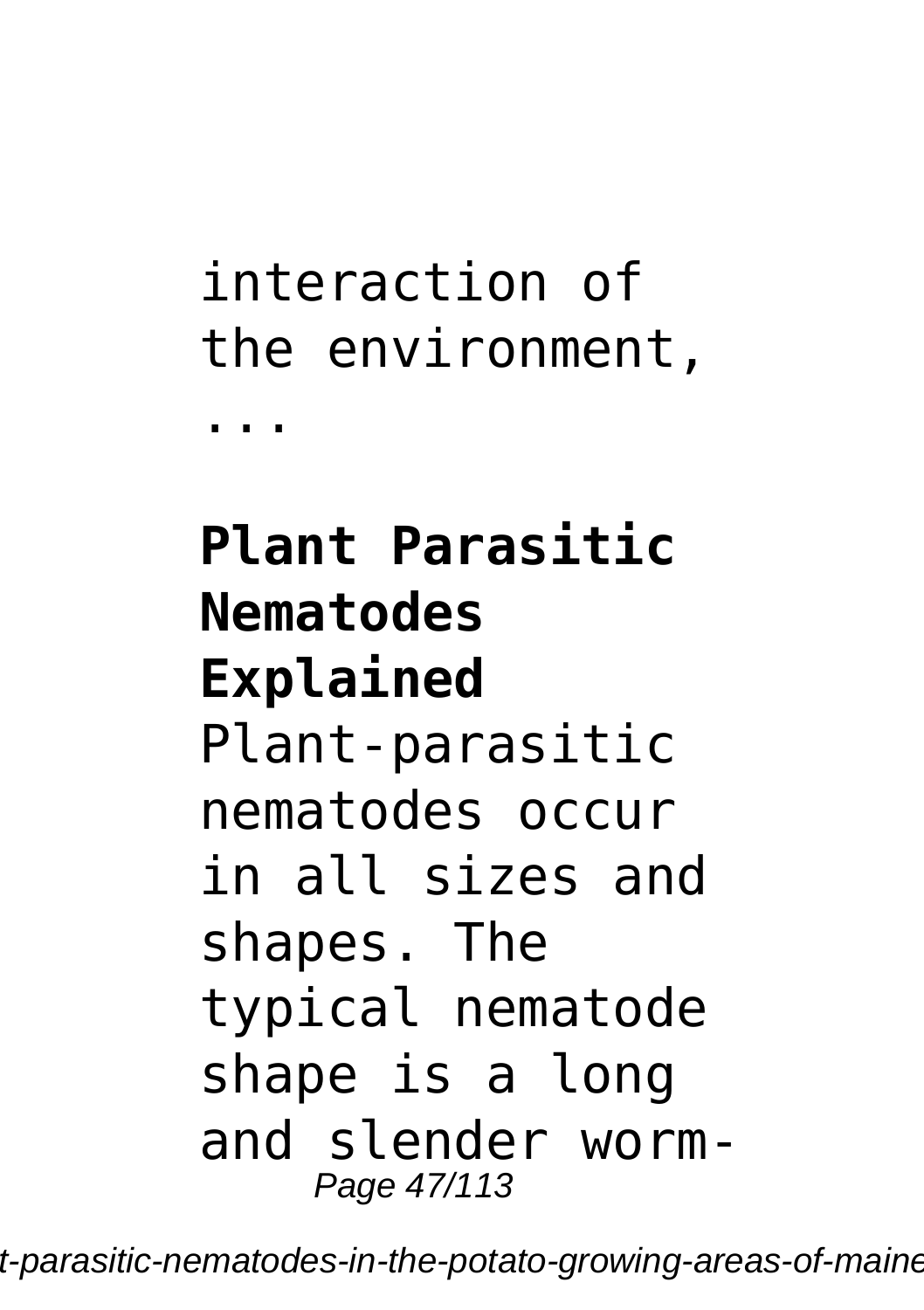like animal, but often the adult animals are swollen and no longer even resemble worms (Figure 2). Plant-parasitic nematodes range from 250 um to 12 mm in length, averaging 1 mm, to about 15-35 um in width. Page 48/113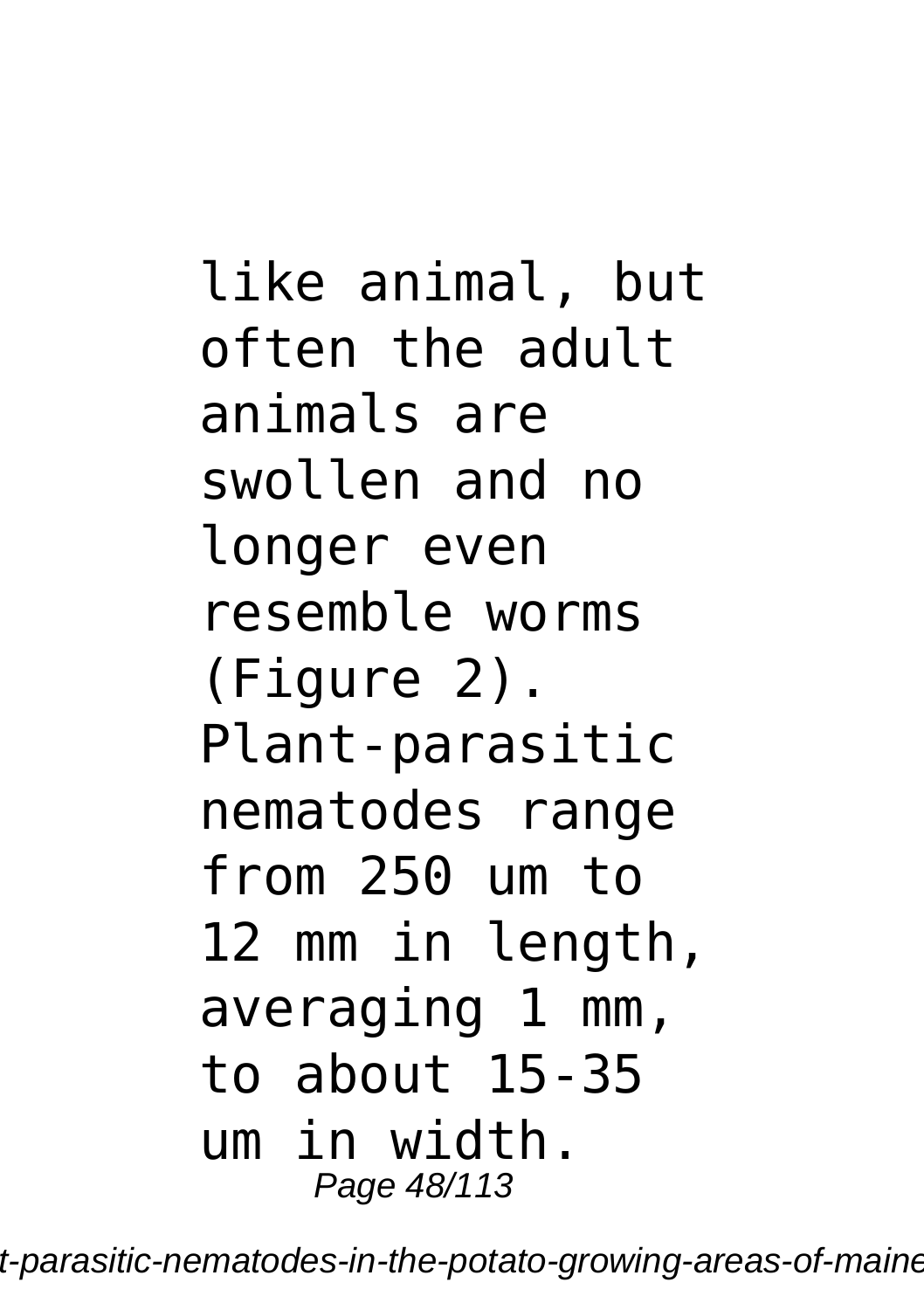**Introduction to Plant-Parasitic Nematodes** As with other plant‐parasitic nematodes, indirect costs, such as the establishment of control measures, degradation of land quality, Page 49/113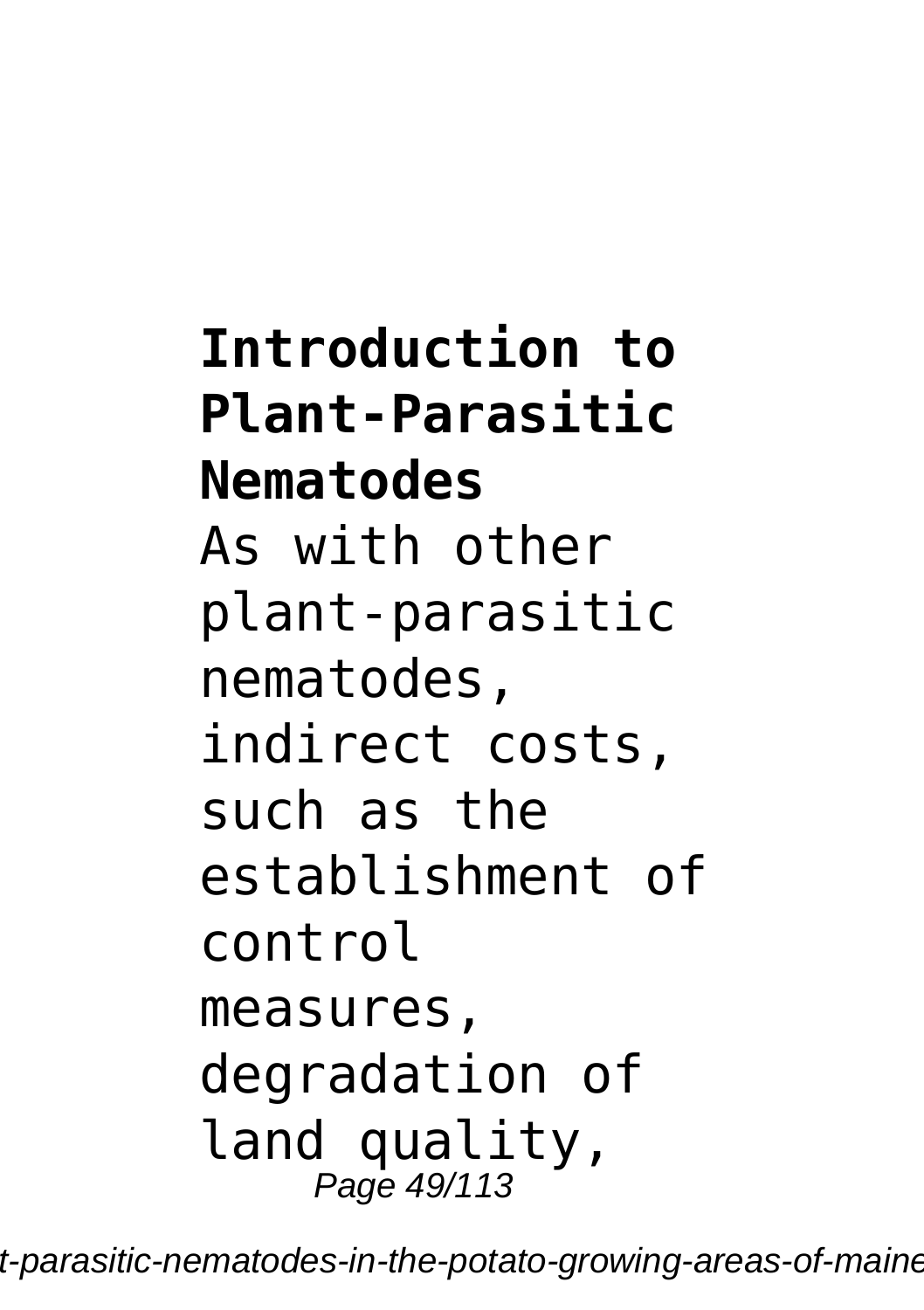cost of quarantine procedures and loss of nematode‐free land for seed production, add to the direct losses caused by the impact on yield (Main et al., 1999).

**Top 10** Page 50/113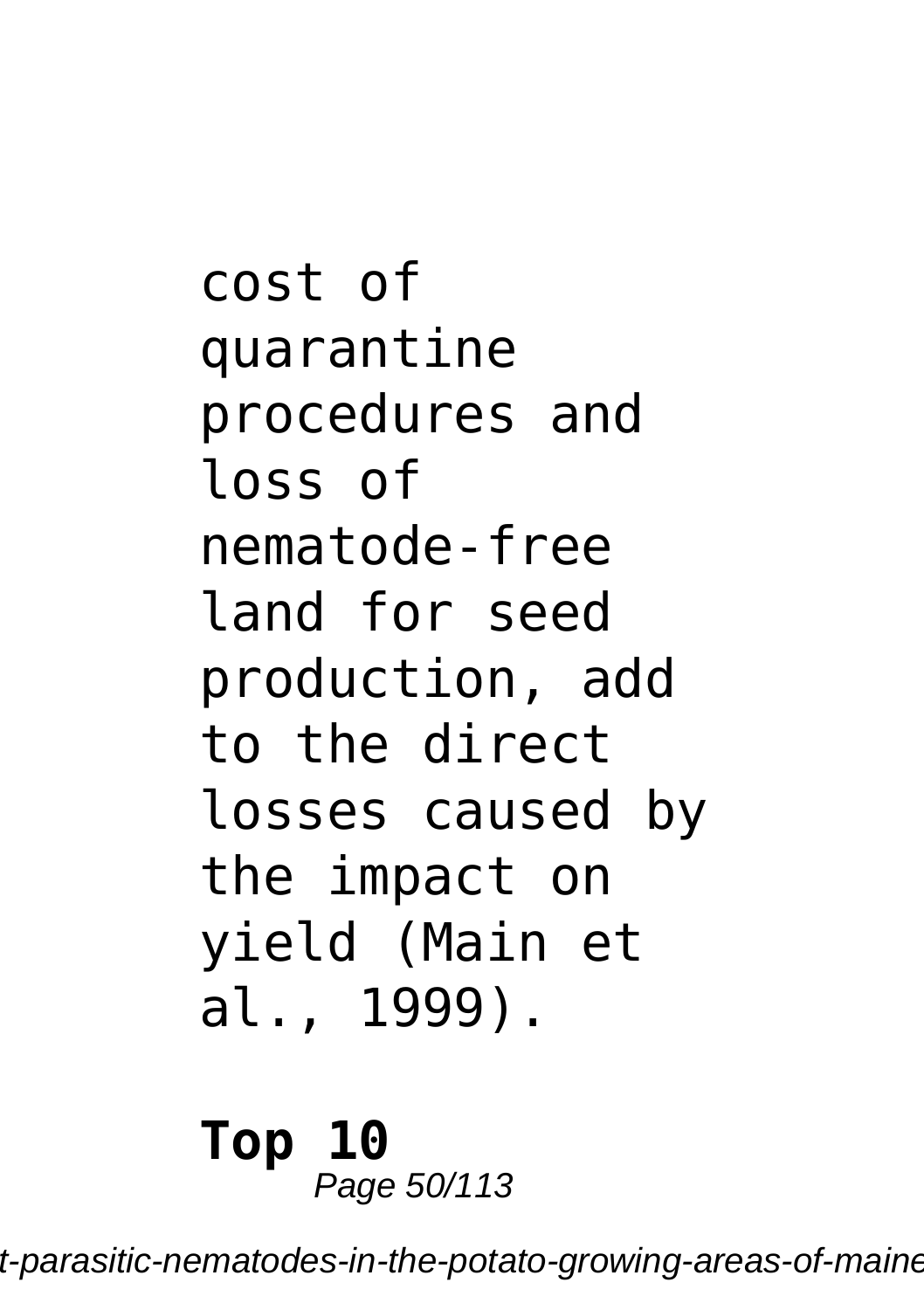**plant‐parasitic nematodes in molecular plant ...** Plant Parasitic Nematodes - Damage to crops and management. Crop losses due to nematodes. It will indeed be a wonder if any crop is free from plant Page 51/113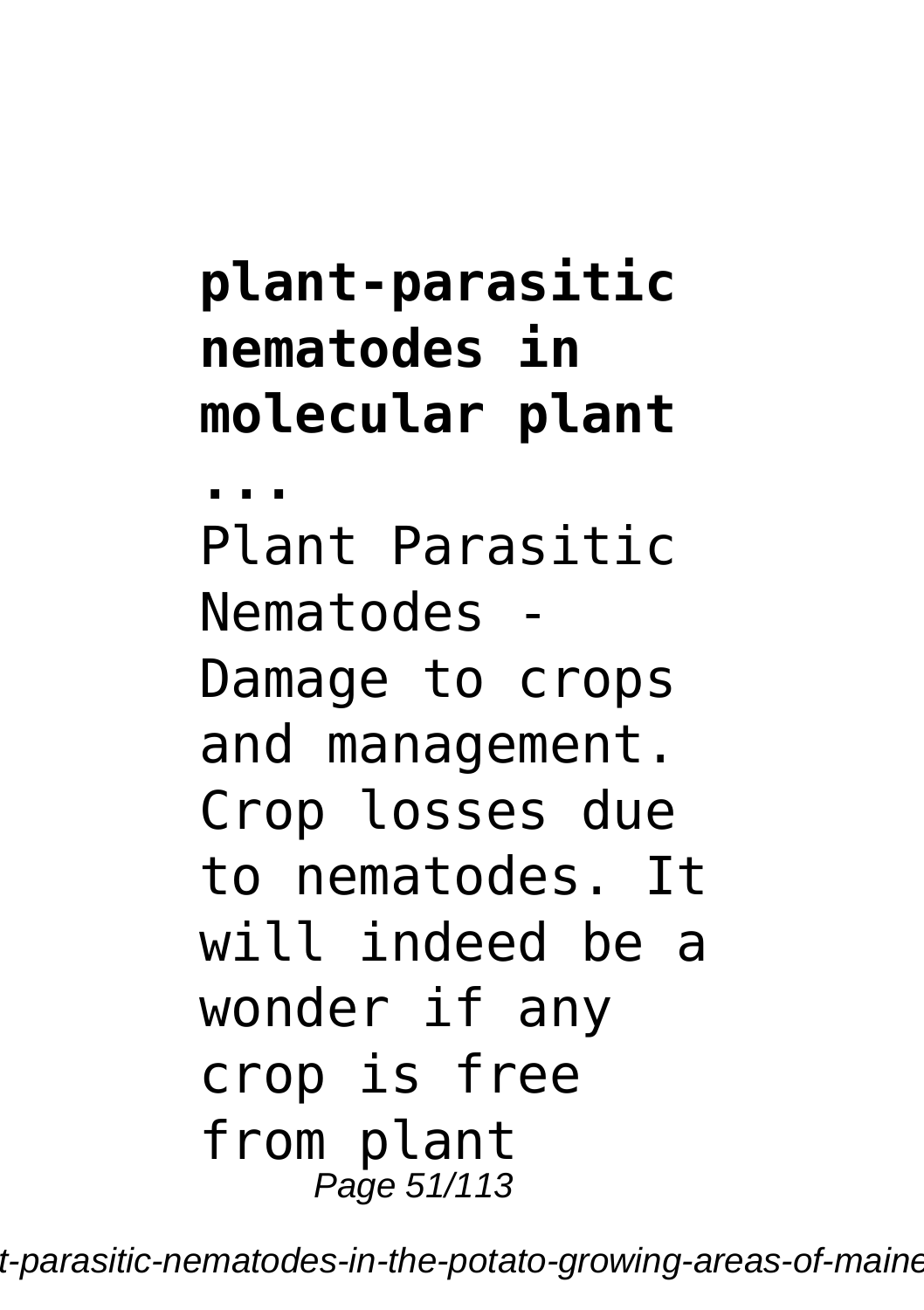parasitic nematodes [PPN]. Many a times in olden days, nematodes have caused people to migrate due to soil sickness.

**Management of plant parasitic nematodes | agropedia** Plant parasitic Page 52/113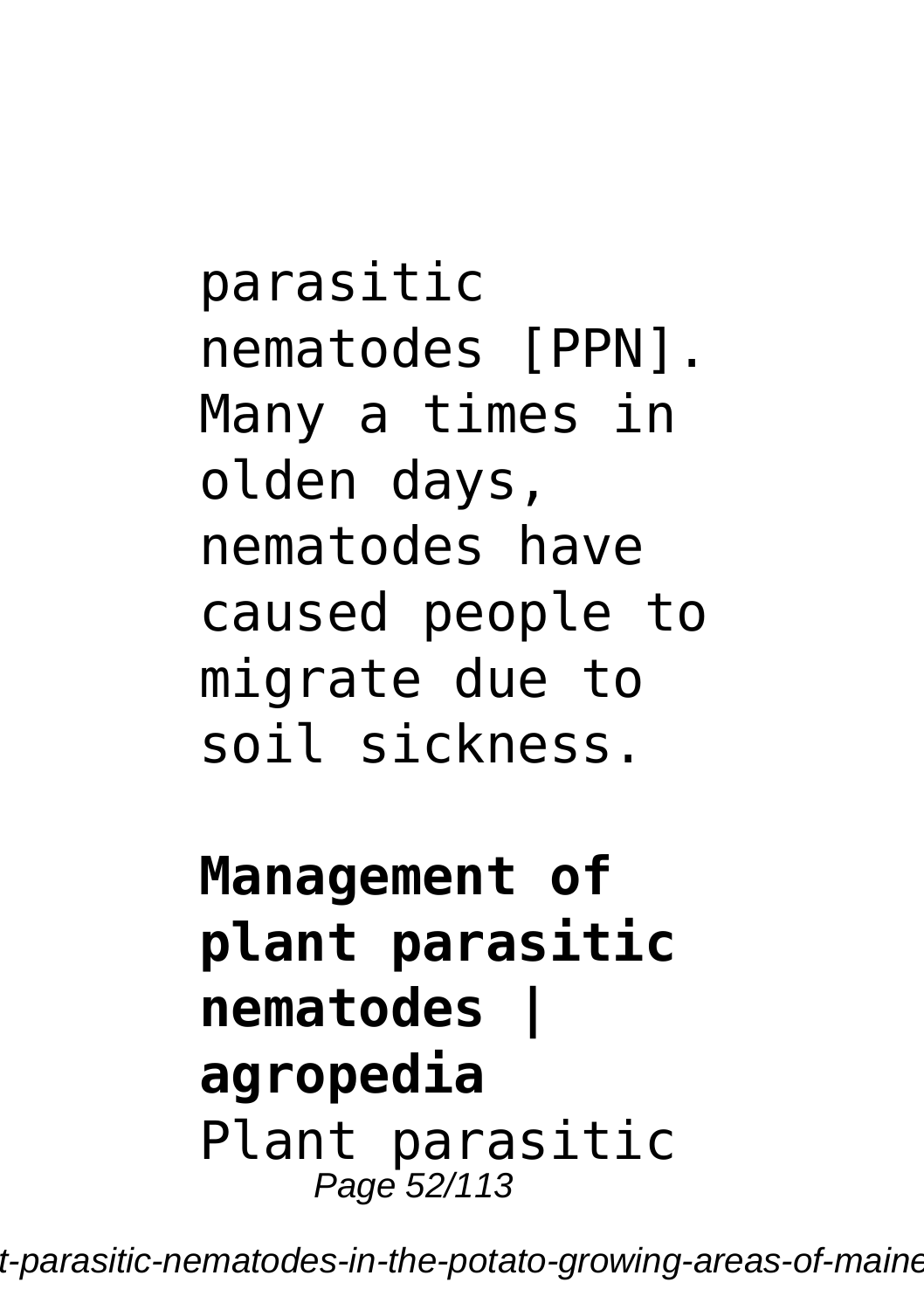nematodes feed on living plant tissues, using an oral stylet, a spearing device somewhat like a hypodermic needle, to puncture host cells. Many, probably all, plant nematodes inject enzymes Page 53/113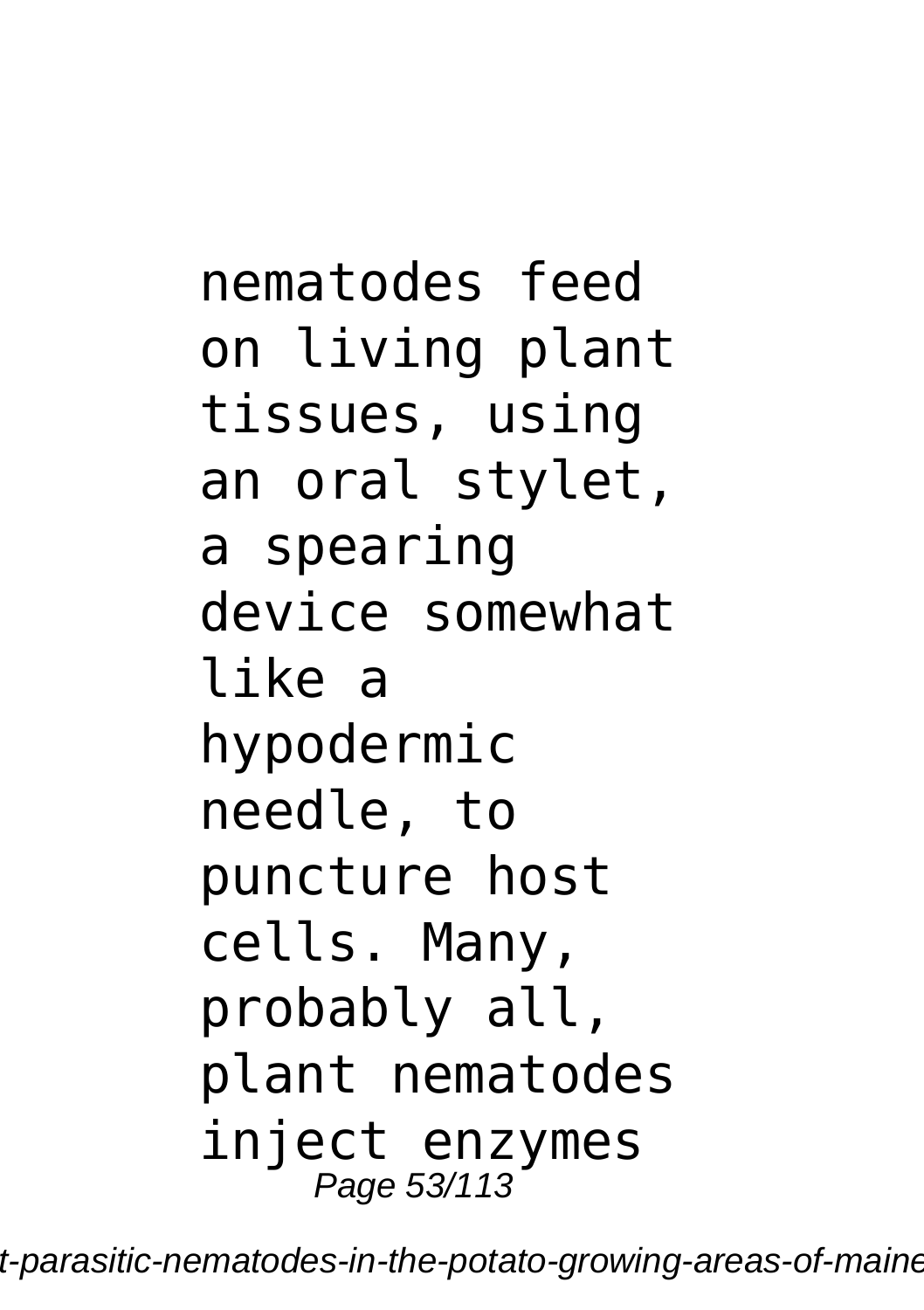into a host cell before feeding to partially digest the cell contents before they are sucked into the gut.

**Plant Parasitic Nematodes - MREC - UF/IFAS** All plant parasitic nematodes have a Page 54/113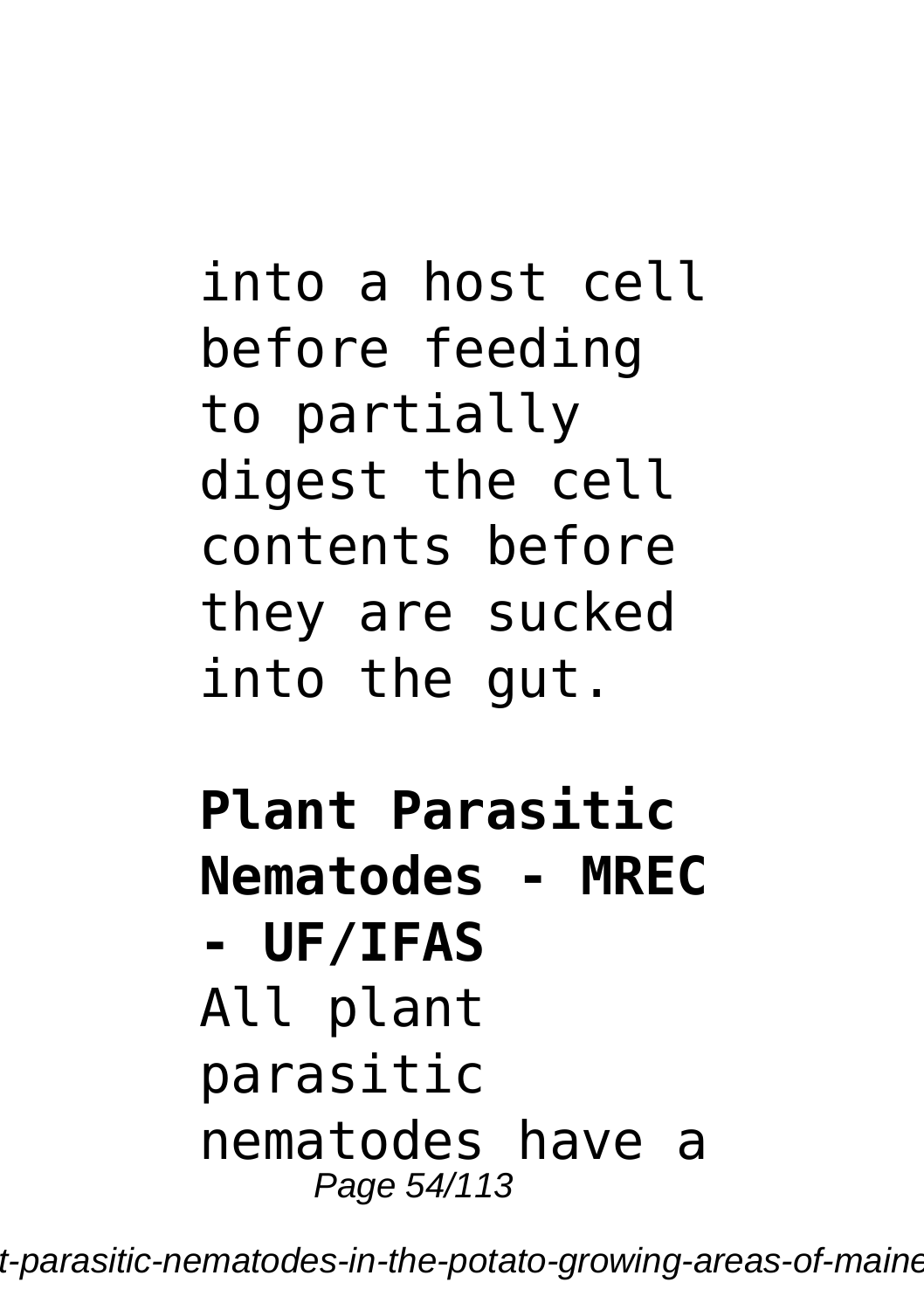protrusible hollow stylet or spear. This is the main characteristic that suggests that the nematode is a plant parasite. This structure has been homologized in Tylenchida with the stoma of Page 55/113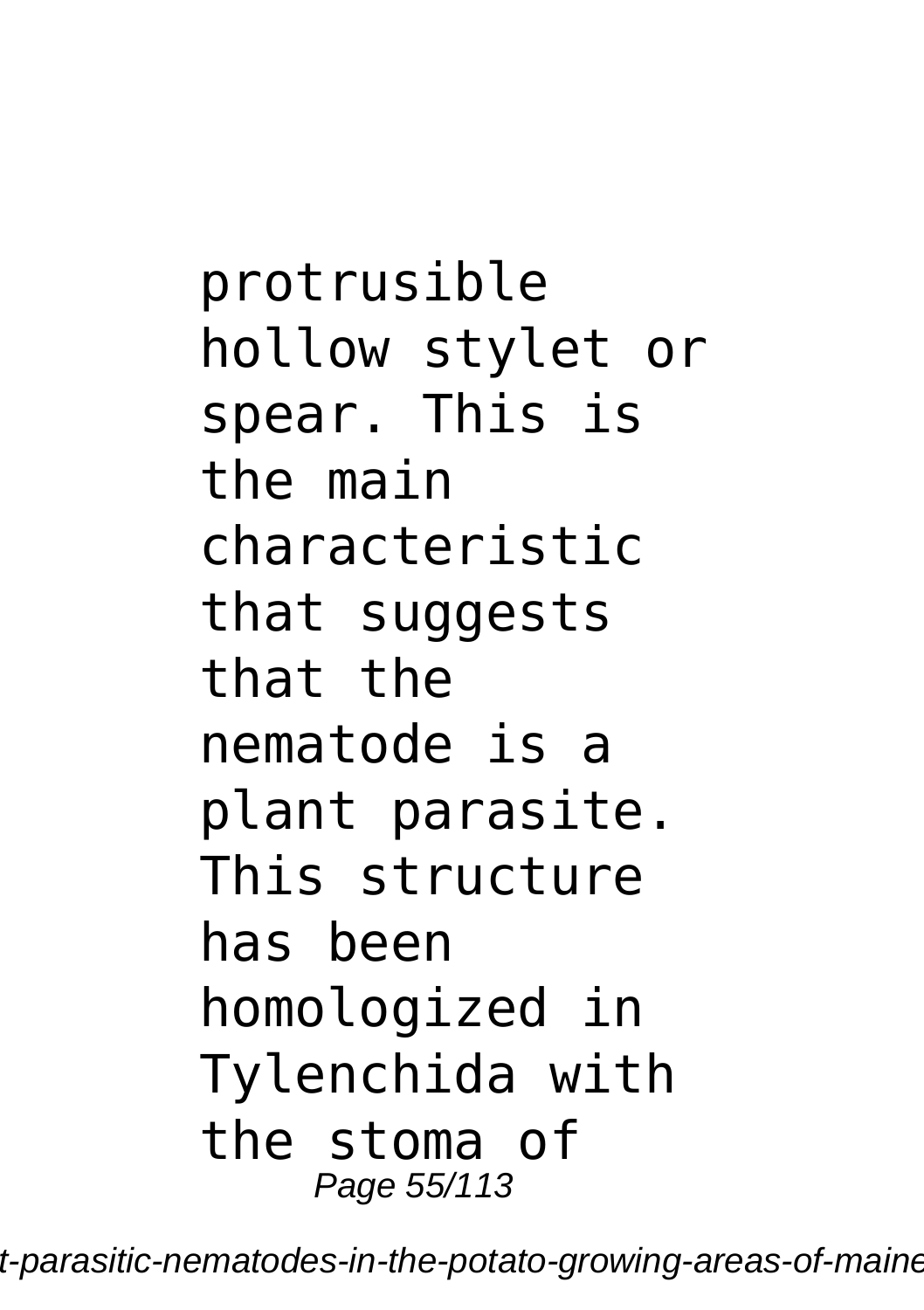other nematodes and is used as a piercing organ through which nematodes acquire food.

**Nematodes: Symptoms, Injury to Plants, Characteristics and ...** Nematodes are lower Page 56/113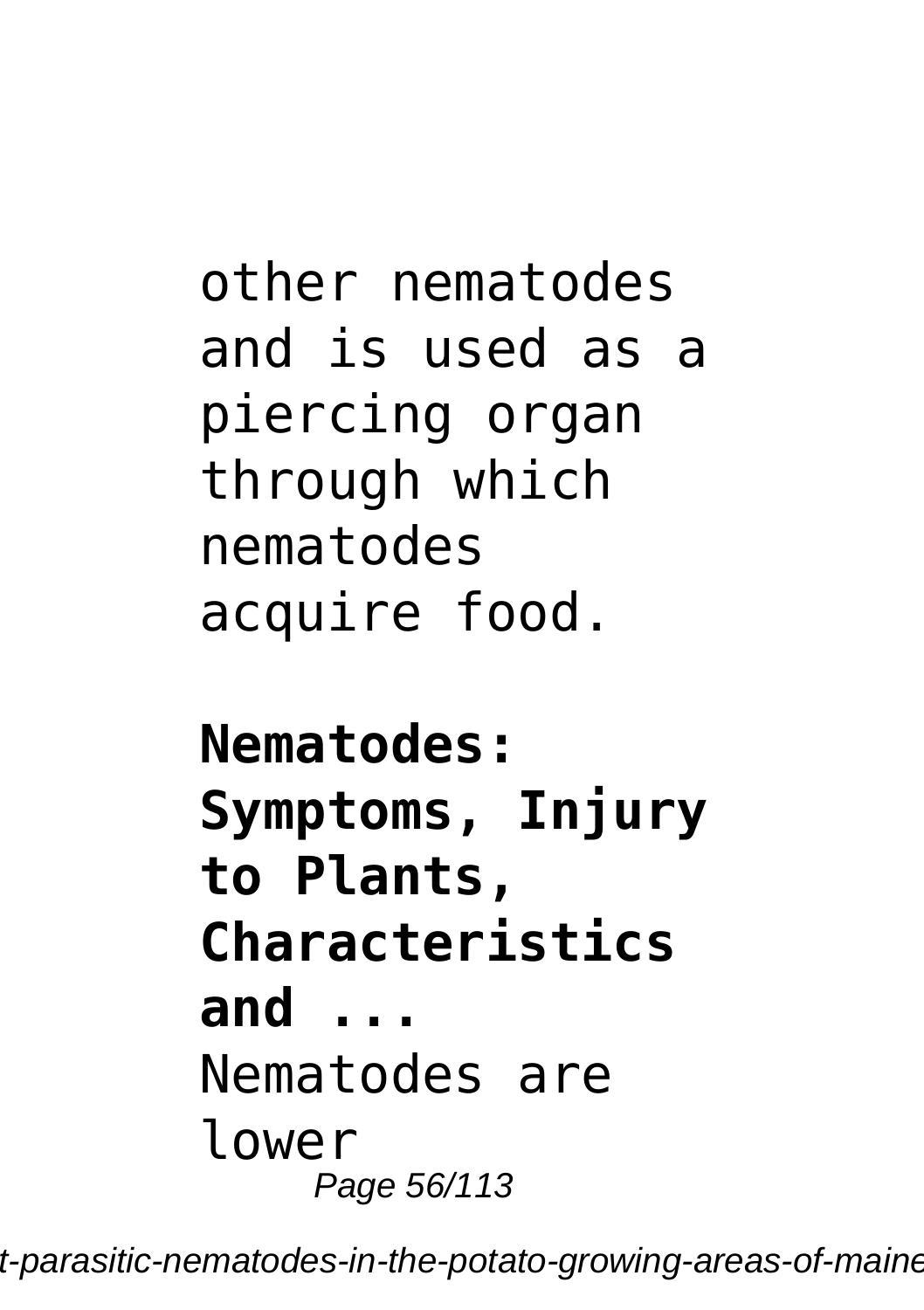invertebrate animals and are perhaps the most numerous multicellular animals on the earth. They are generally freeliving in marine, freshwater or soil environments, but a large Page 57/113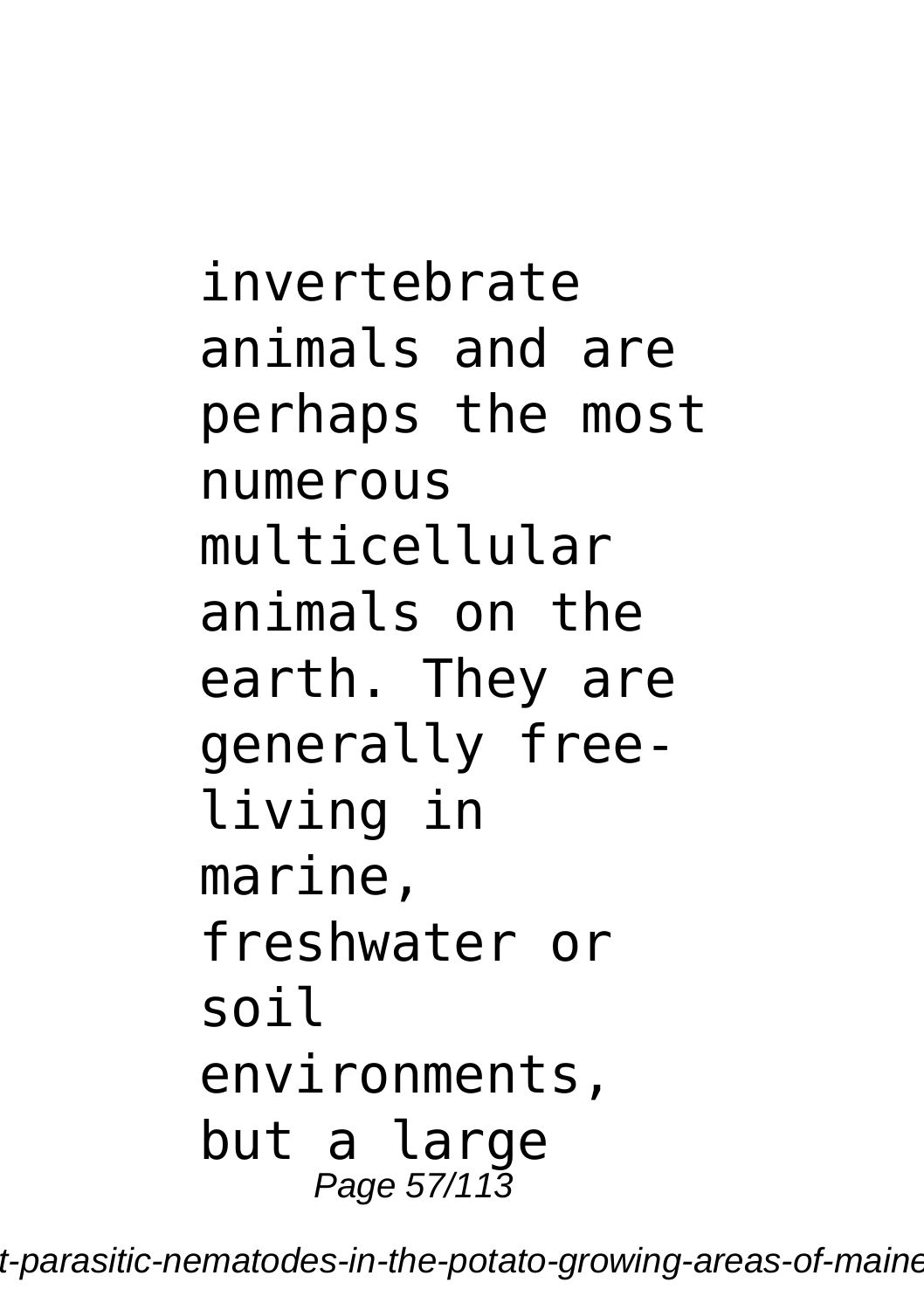number of species are parasitic to different kinds of plants and animals. The parasitic species are of considerable agricultural, clinical and veterinary importance as pests of […] Page 58/113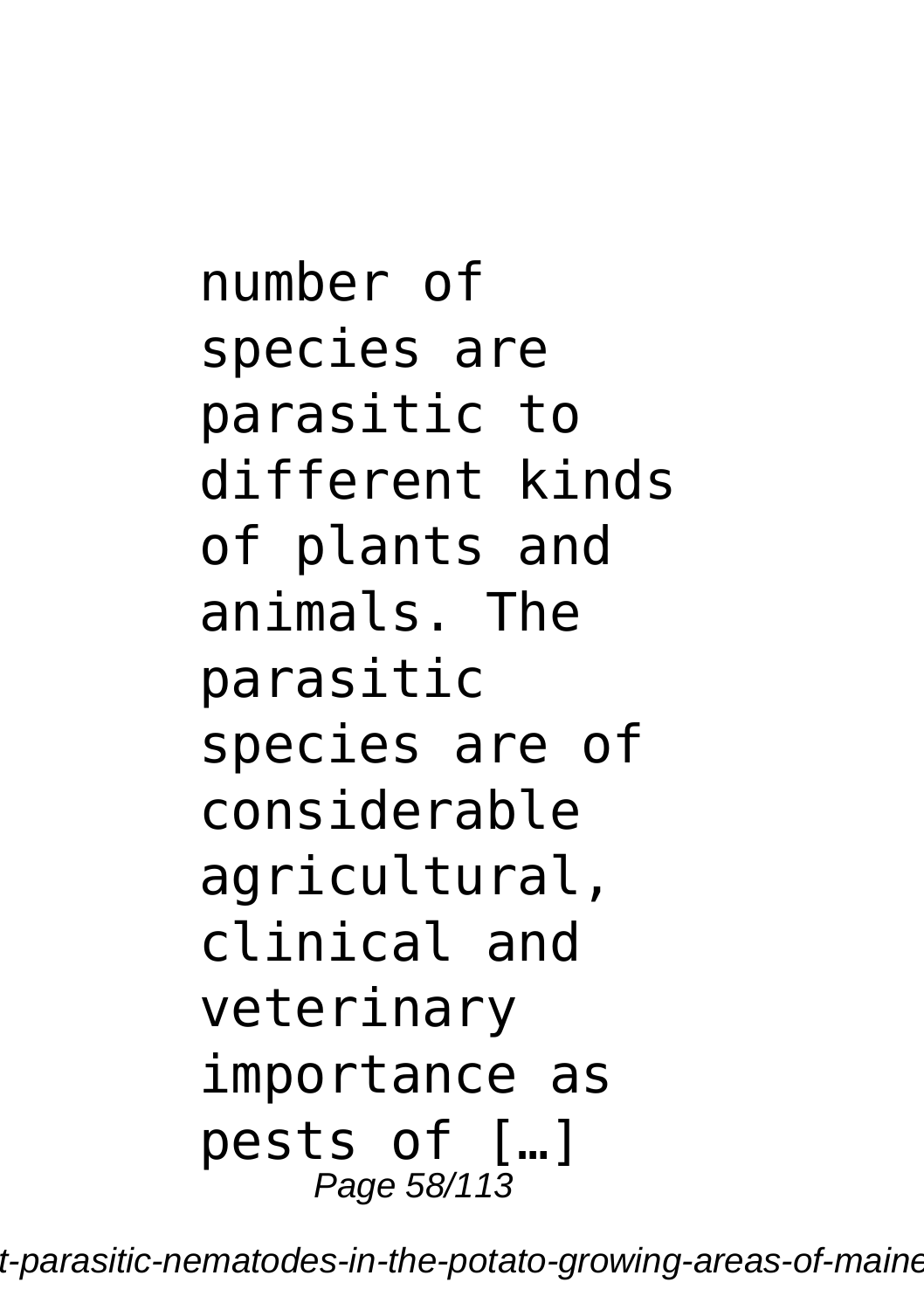**PLANT DISEASES CAUSED BY NEMATODES - Academicscope** Plant-parasitic nematodes are costly burdens of crop production. Ubiquitous in nature, phytoparasitic nematodes are Page 59/113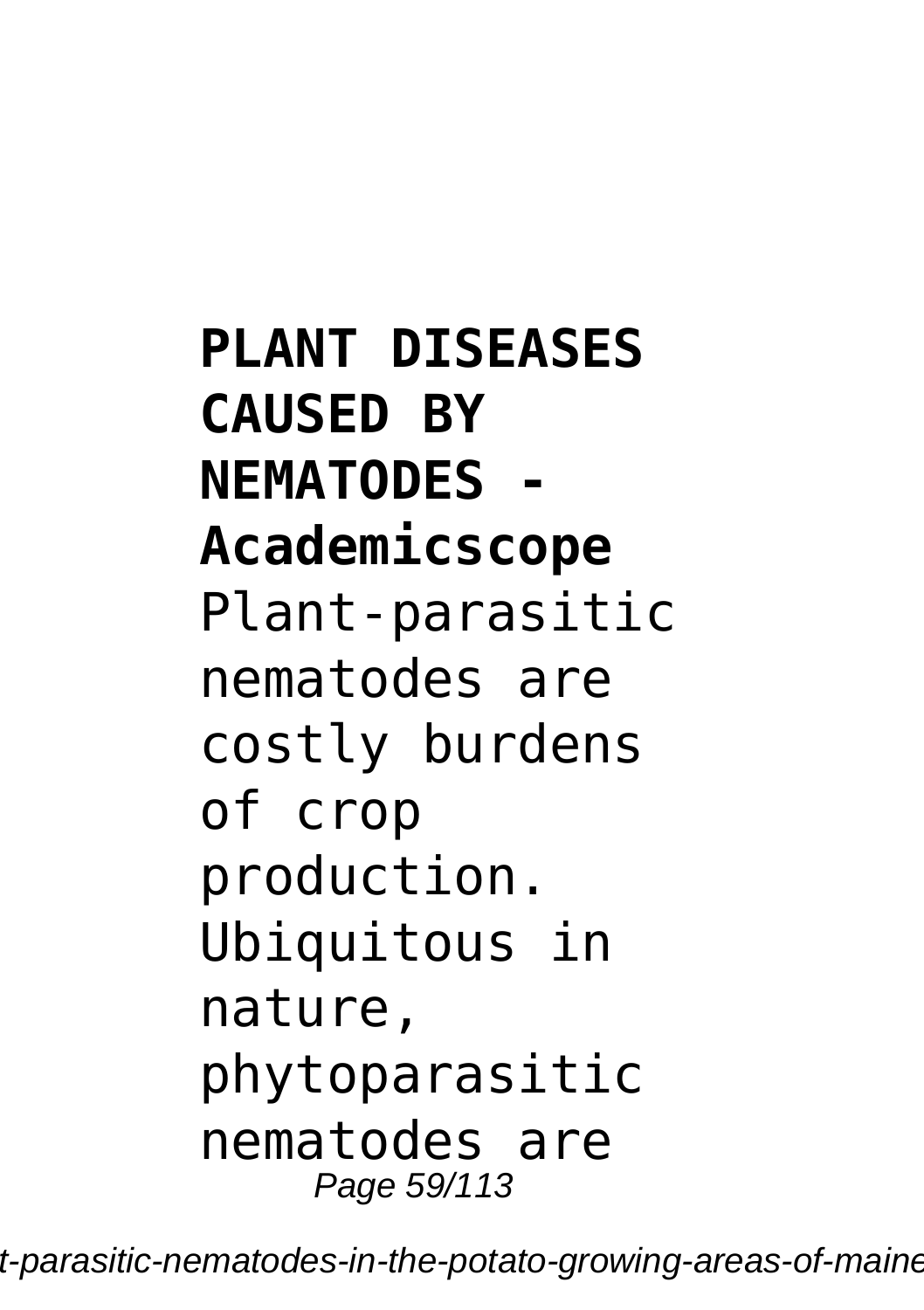associated with nearly every important agricultural crop and represent a significant constraint on global food security. Rootknot nematodes (Meloidogyne spp.) cyst nematodes Page 60/113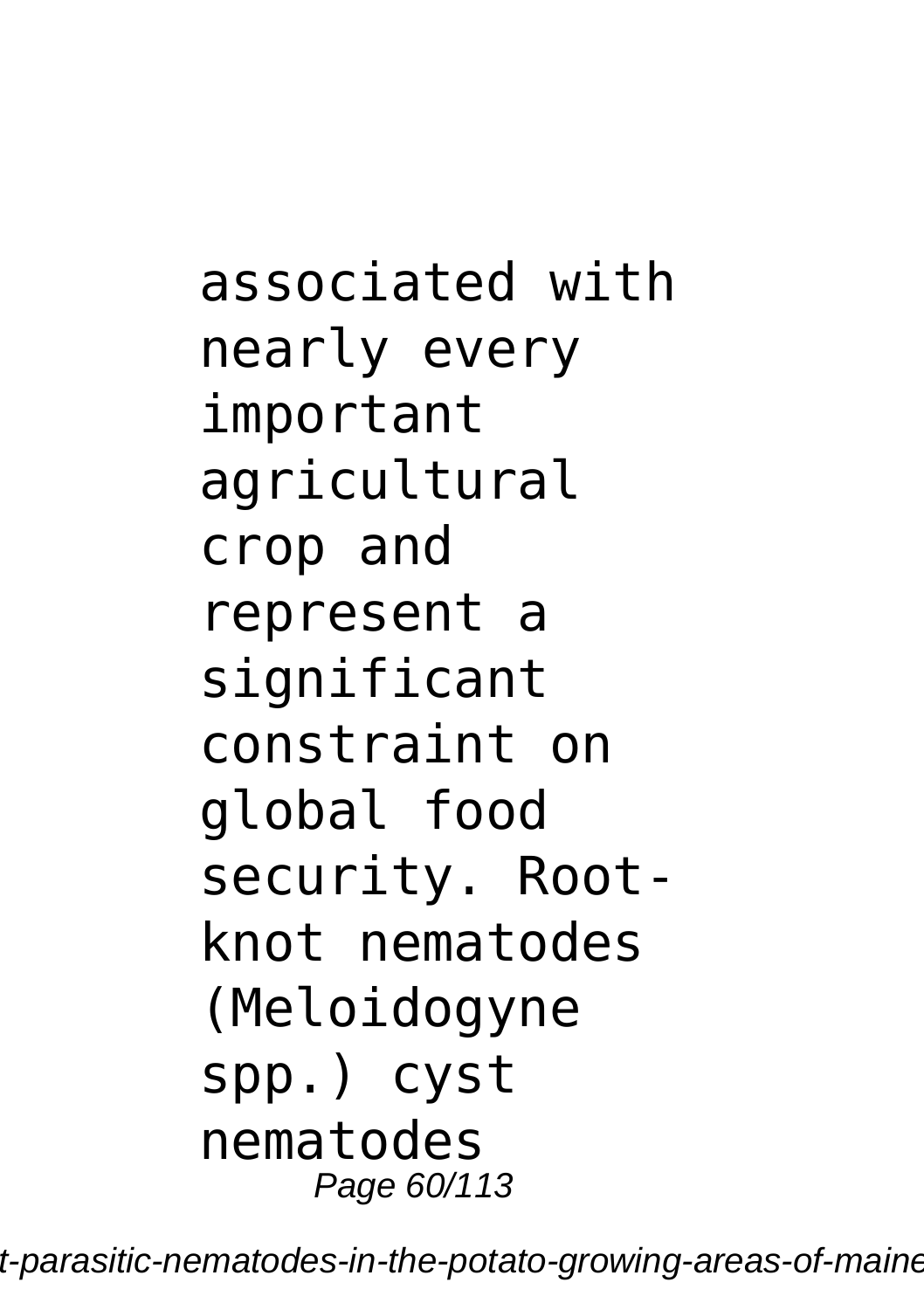(Heterodera and Globodera spp.) and lesion nematodes (Pratylenchus spp.) rank at the top of list  $of the$ ...

# **The Impact of Plant-Parasitic Nematodes on Agriculture and**

Page 61/113

**...**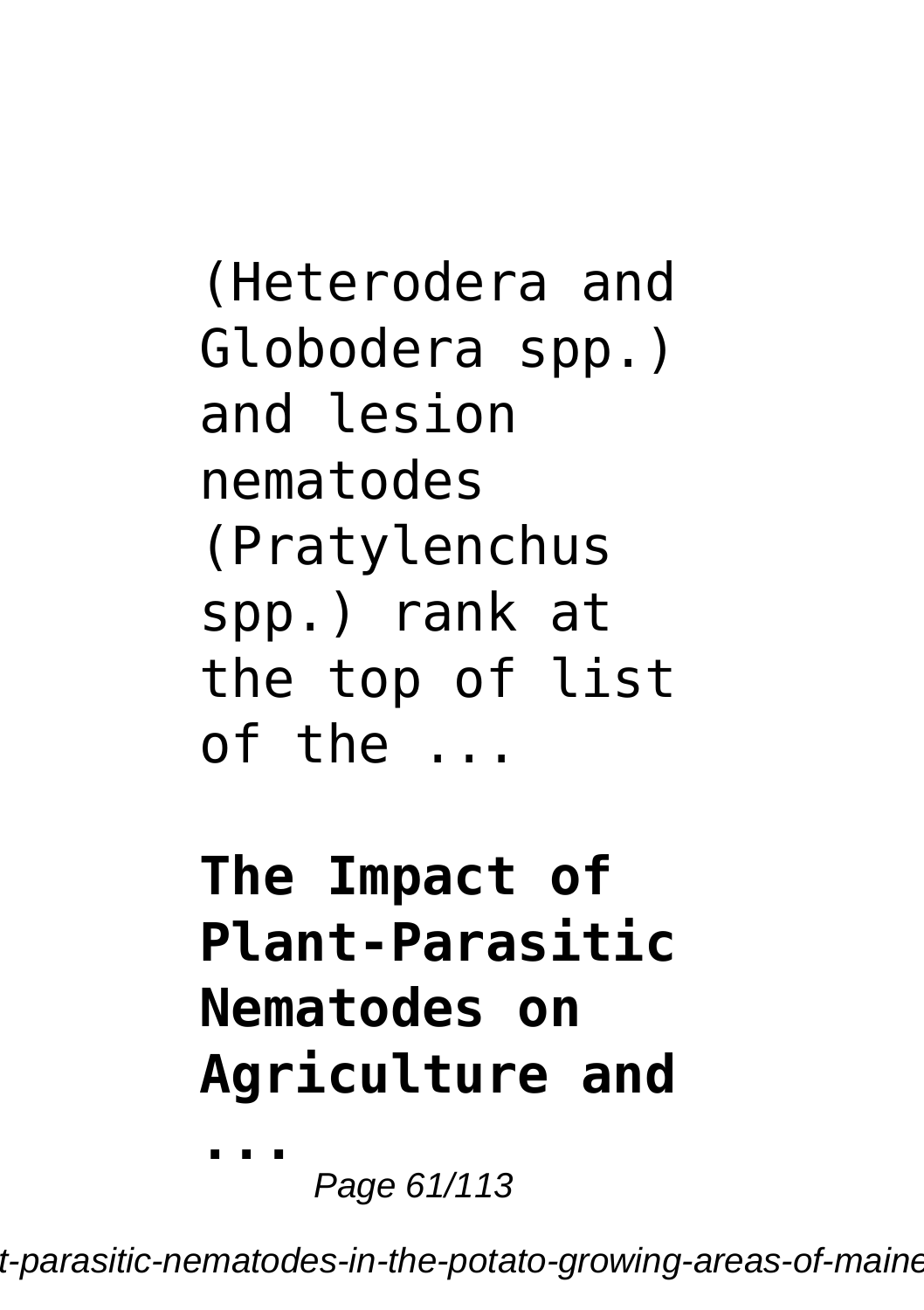Other plantparasitic nematodes can cause root knots or galls, leaf galls, injured root tips or root branching, or tissue problems such as lesions, patches of dying tissue, and twisted or distorted Page 62/113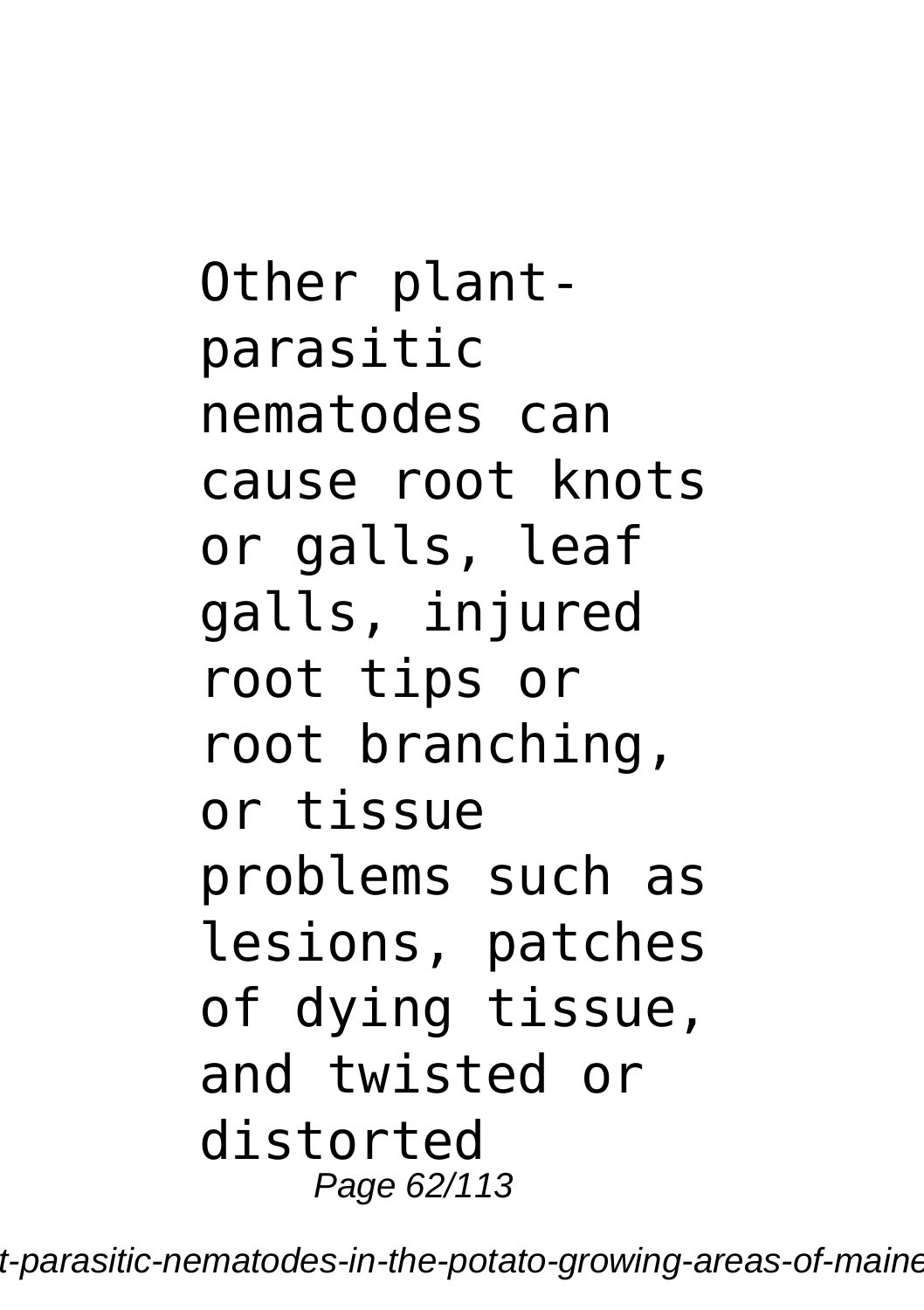leaves. Plants that may see root damage from plant-parasitic nematodes include carrots, cherry tomatoes, corn, lettuce, potatoes, and peppers. Crops ...

### **Nematodes: Good or Bad in the** Page 63/113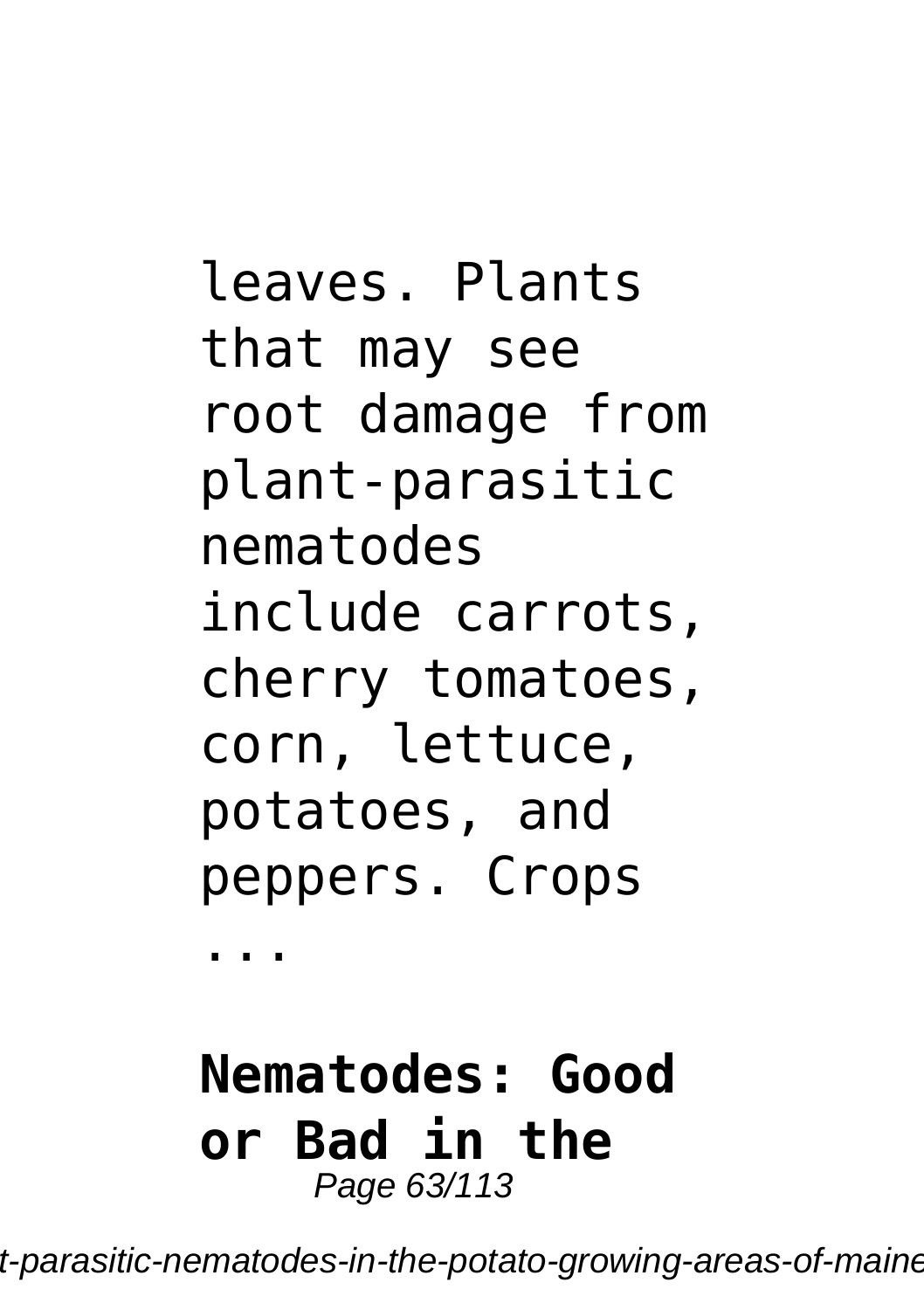**Garden? - Gardening Channel** The nematodes (UK: / ˈ n ɛ m ə t oʊ d z / NEM-ətohdz, US: / ˈ n iː m-/ NEEM-Greek: Νηματώδη; Latin: Nematoda) or roundworms constitute the phylum Nematoda (also called Nem Page 64/113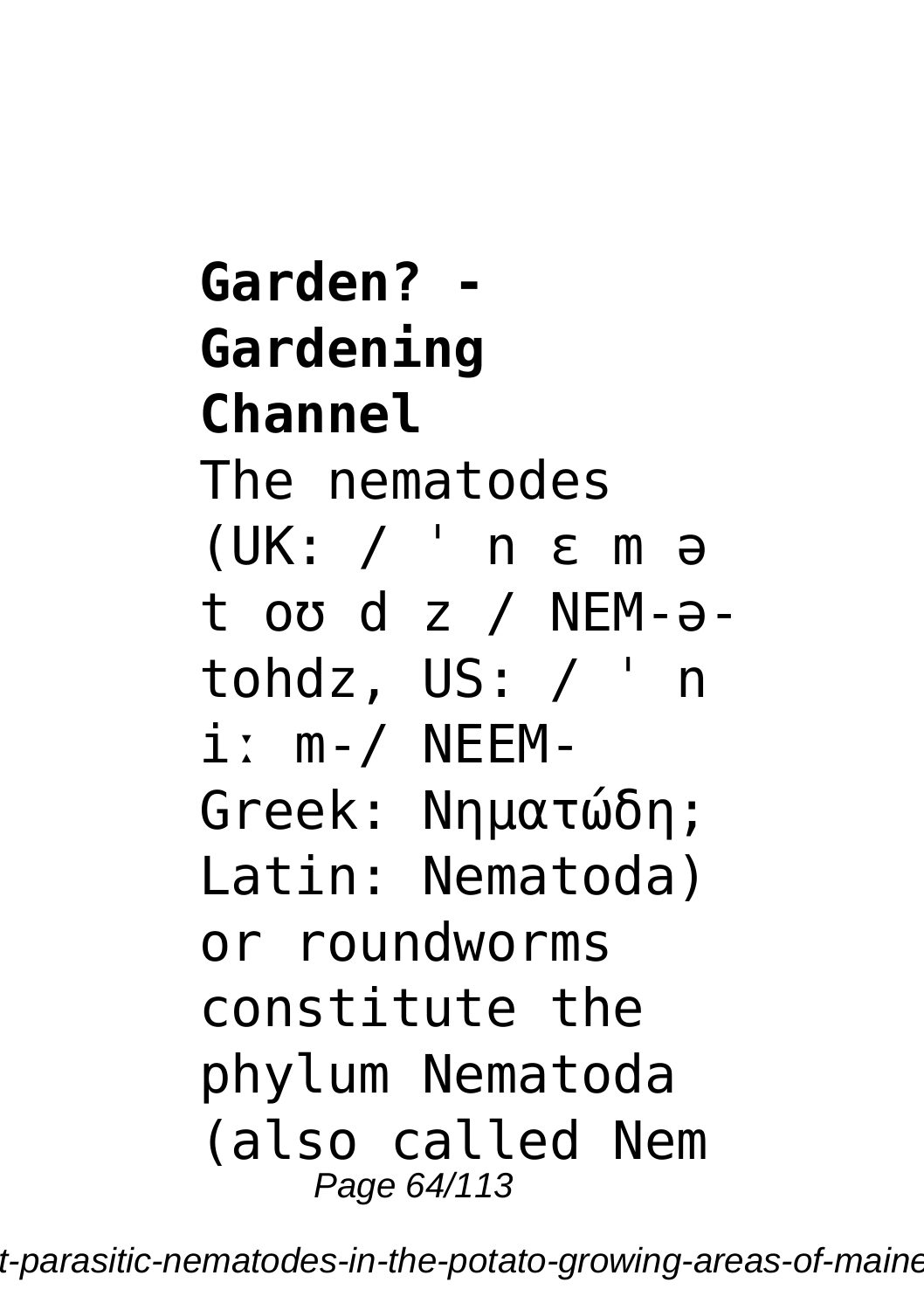athelminthes), with plantparasitic nematodes being known as eelworms.They are a diverse animal phylum inhabiting a broad range of environments. Taxonomically, they are classified along Page 65/113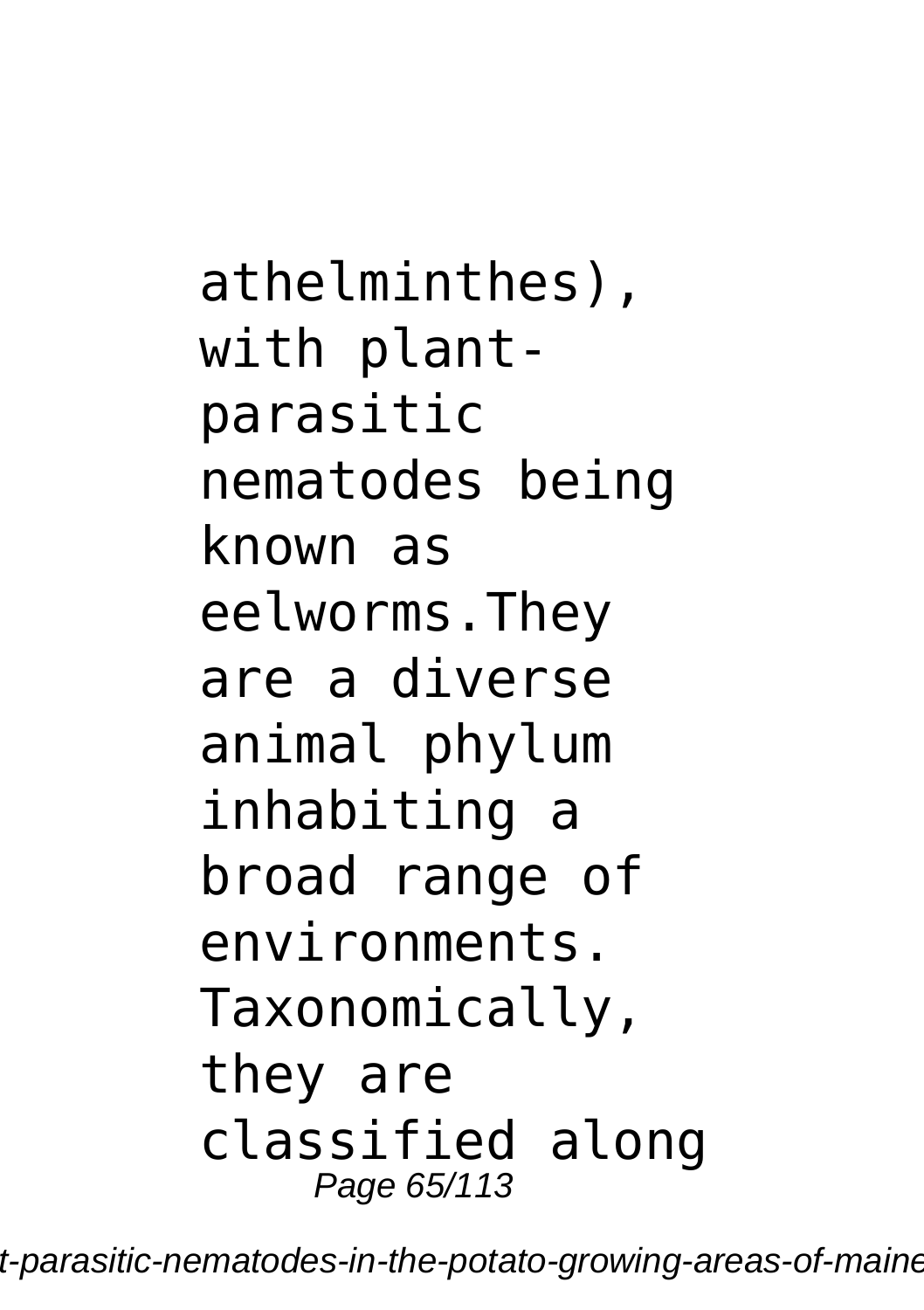## with insects and other ...

## **Nematode - Wikipedia** Nematodes are small worms found in water, soil, plants and animals, and there are roughly 10,000 known species throughout the Page 66/113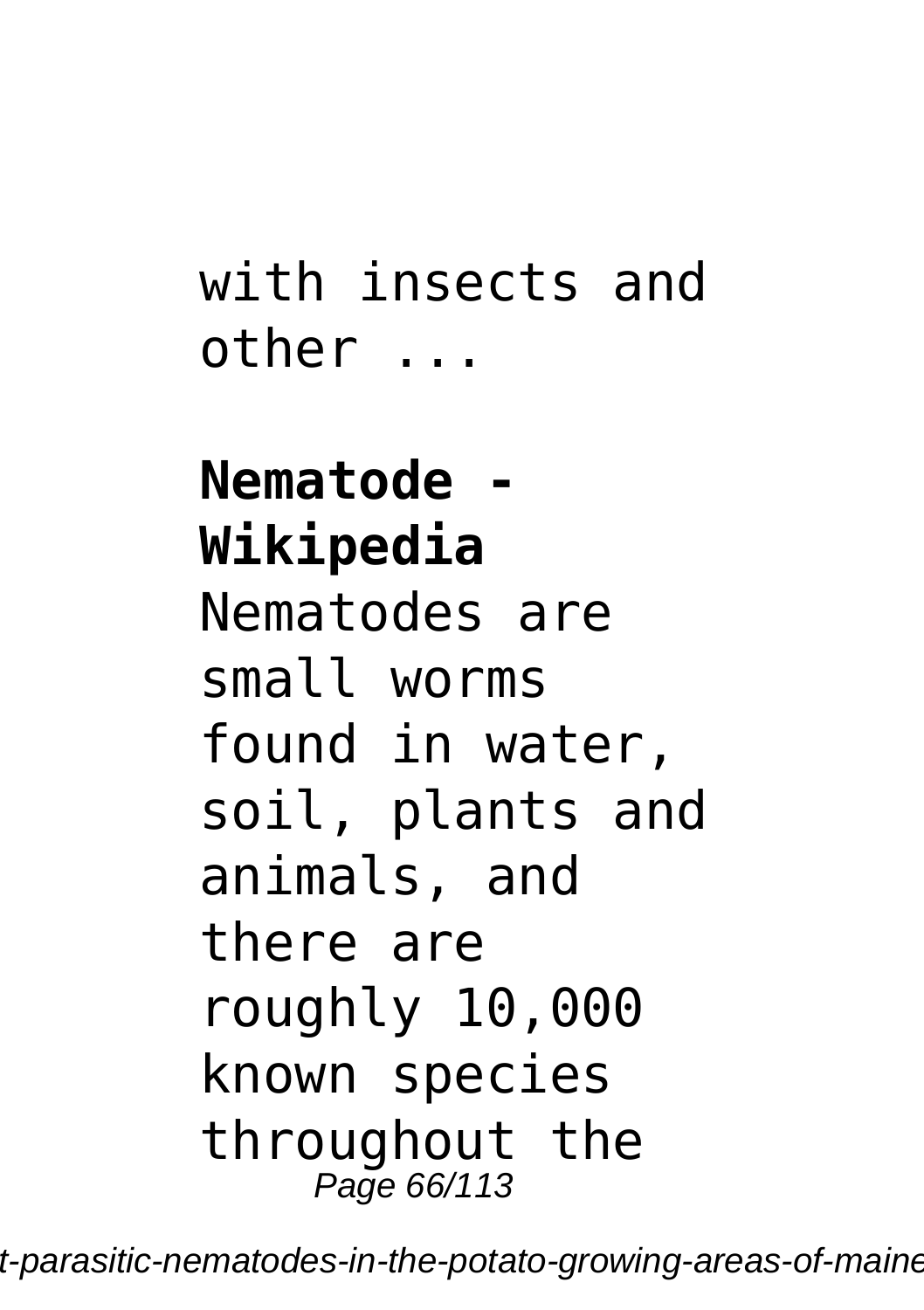world 3. While some nematodes are free-living, others are parasitic and need other organisms (called hosts) to keep themselves alive 3.Once attached to their host, they divert nutrients and Page 67/113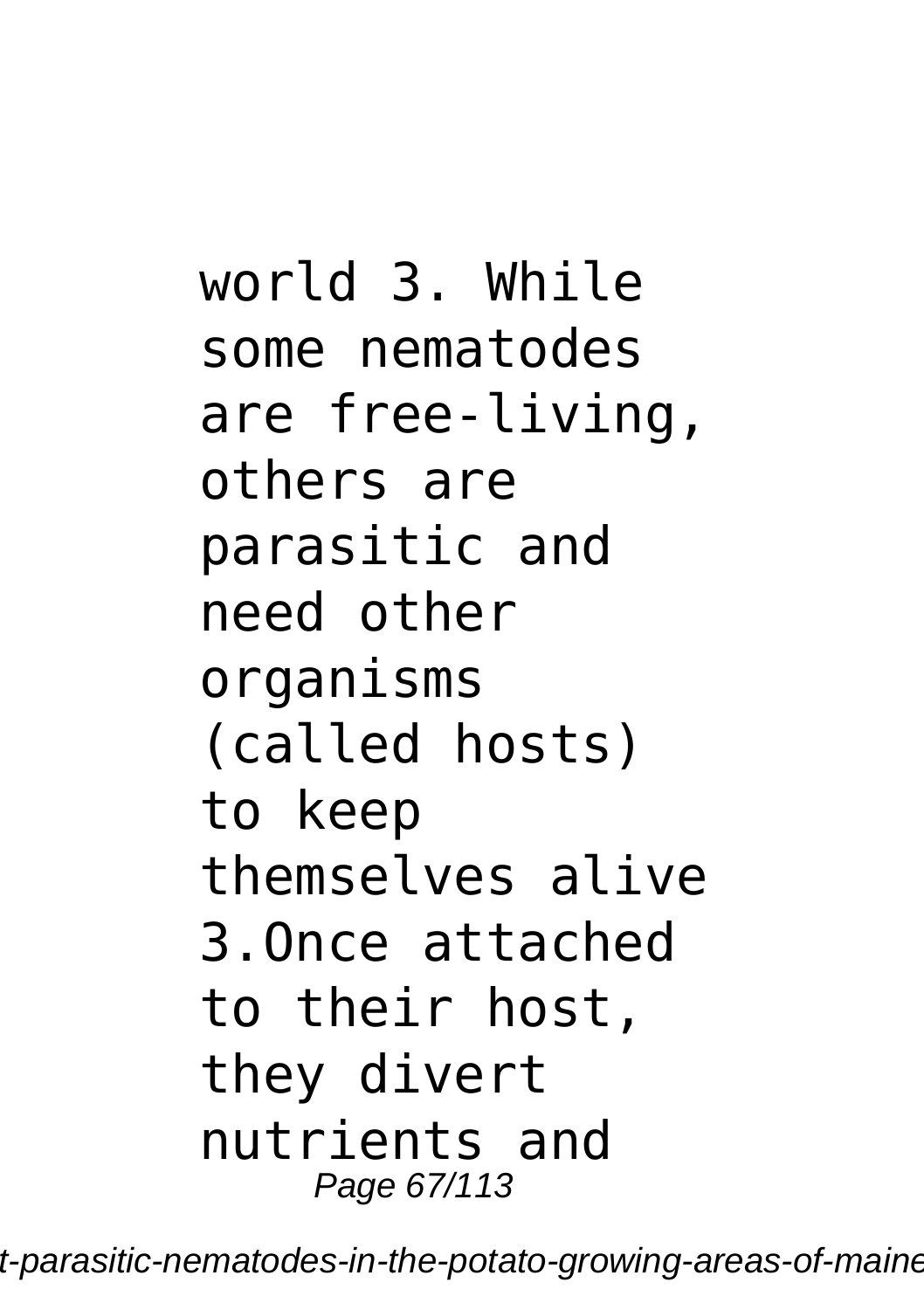feed off of blood, tissues or pieces of cells to facilitate their own growth.

**Types of Parasitic Nematodes | Healthfully** Nematodes are a breed of unsegmented Page 68/113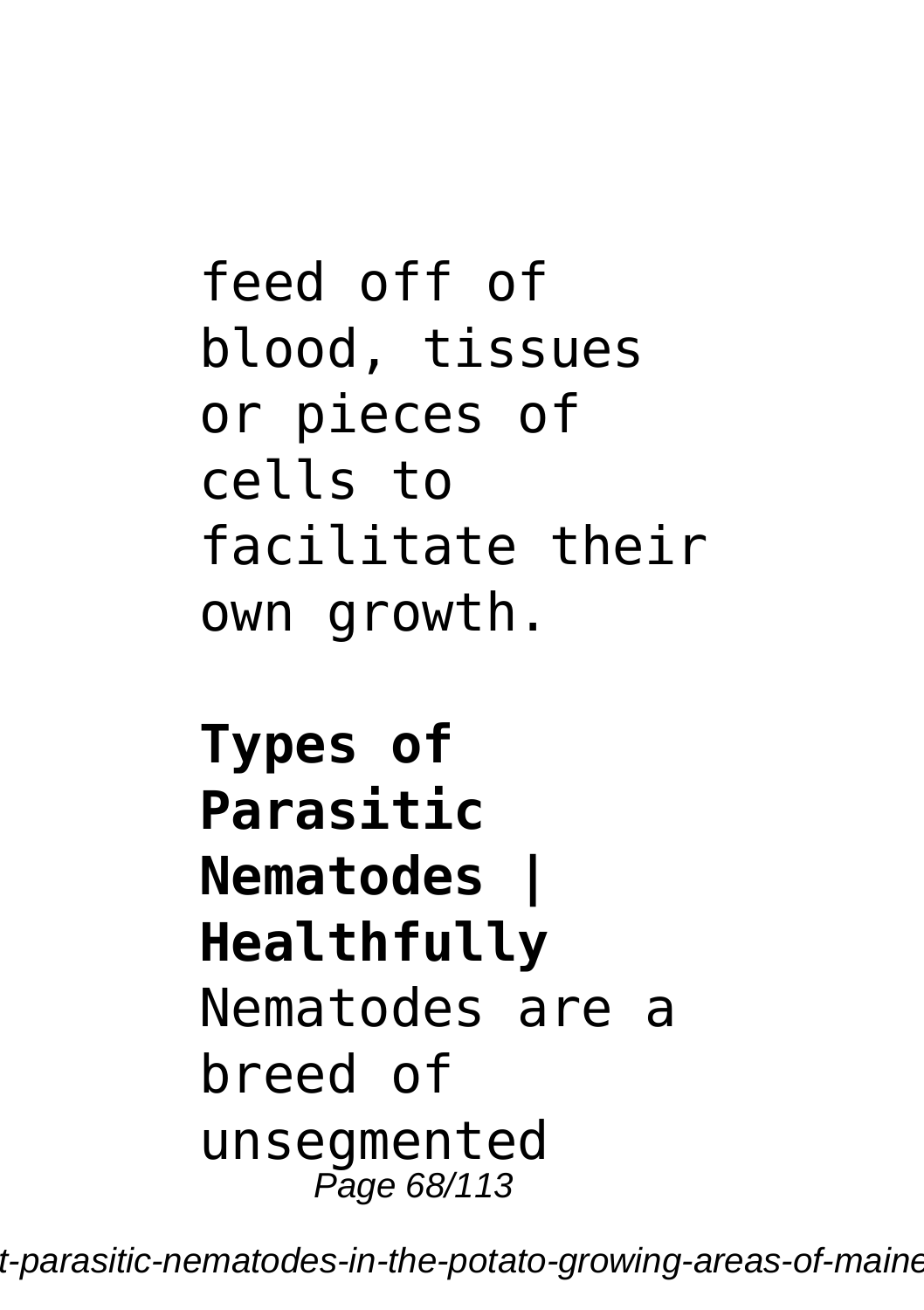roundworms which frequently cause problems in vegetable gardens. While many types of nematodes are beneficial to the soil, plantparasite nematodes will attack and destroy plant roots, Page 69/113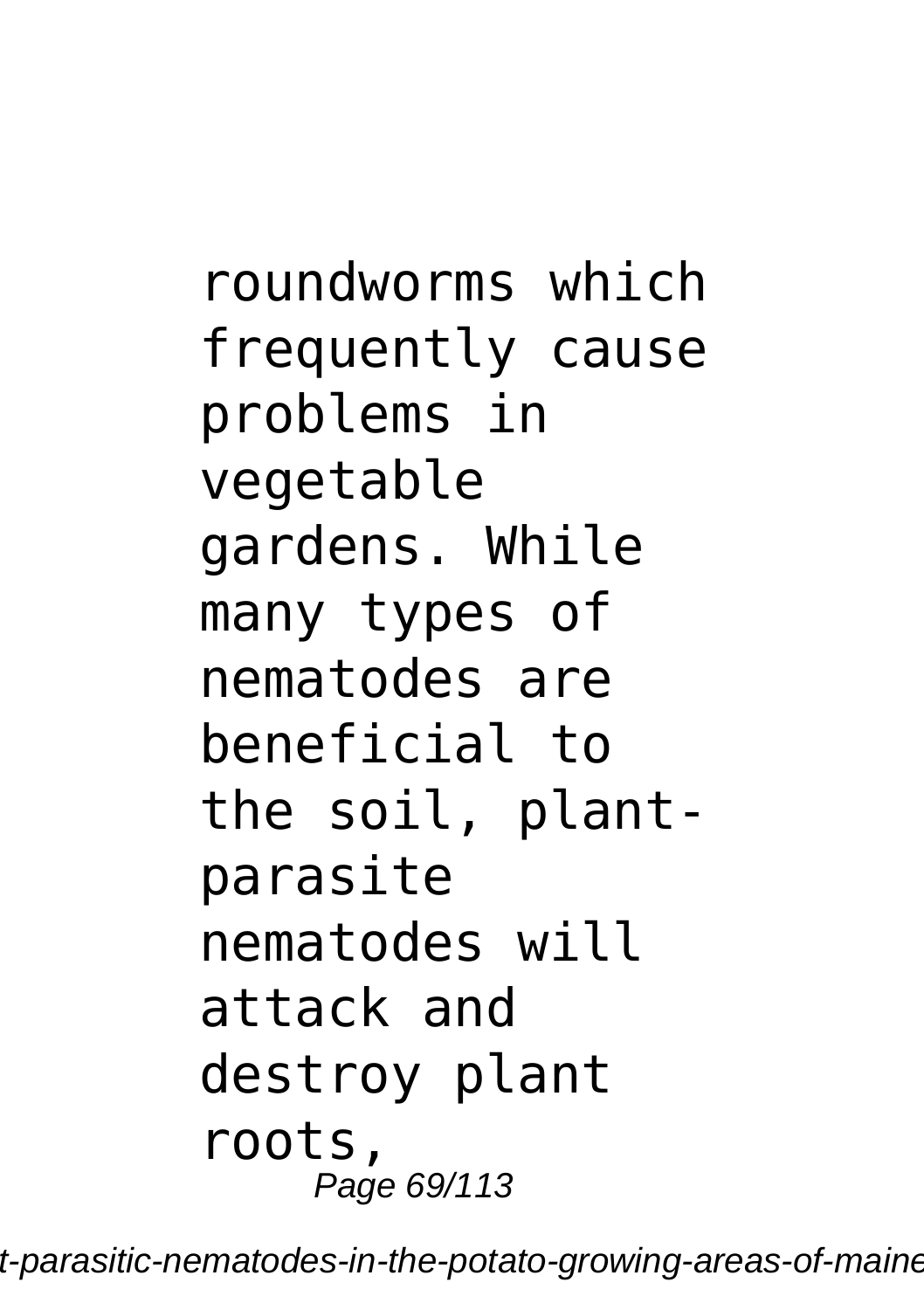effectively killing the whole plant. The pests cannot be killed by most pesticides.

**How to Kill Nematodes: 9 Steps (with Pictures) wikiHow** The aim of this review was to Page 70/113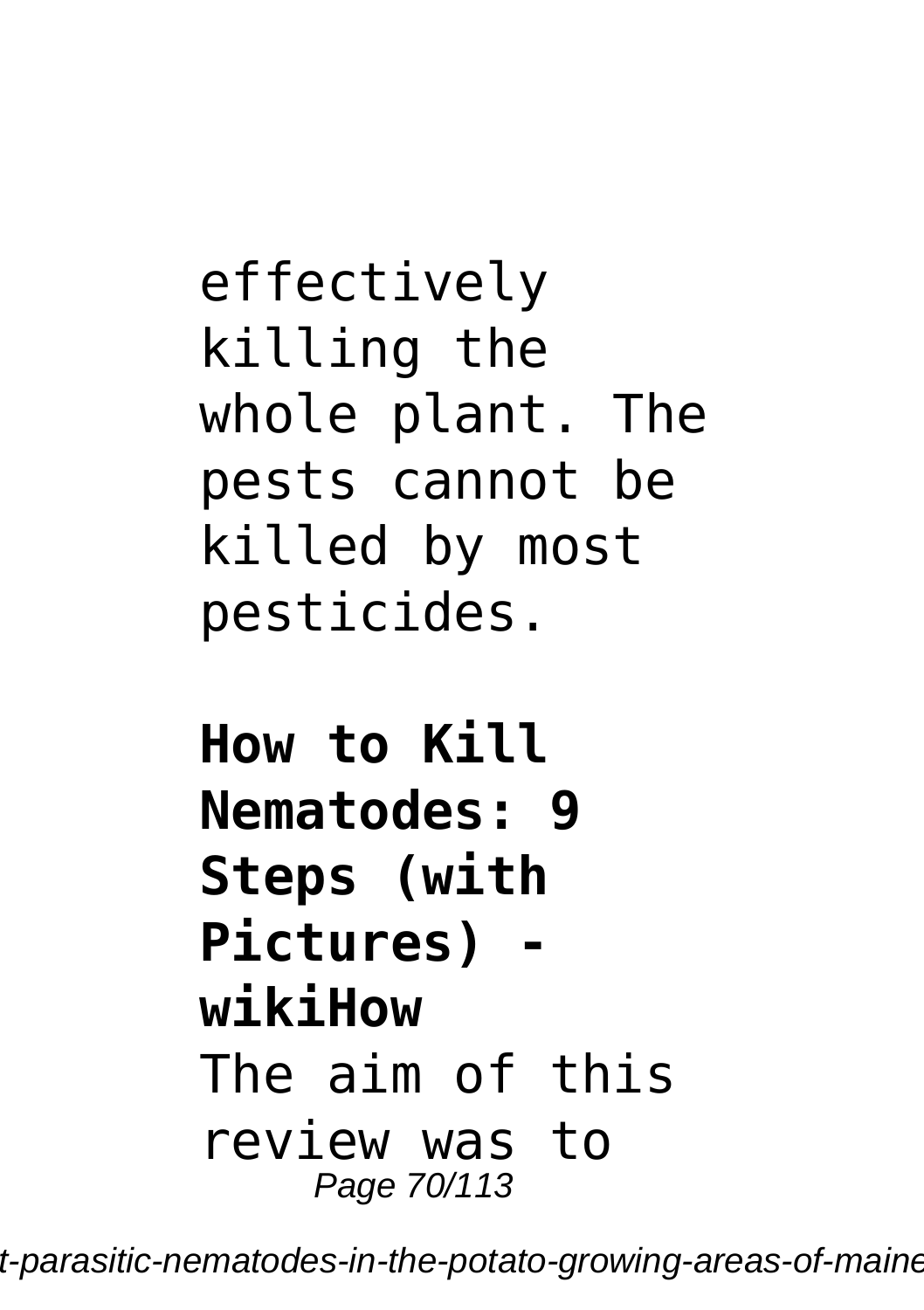undertake a survey of researchers working with plant‐parasitic nematodes in order to determine a 'top 10' list of these pathogens based on scientific and economic importance. Any Page 71/113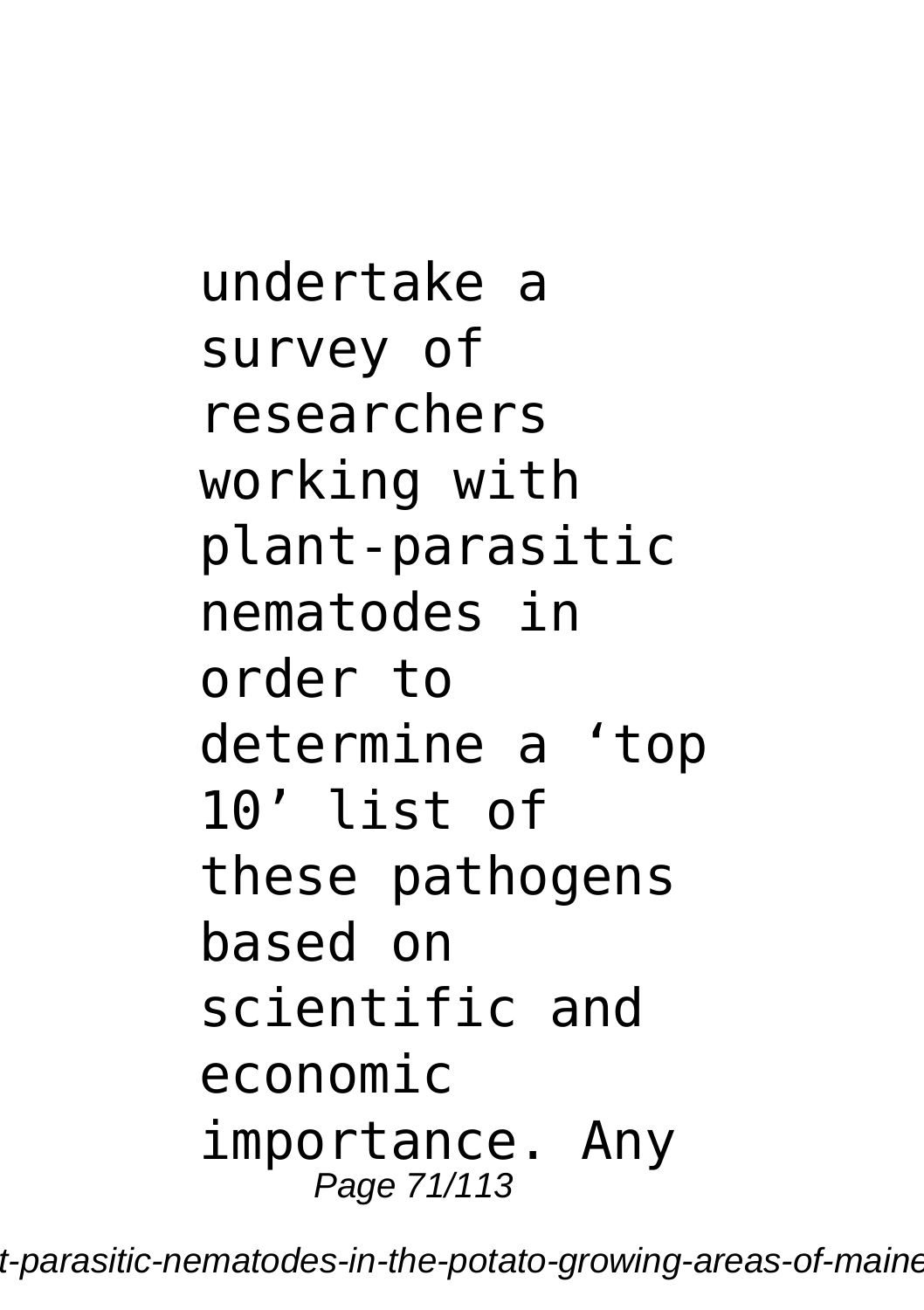such list will not be definitive as economic importance will vary depending on the region of the world in which a researcher is based.

### **Top 10 plant‐parasitic** Page 72/113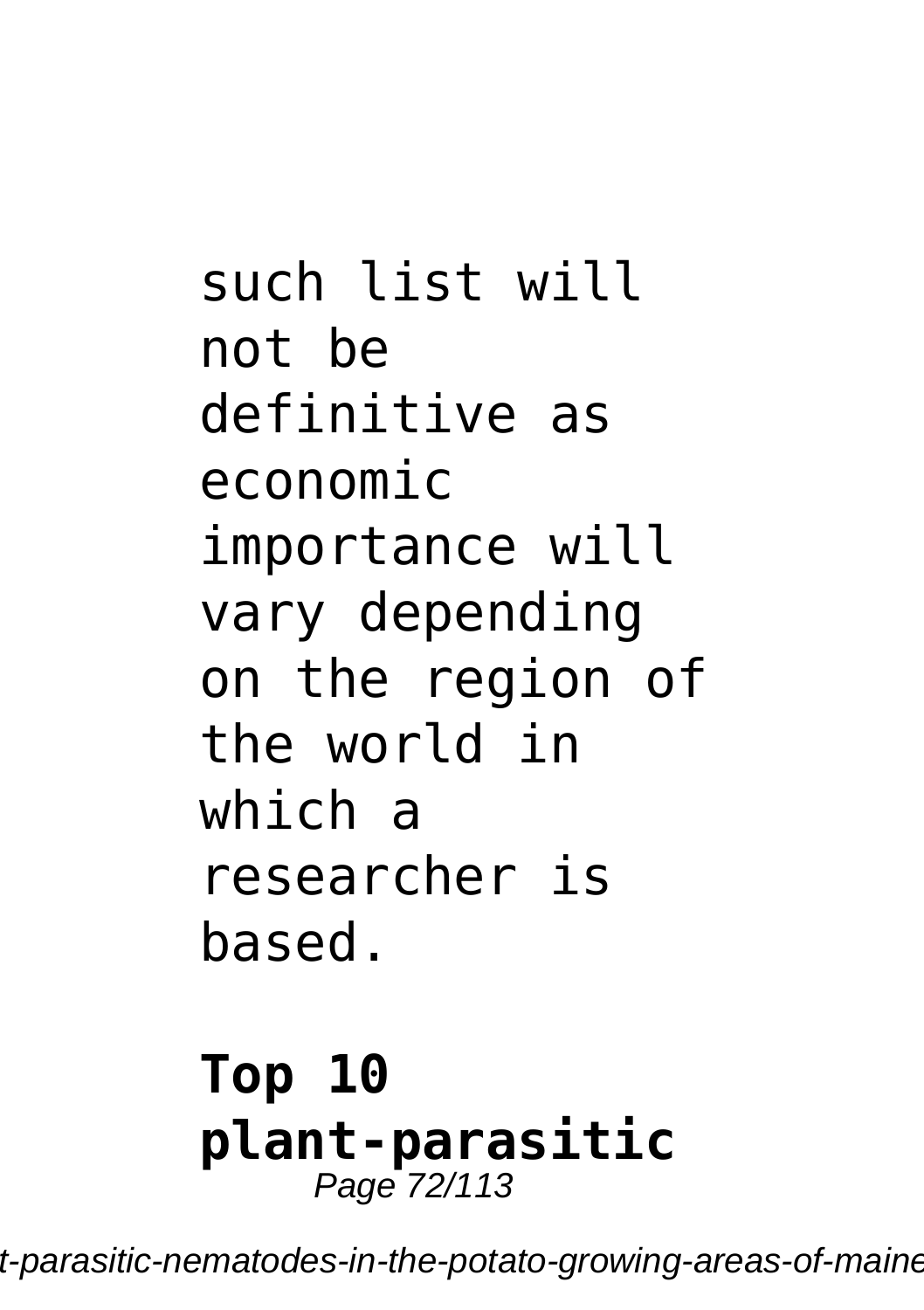## **nematodes in molecular plant**

**...** A few plant parasitic nematode species form specialized structures, such as these white cysts of Heterodera, that can be observed with the unaided eye. Photo 3. Page 73/113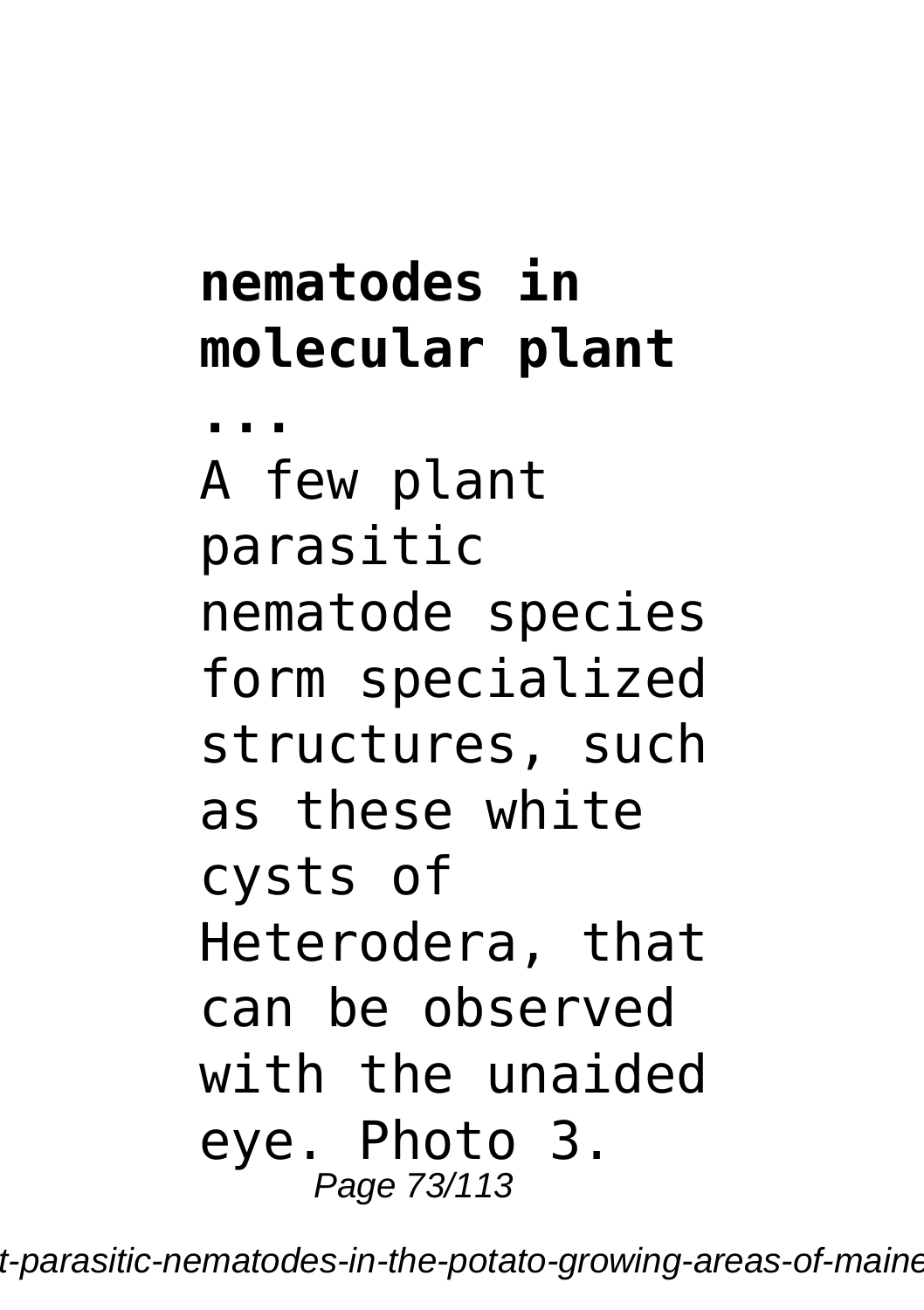All plant parasitic nematodes are able to penetrate plant cells by inserting the sharply pointed stylet found in their mouth cavities. Pictured here is the pin nematode (Paratylenchus). Page 74/113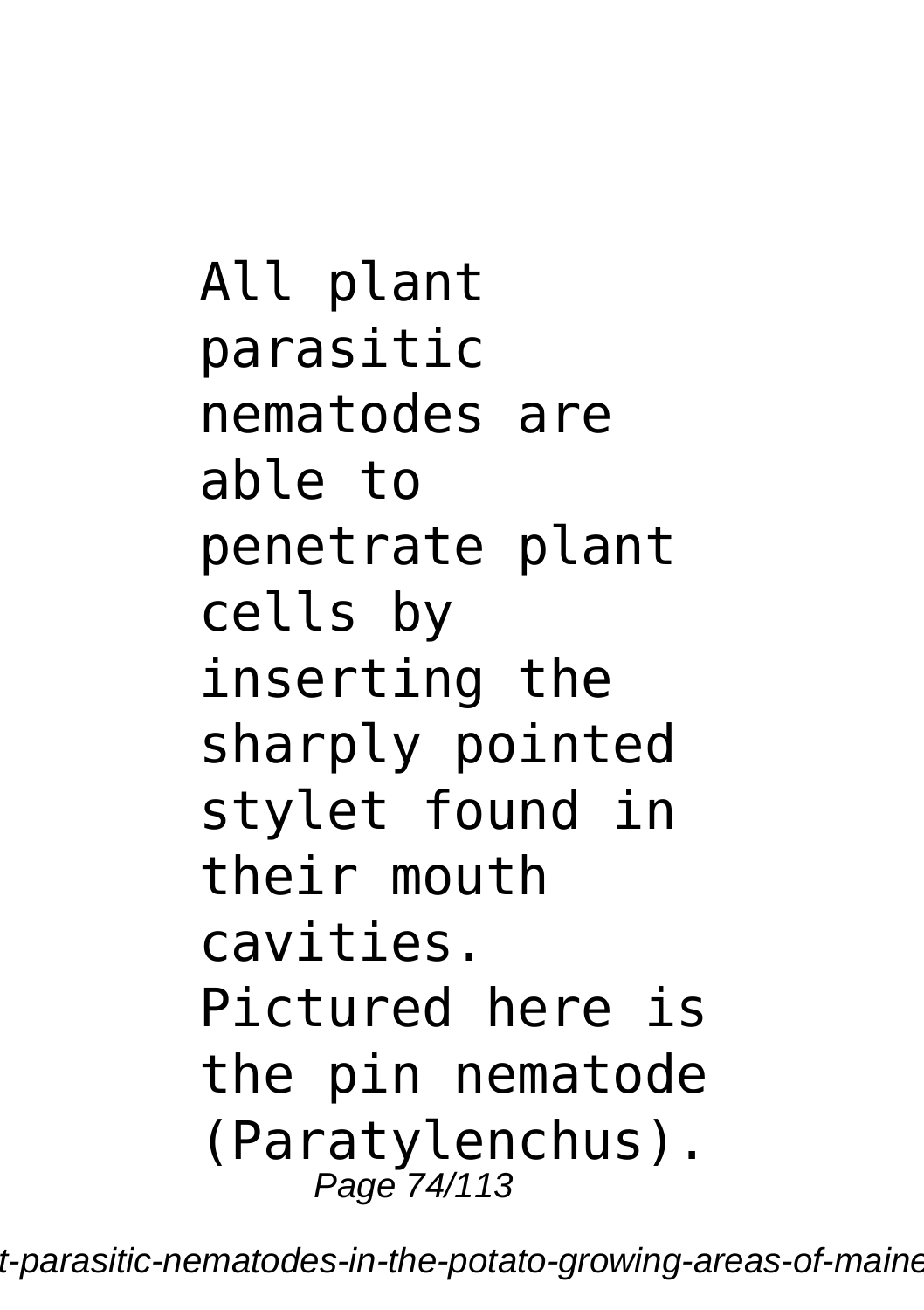**INTRODUCTION TO PLANT PARASITIC NEMATODES: 2. WHAT ARE ...** ADVERTISEMENTS: Plant parasitic nematodes broadly divided into two groups above ground feeders and underground feeders. On the Page 75/113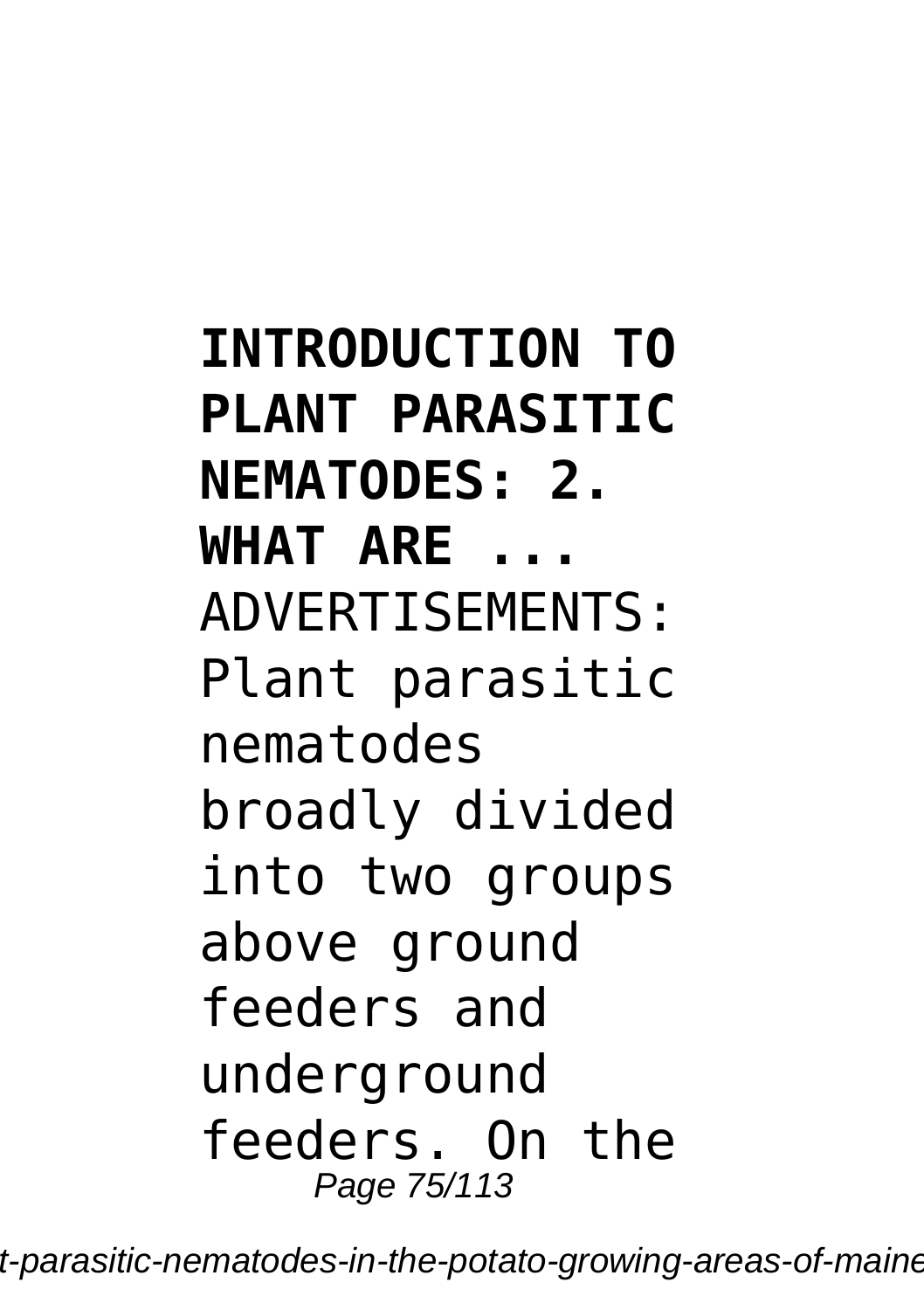basis of feeding behaviour, underground feeders are falling under different sub groups like ecto-, endo- and semiendoparasites. Further, they classified as sedentary endoparasites Page 76/113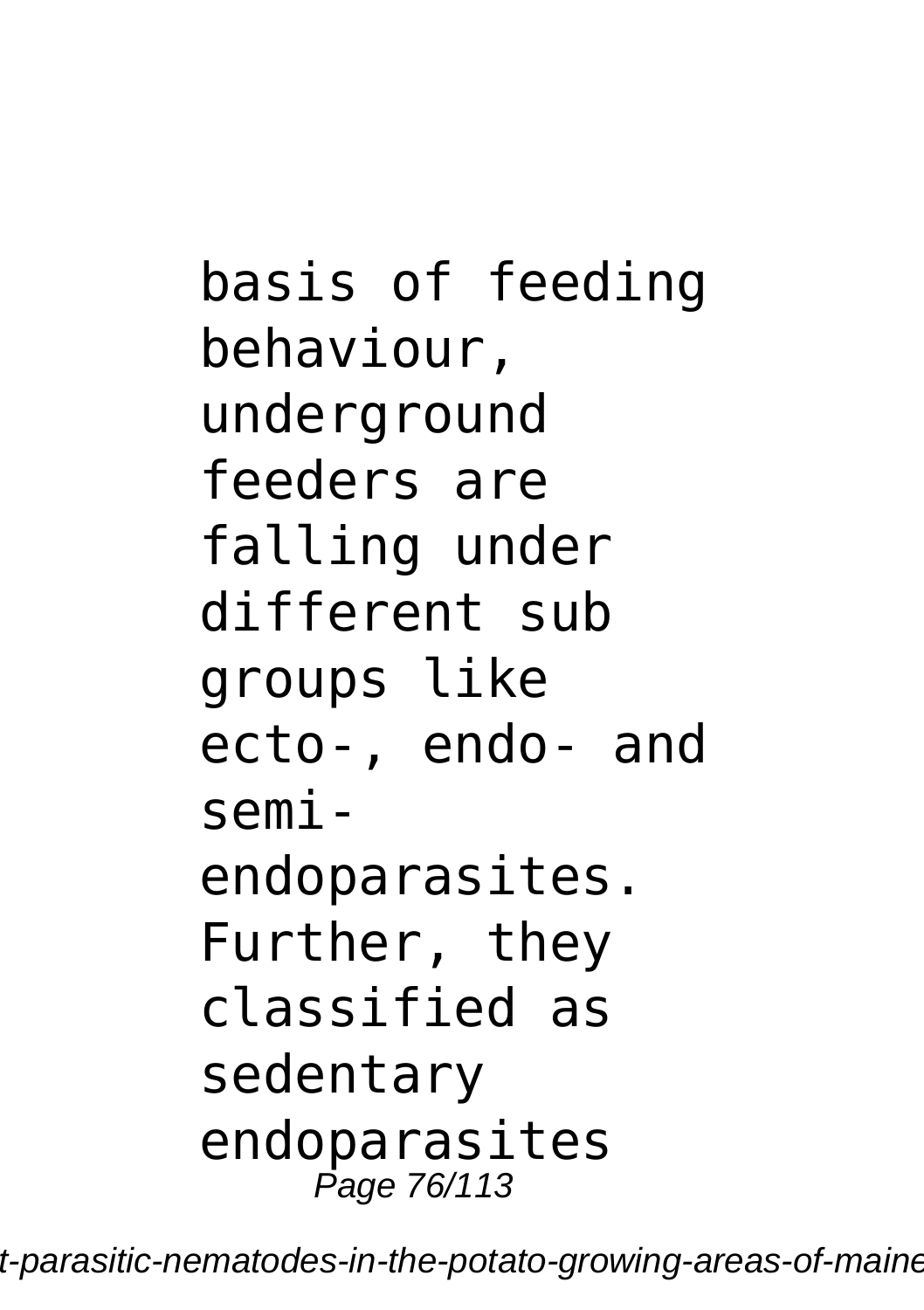(Meloidogyne and Heterodera), migratory endoparasites (Pratylenchus and Radopholus

...

**List of Plant Parasitic Nematodes in India | Plant Pathology** Plant parasitic Page 77/113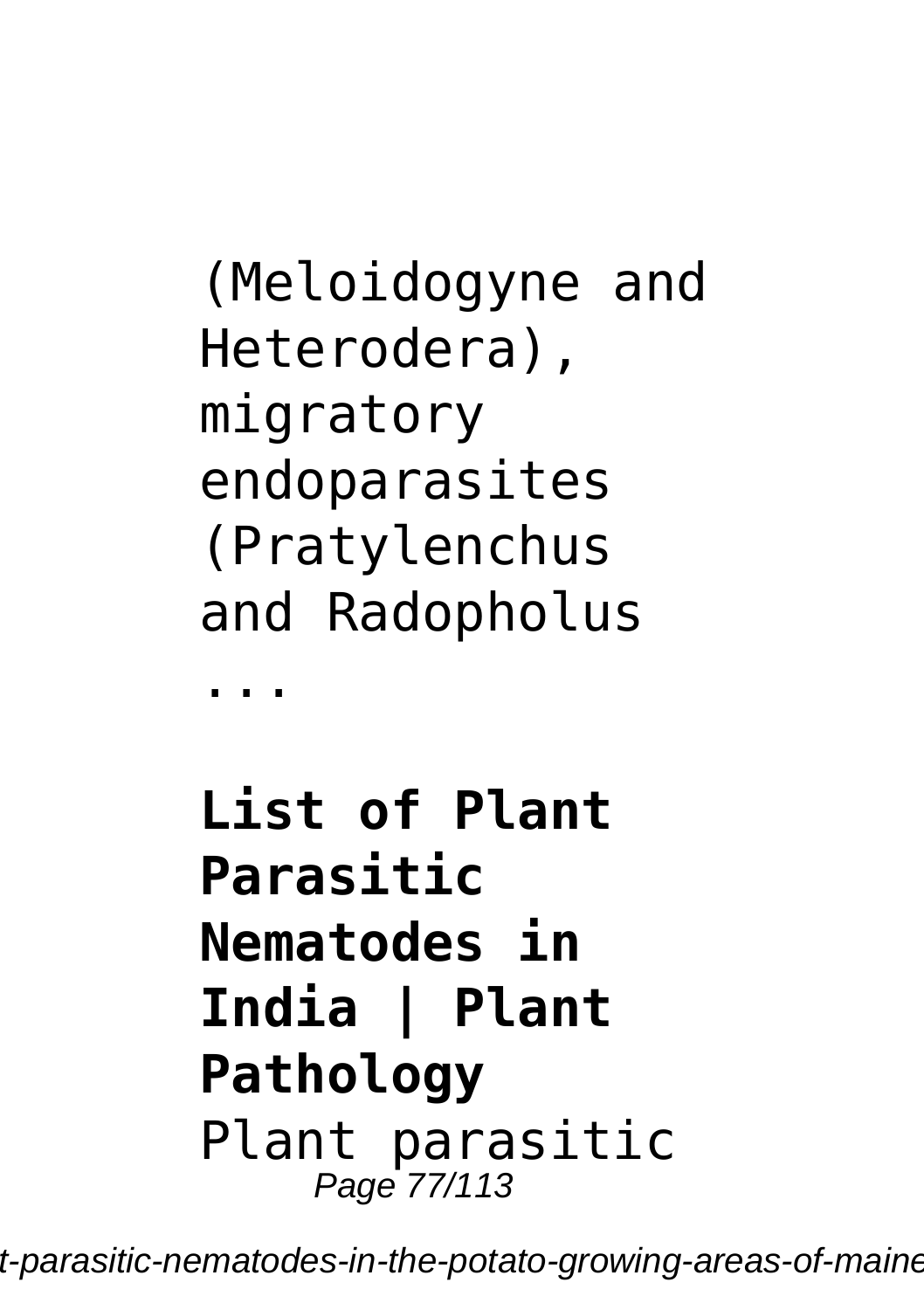nematodes may attack the roots, stem, foliage and flowers of plants. All plant parasitic nematodes have piercing mouthparts called stylets. The presence of a stylet is the key diagnostic Page 78/113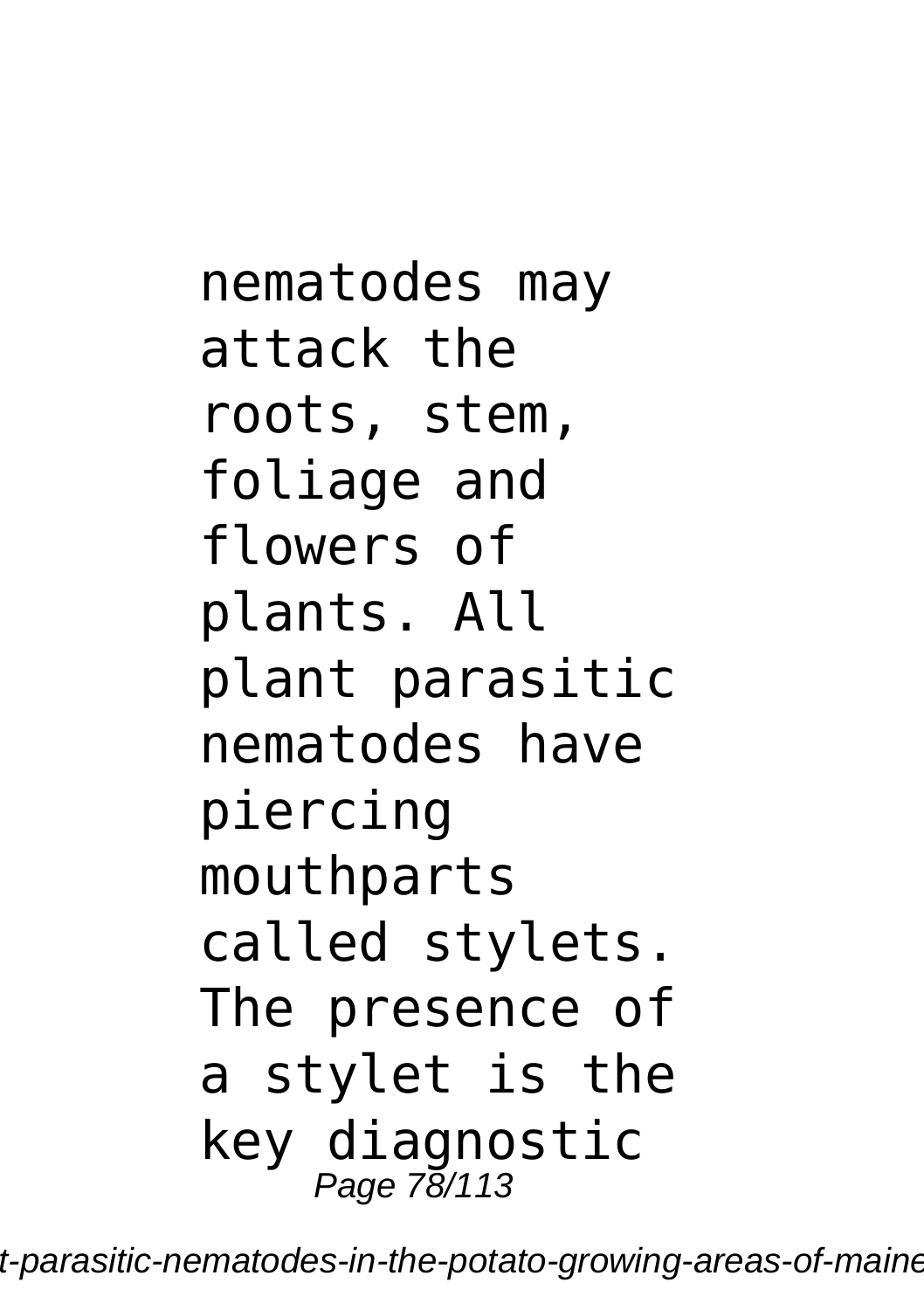sign differentiating plant parasitic nematodes from all other types of nematodes.

**Nematode Diseases of Plants | Ohioline** About. The database is periodically Page 79/113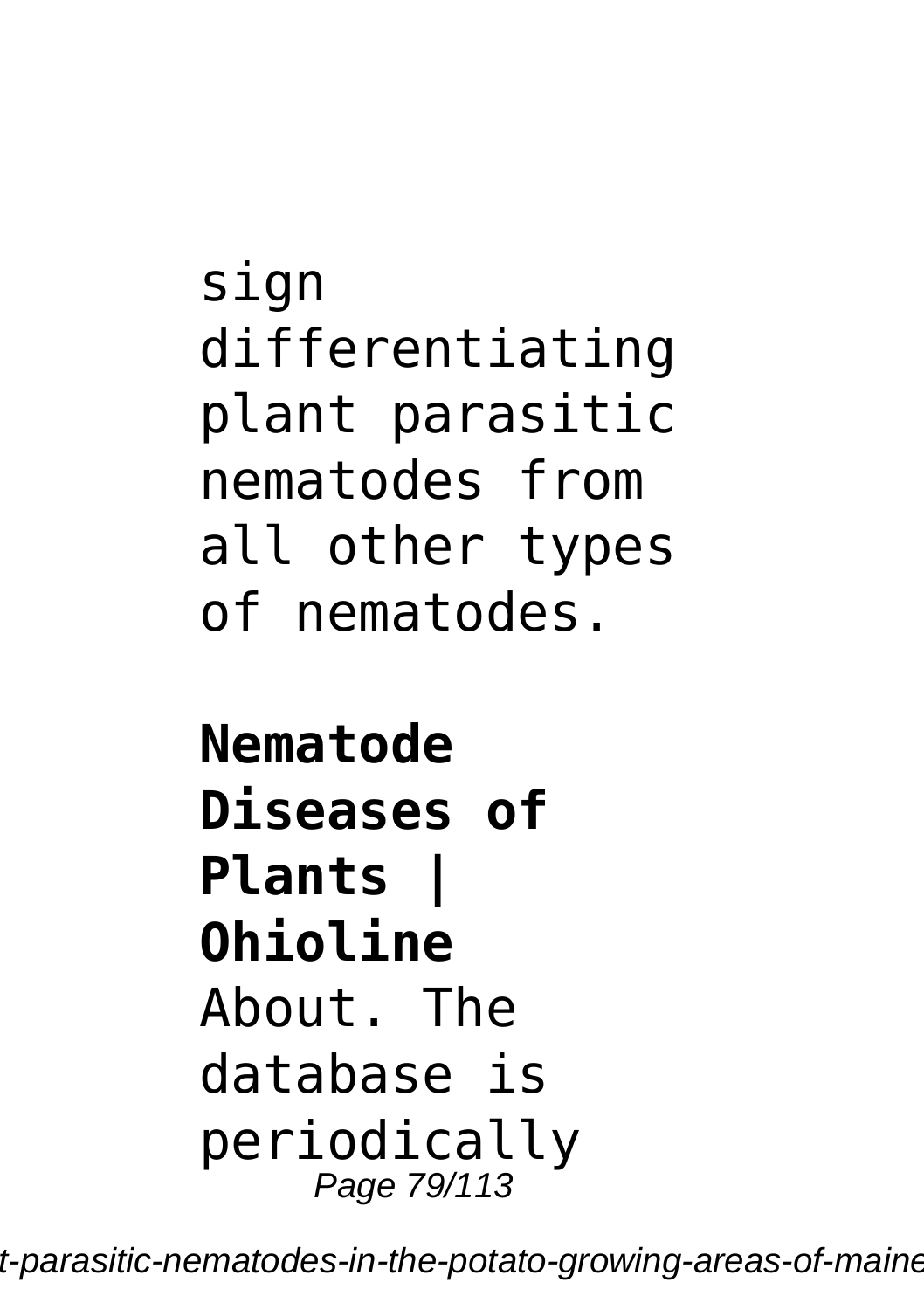updated by regional coordinators around the country. In addition to providing information for plant pathologists and diagnosticians, the list will be used by APHIS-PPQ and State Page 80/113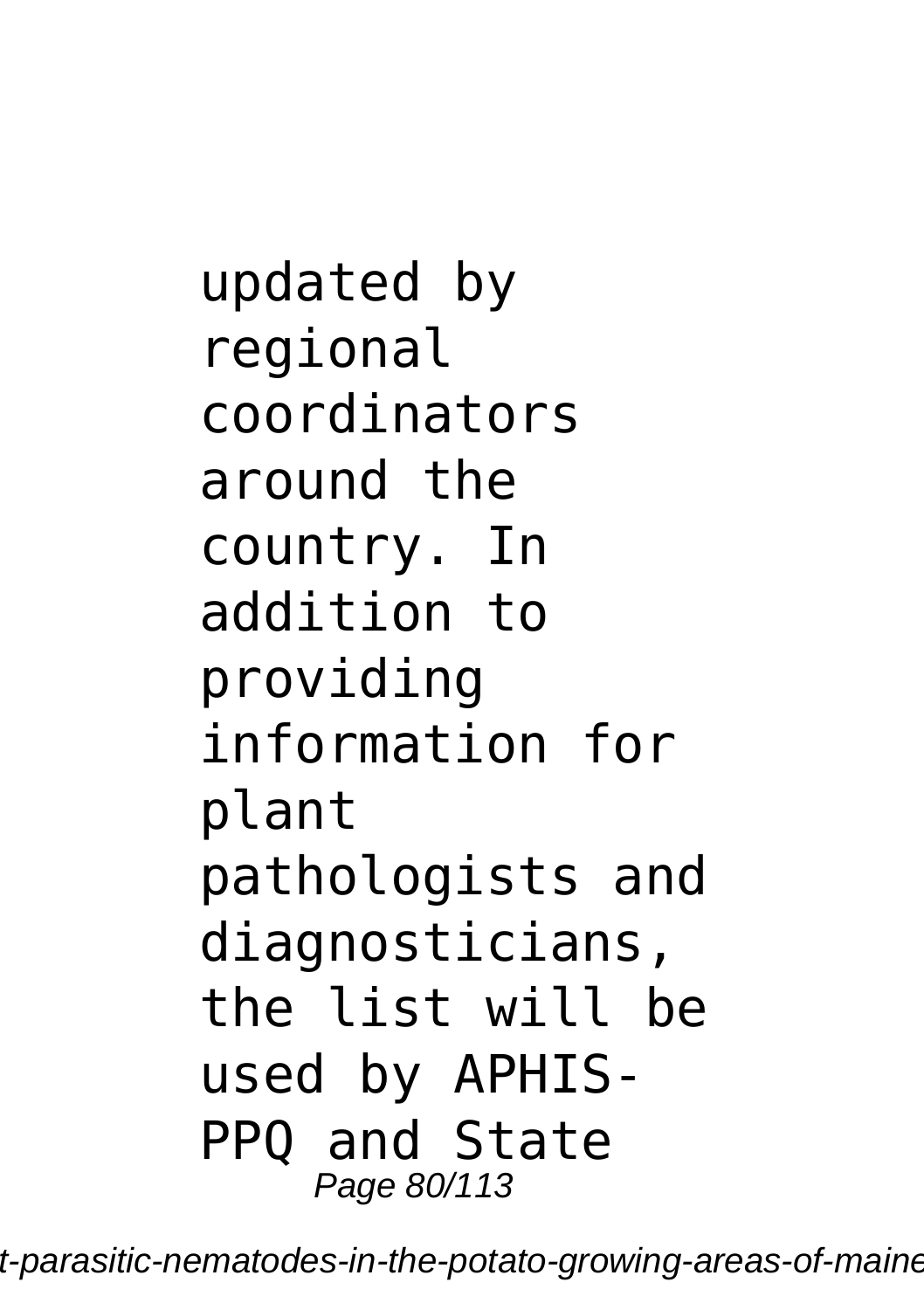Plant Regulatory Officials to develop a list of plantparasitic and/or pathogenic nematodes that are common in each state to help expedite the permitting process for obtaining ...

Page 81/113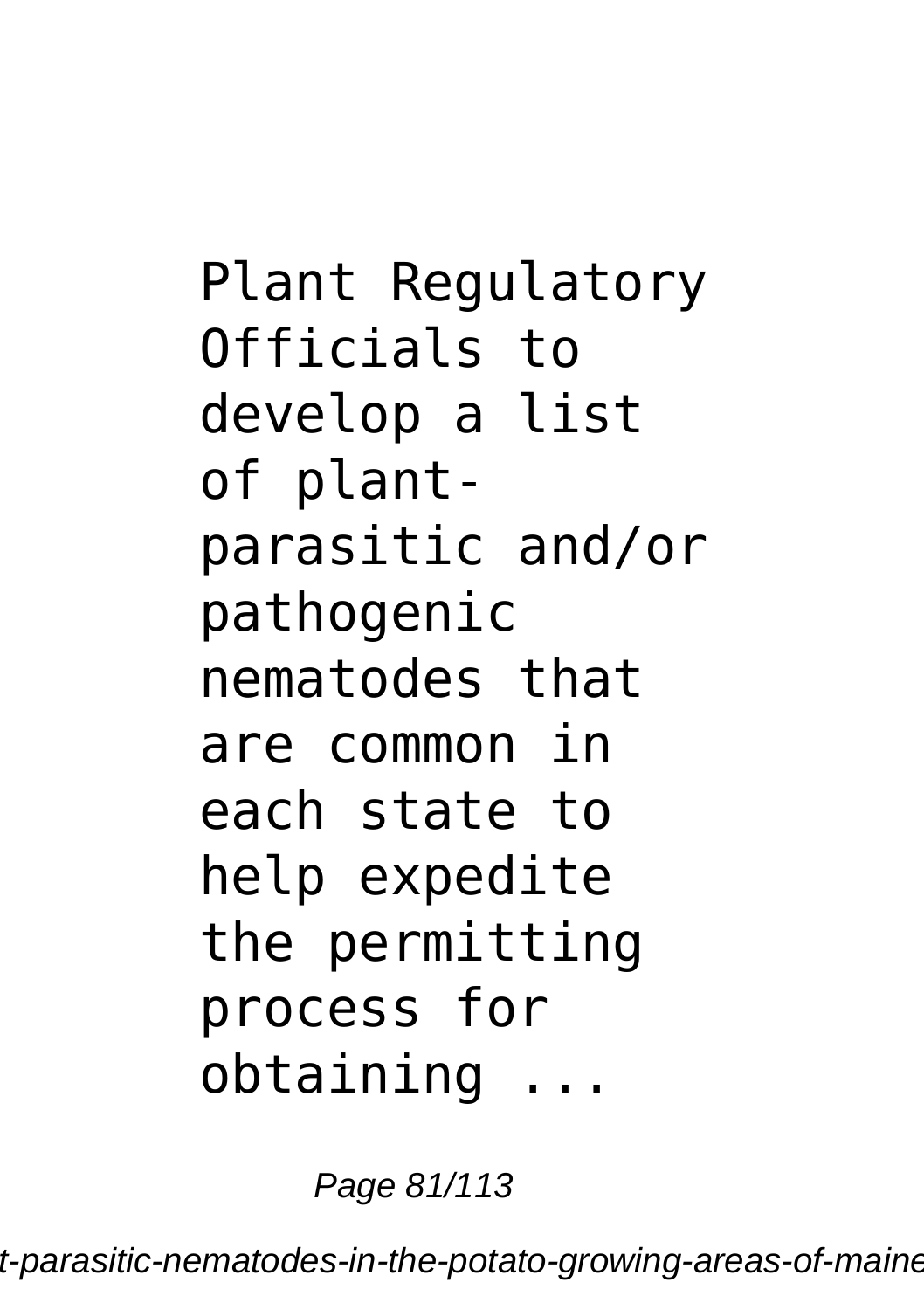**Widely Prevalent Nematodes List - Widely Prevalent Plant ...** The EURL plant parasitic nematodes is responsible for providing the NRLs with knowledge, tools for accurate detection and identification Page 82/113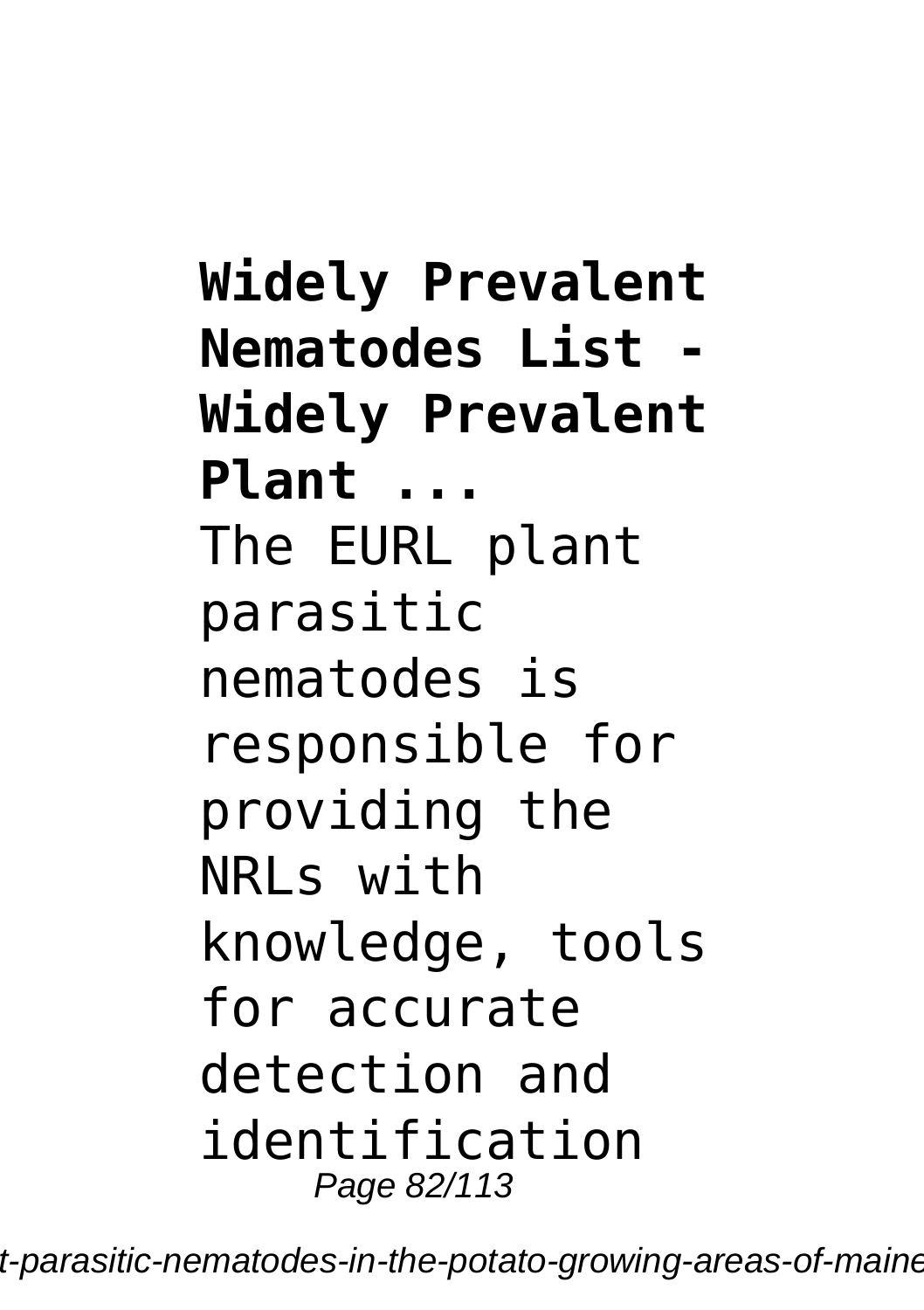methods on regulated plant parasitic nematodes. To contact us: eurl .nematodes@anses .fr. Or follow us on Twitter: @EURL\_nematodes

Types of Parasitic Nematodes | Page 83/113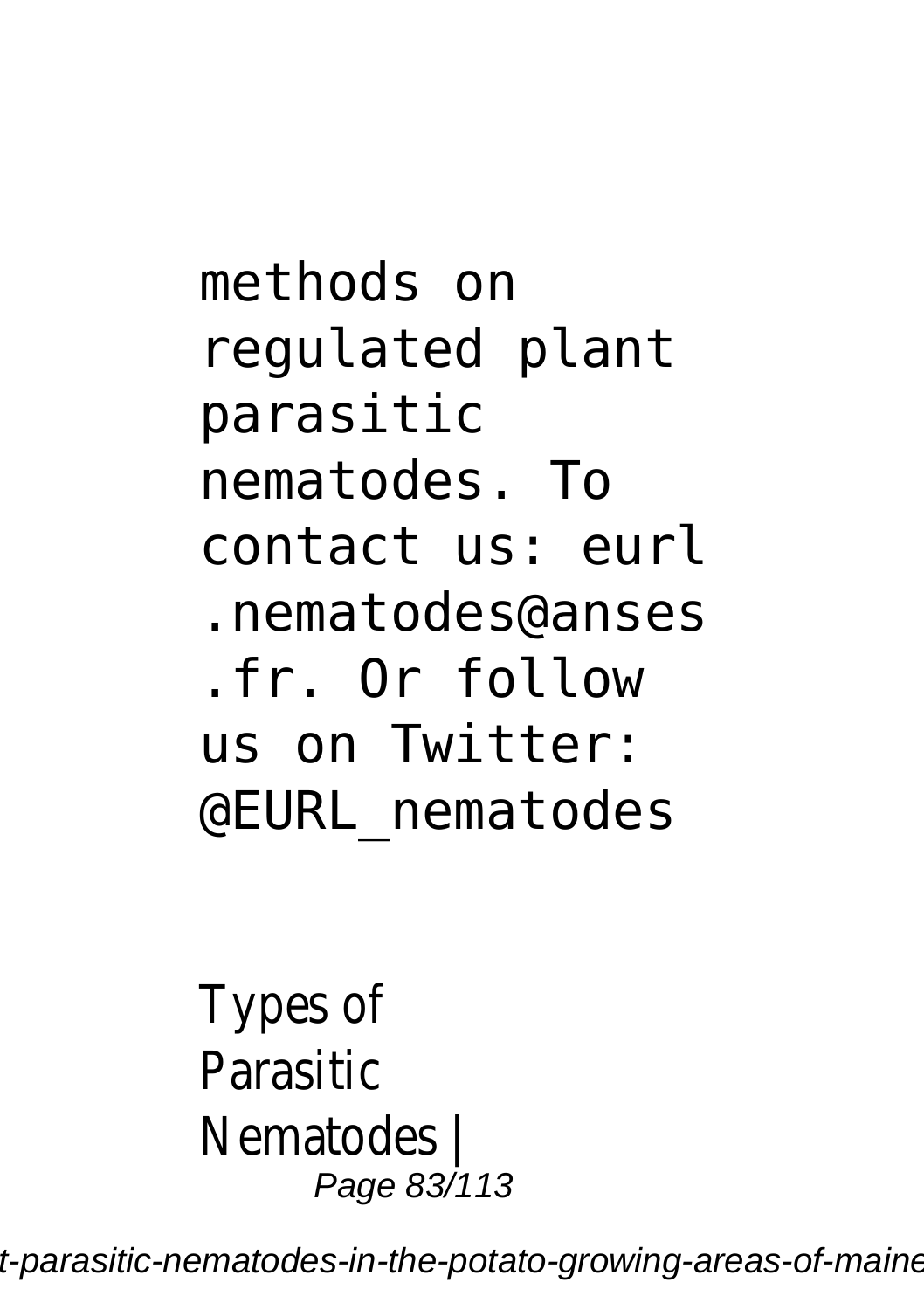**Healthfully** Widely Prevalent Nematodes List - Widely Prevalent Plant ...

Plant Parasitic Nematodes In The Nematodes are small worms found in water, soil, plants and animals, and there are Page 84/113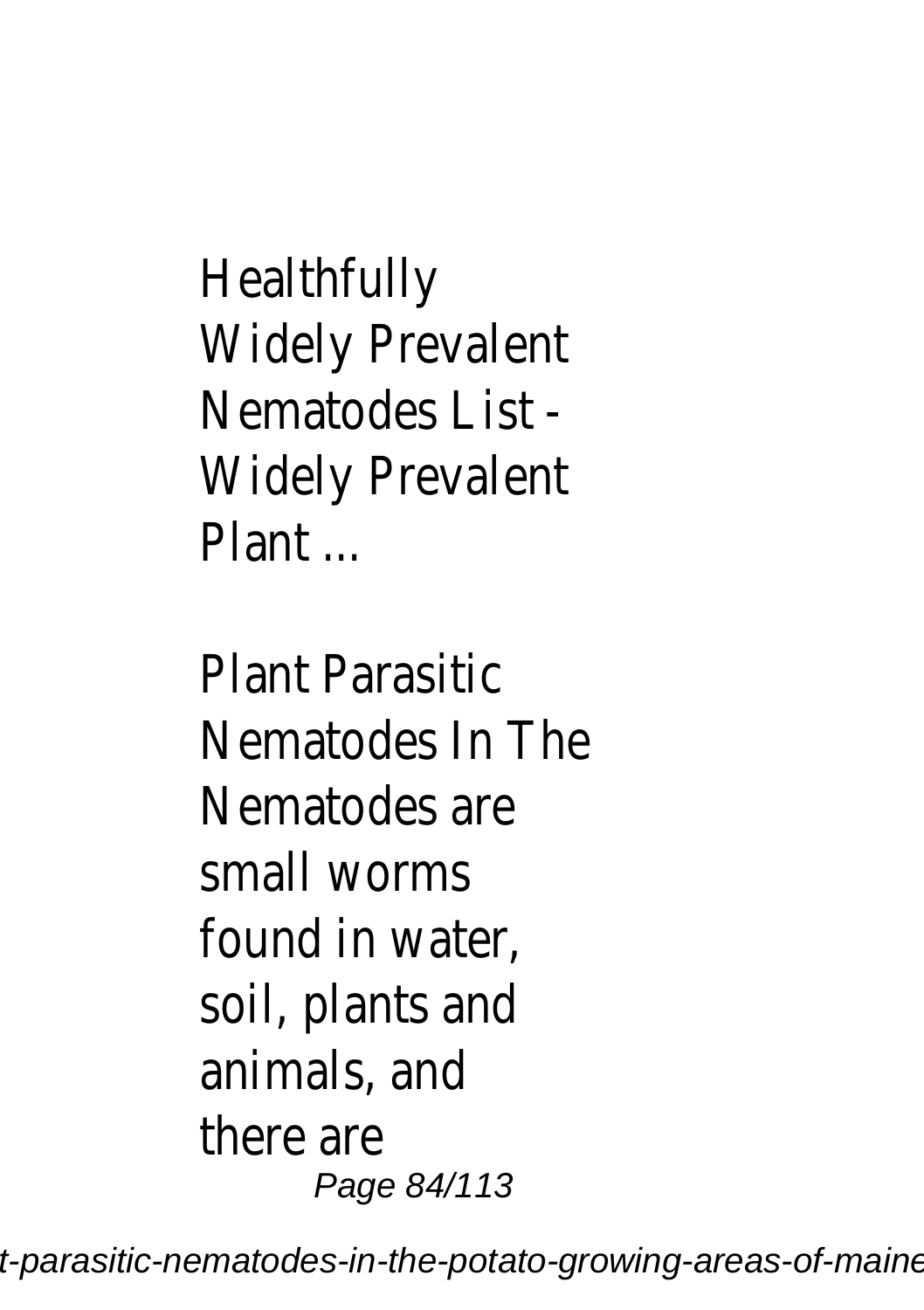roughly 10,000 known species throughout the world 3. While some nematodes are free-living, others are parasitic and need other organisms (called hosts) to keep themselves alive 3.Once attached Page 85/113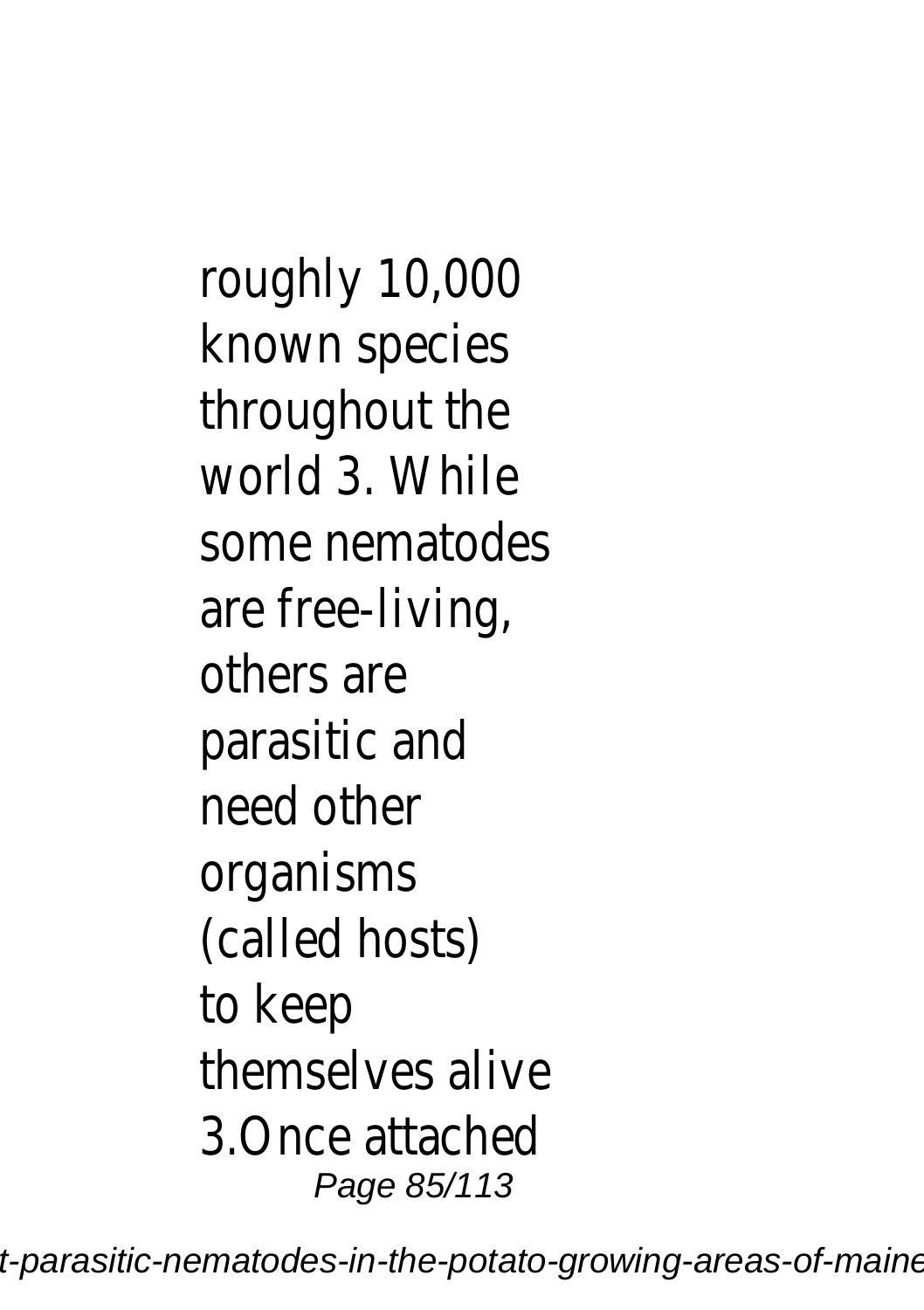to their host, they divert nutrients and feed off of blood, tissues or pieces of cells to facilitate their own growth.

#### *List of Plant Parasitic Nematodes in India | Plant* Page 86/113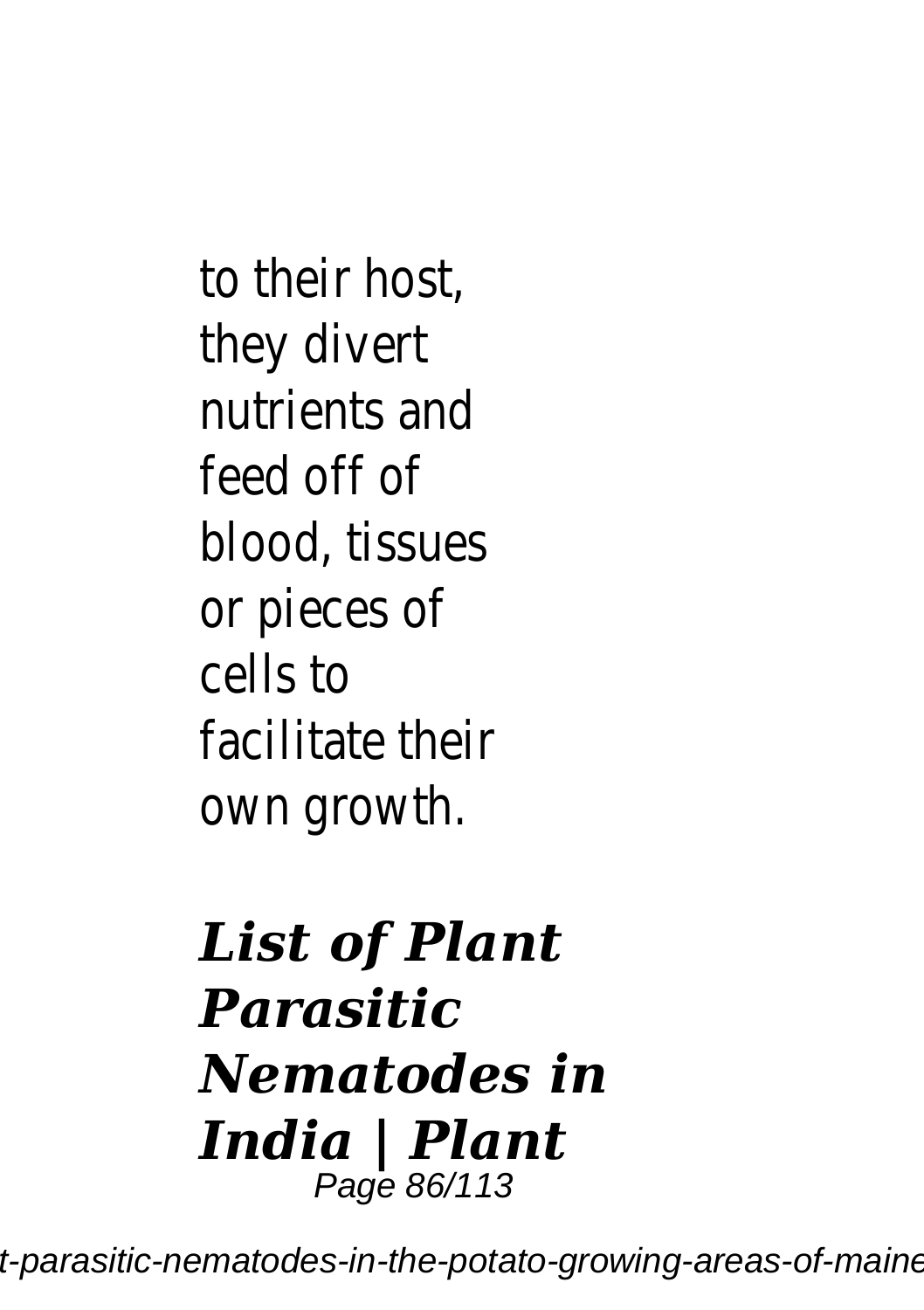*Pathology Plant-parasitic nematodes are costly burdens of crop production. Ubiquitous in nature, phytoparasitic nematodes are associated with nearly every important agricultural crop and represent a* Page 87/113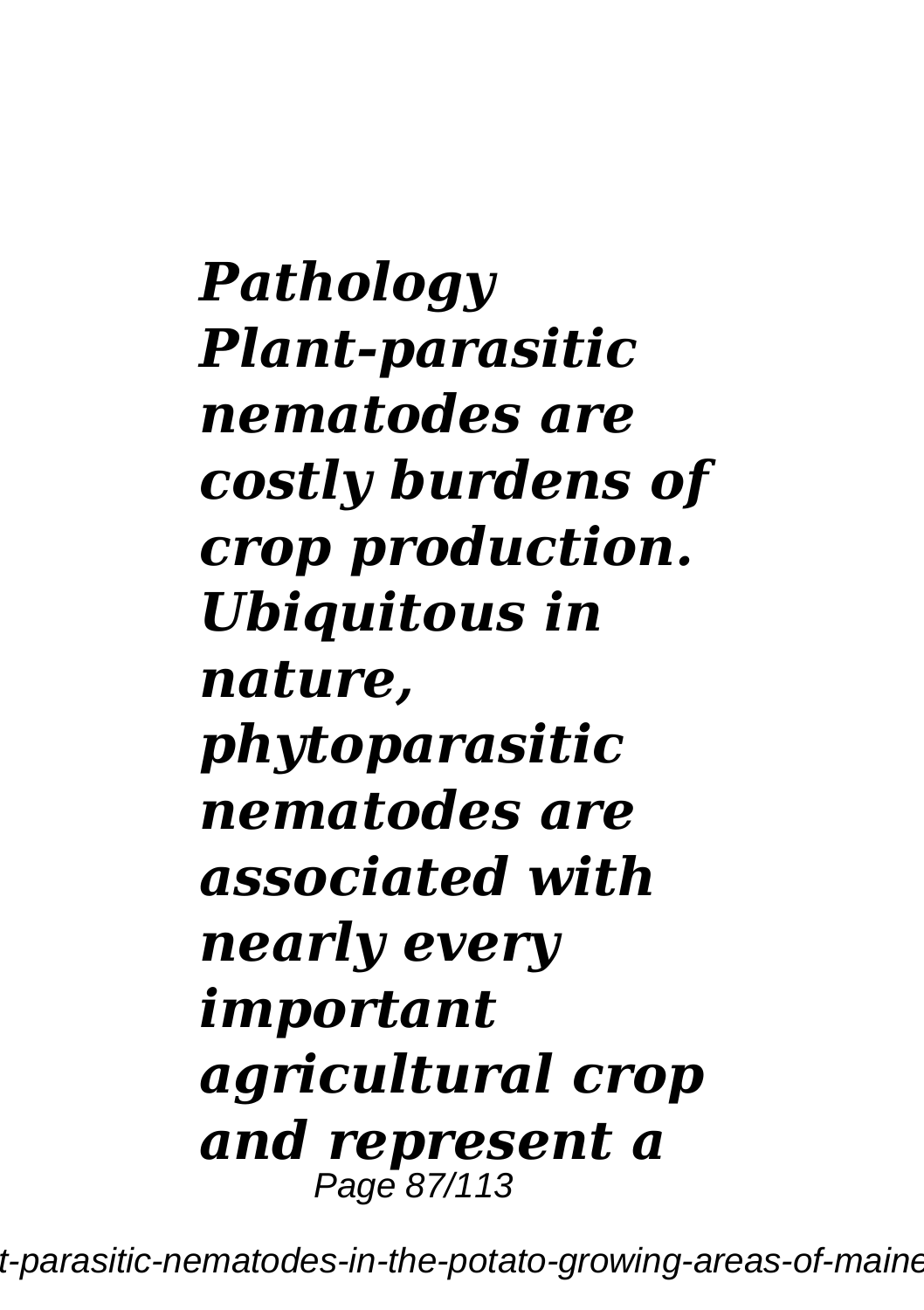*significant constraint on global food security. Rootknot nematodes (Meloidogyne spp.) cyst nematodes (Heterodera and Globodera spp.) and lesion nematodes (Pratylenchus spp.) rank at the* Page 88/113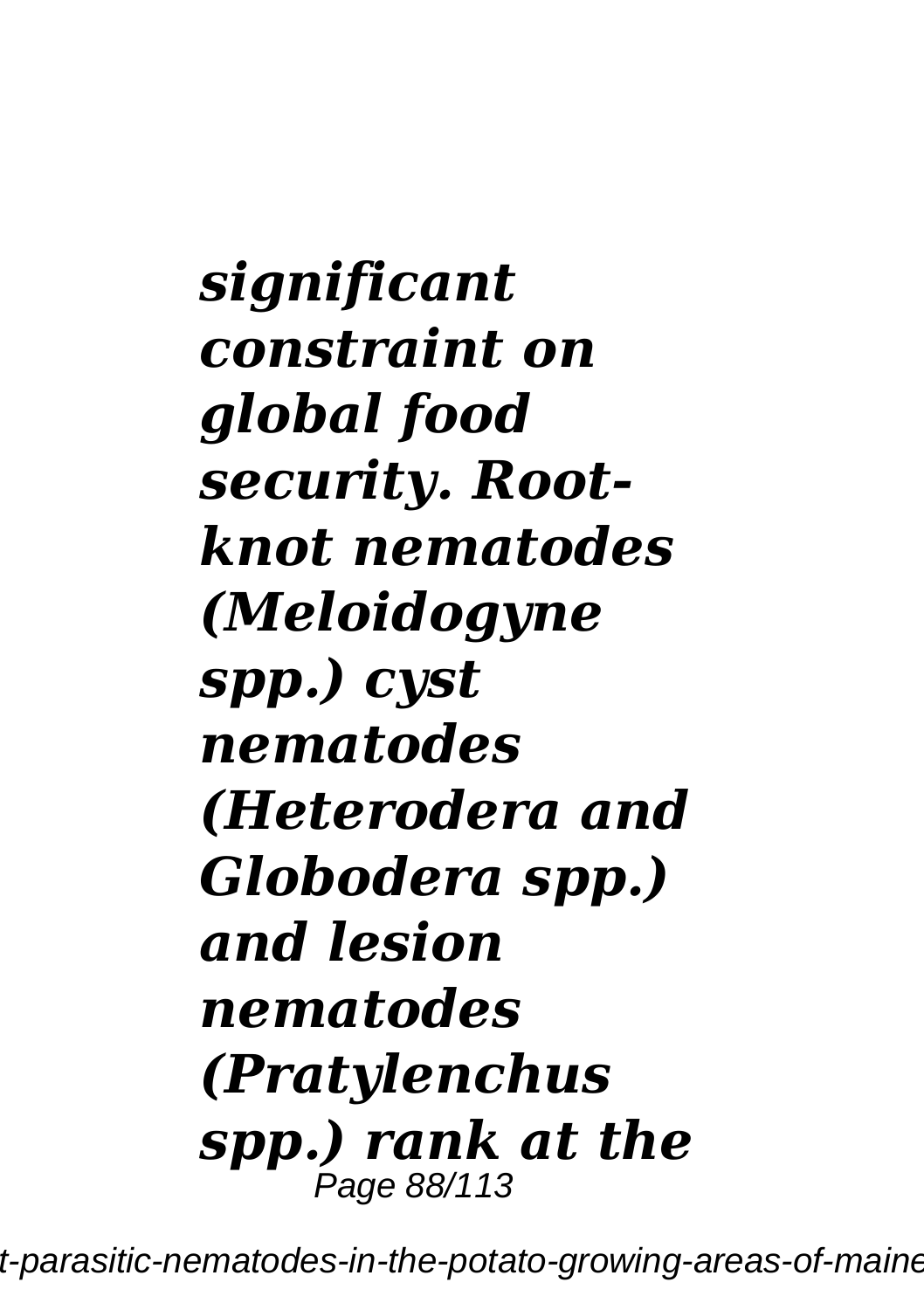*top of list of the ... The EURL plant parasitic nematodes is responsible for providing the NRLs with knowledge, tools for accurate detection and identification methods on regulated plant* Page 89/113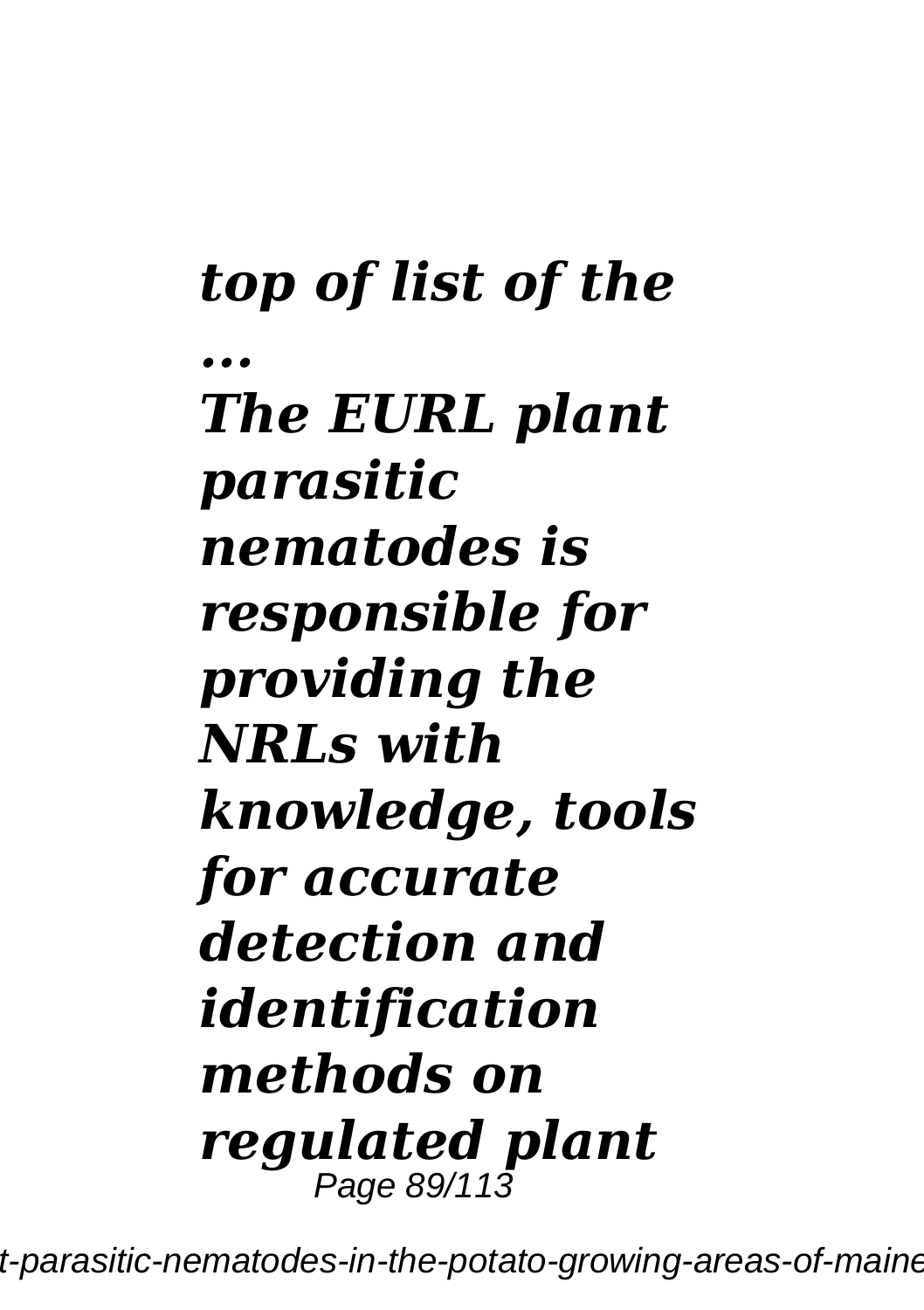*parasitic nematodes. To contact us: eurl.n ematodes@anses. fr. Or follow us on Twitter: @EU RL\_nematodes Nematode Diseases of Plants | Ohioline*

#### *PLANT DISEASES CAUSED BY NEMATODES -* Page 90/113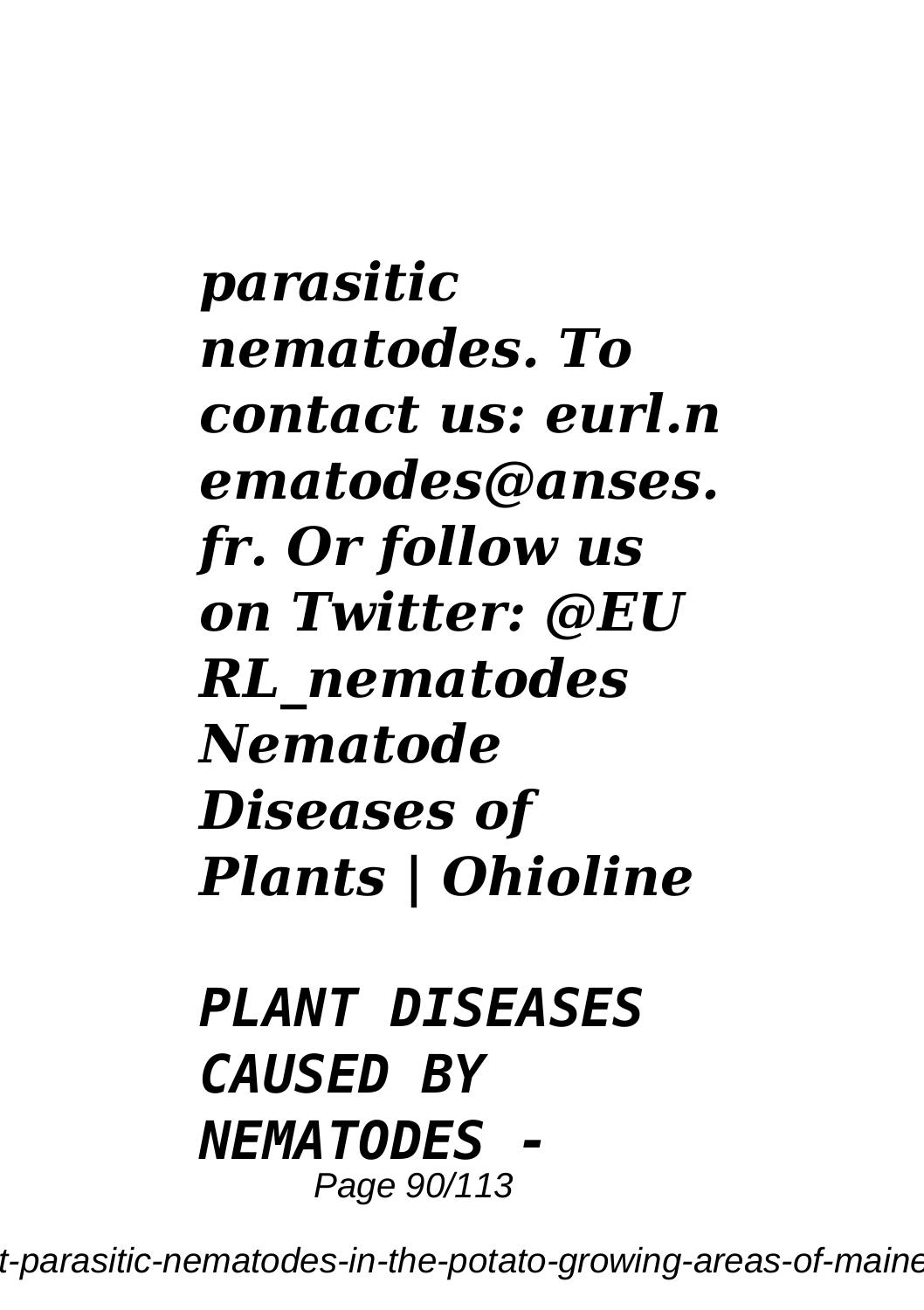*Academicscope Nematodes: Symptoms, Injury to Plants, Characteristics and ... Other plantparasitic nematodes can cause root knots or galls, leaf galls, injured root tips or root branching,* Page 91/113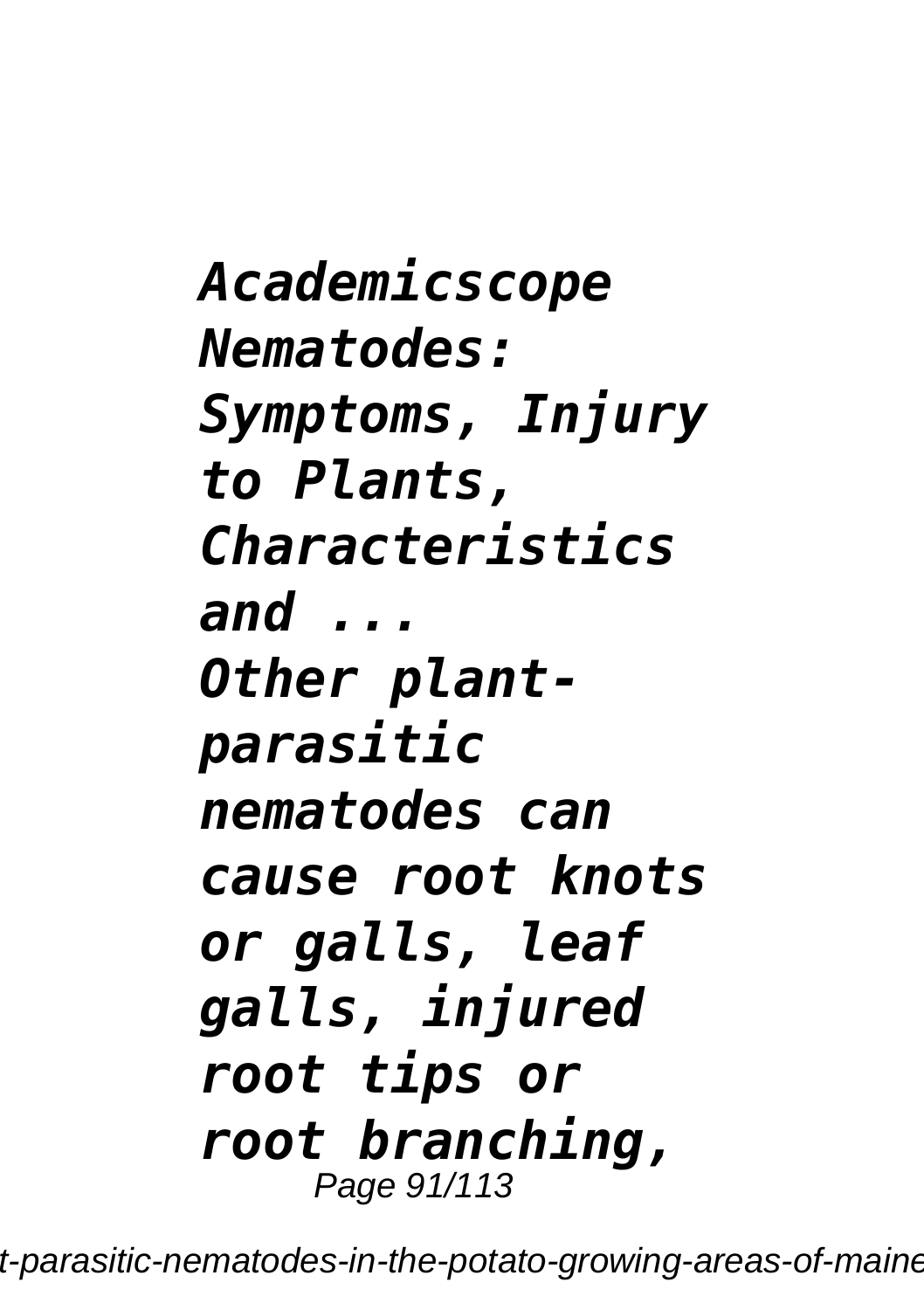*or tissue problems such as lesions, patches of dying tissue, and twisted or distorted leaves. Plants that may see root damage from plant-parasitic nematodes include carrots, cherry tomatoes, corn, lettuce,* Page 92/113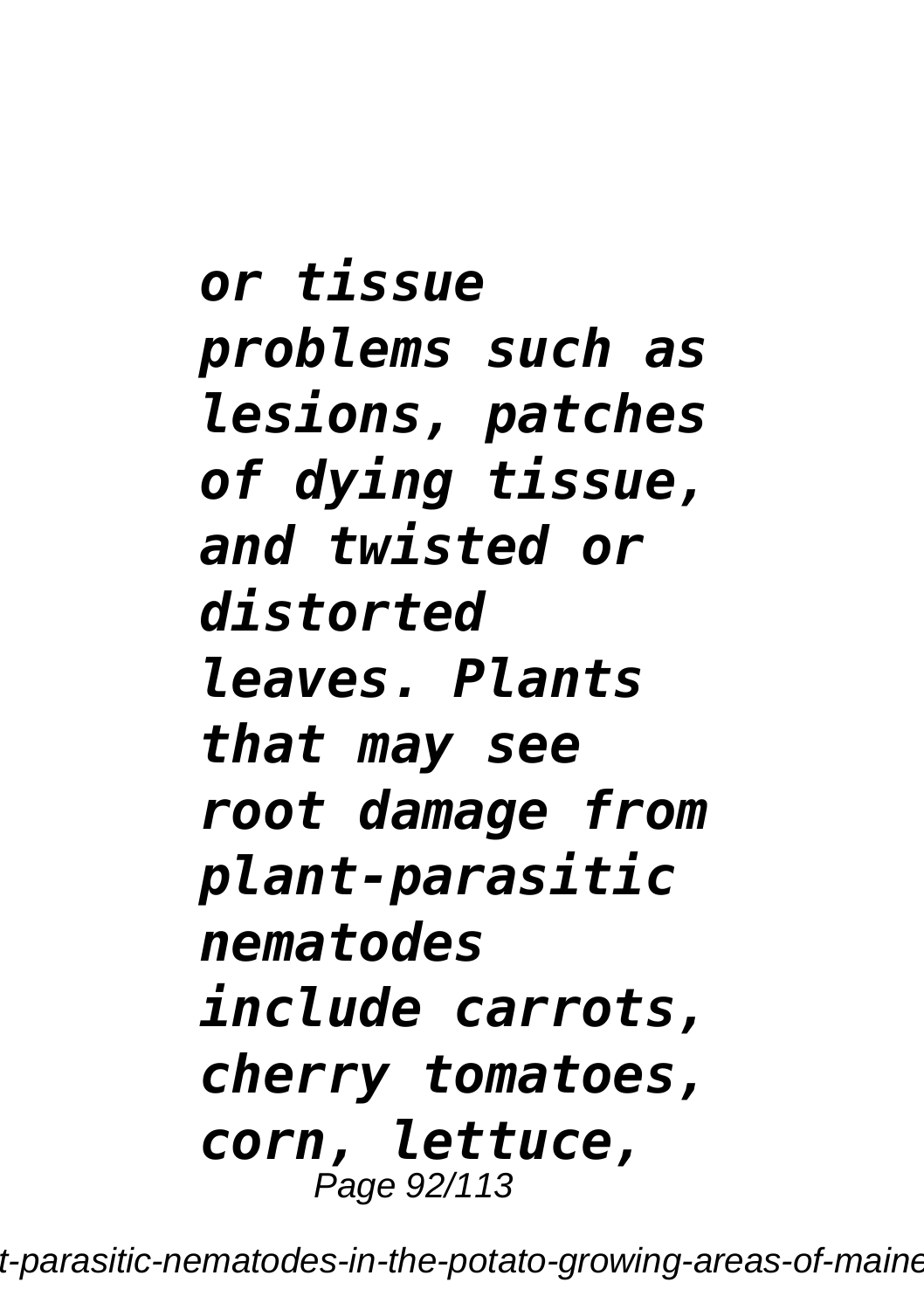*potatoes, and peppers. Crops ... The Impact of Plant-Parasitic Nematodes on Agriculture and ...*

As with other plant?parasitic nematodes, indirect costs, Page 93/113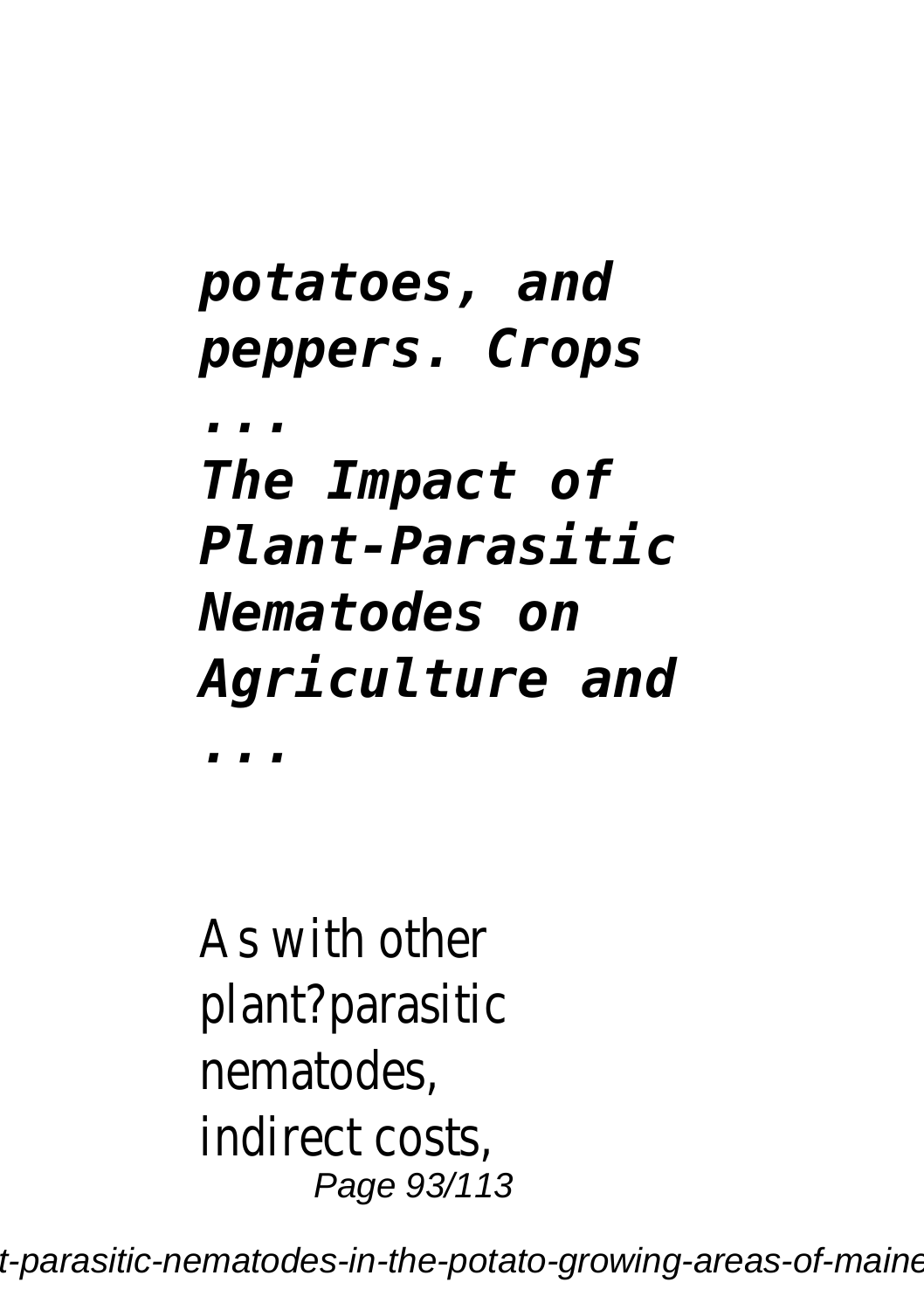such as the establishment of control measures, degradation of land quality, cost of quarantine procedures and loss of nematode?free land for seed production, add to the direct Page 94/113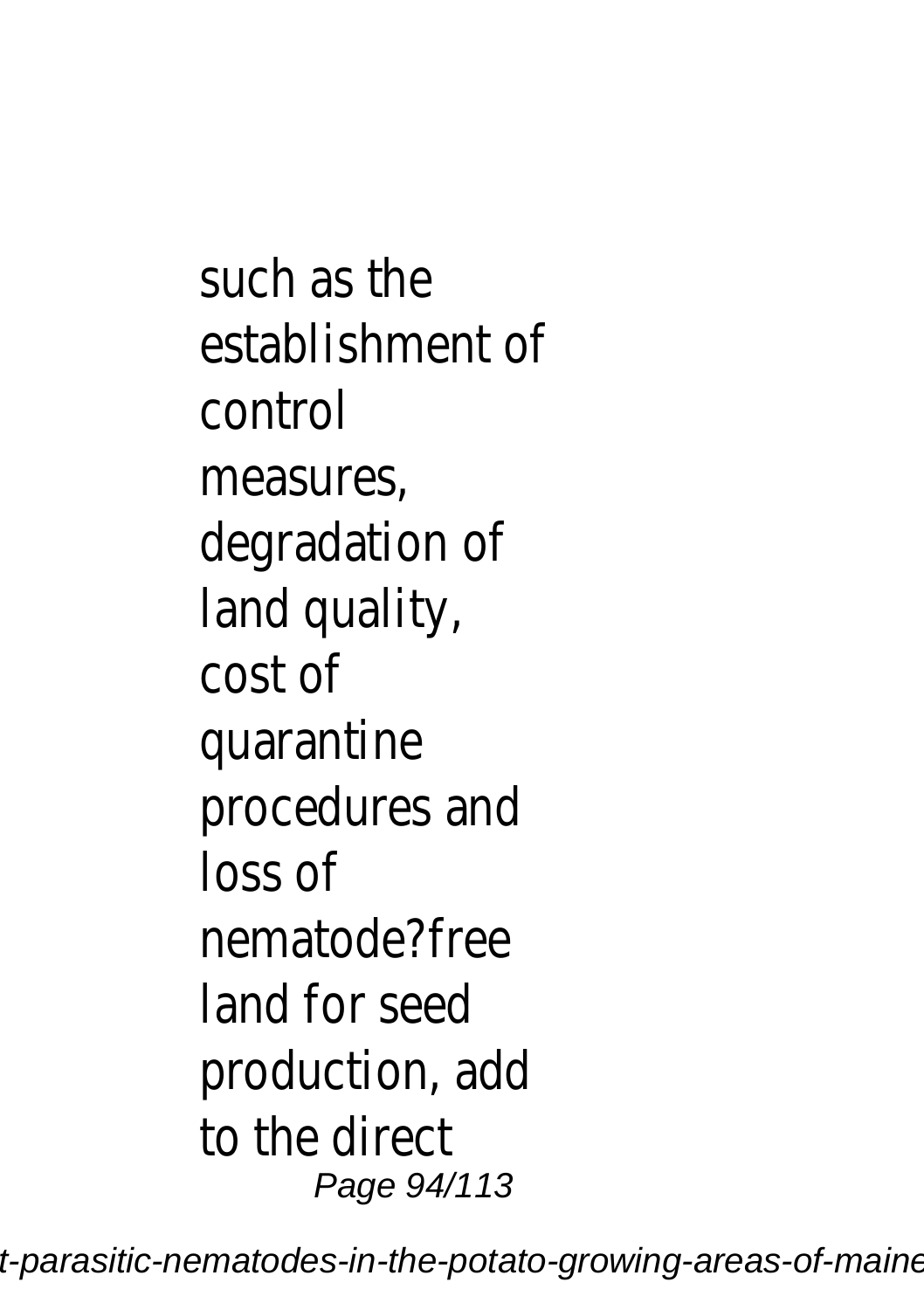losses caused by the impact on yield (Main et al., 1999). ADVERTISEMENTS: Plant parasitic nematodes broadly divided into two groups above ground feeders and underground feeders. On the basis of feeding Page 95/113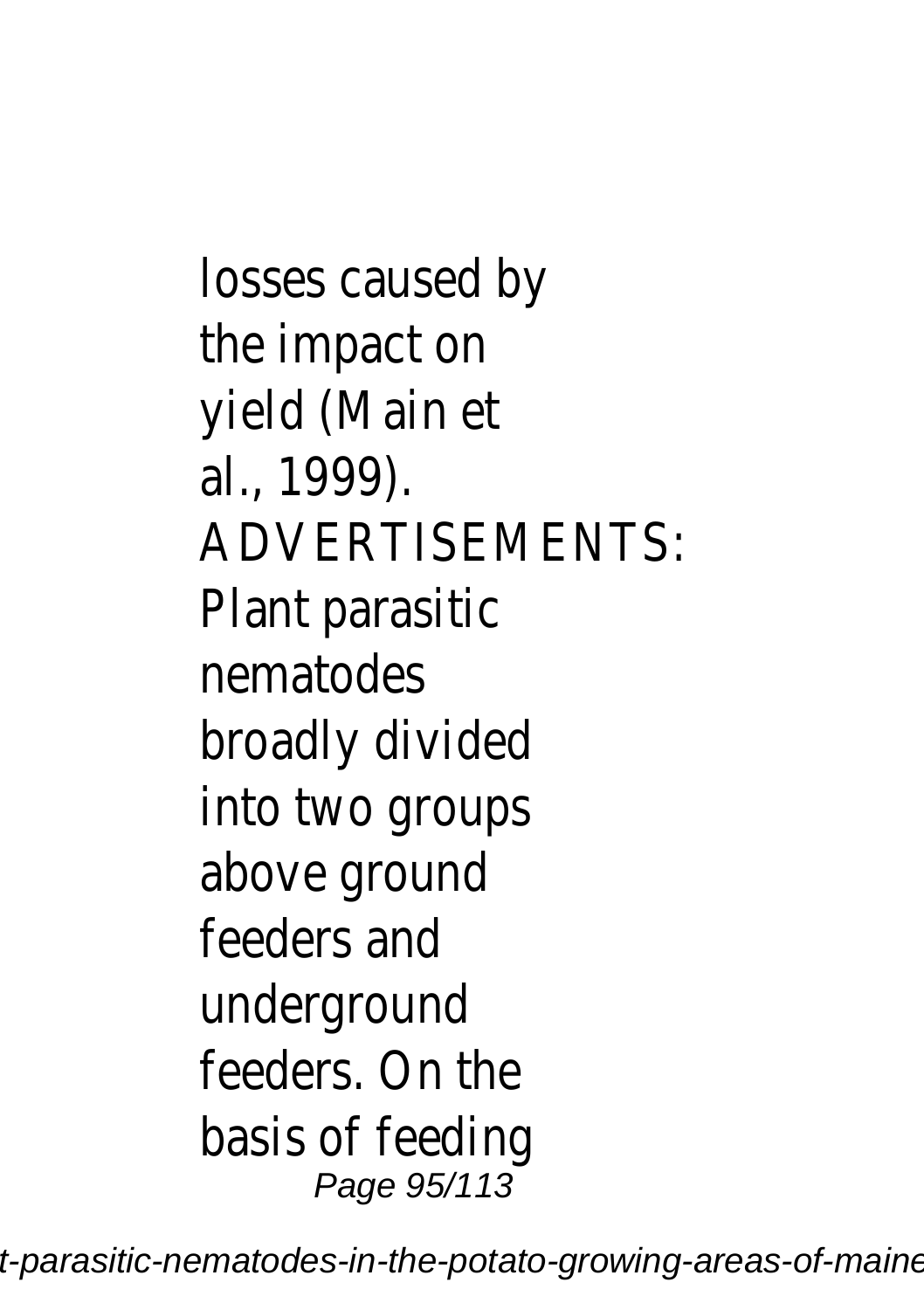behaviour, underground feeders are falling under different sub groups like ecto-, endo- and semiendoparasites. Further, they classified as sedentary endoparasites (Meloidogyne and Page 96/113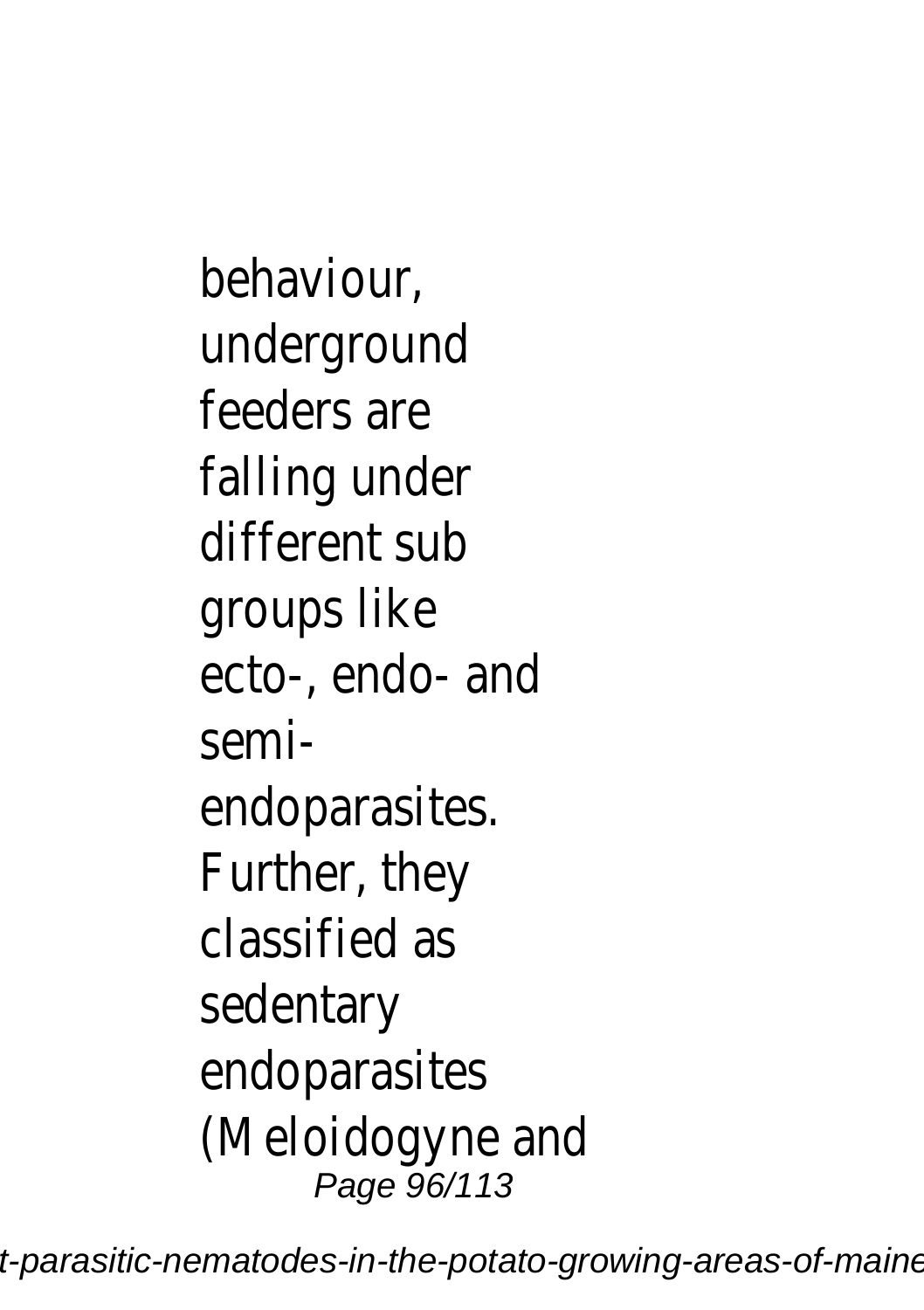Heterodera), migratory endoparasites (Pratylenchus and Radopholus ... Plant parasitic nematodes may attack the

roots, stem, foliage and flowers of plants. All plant parasitic Page 97/113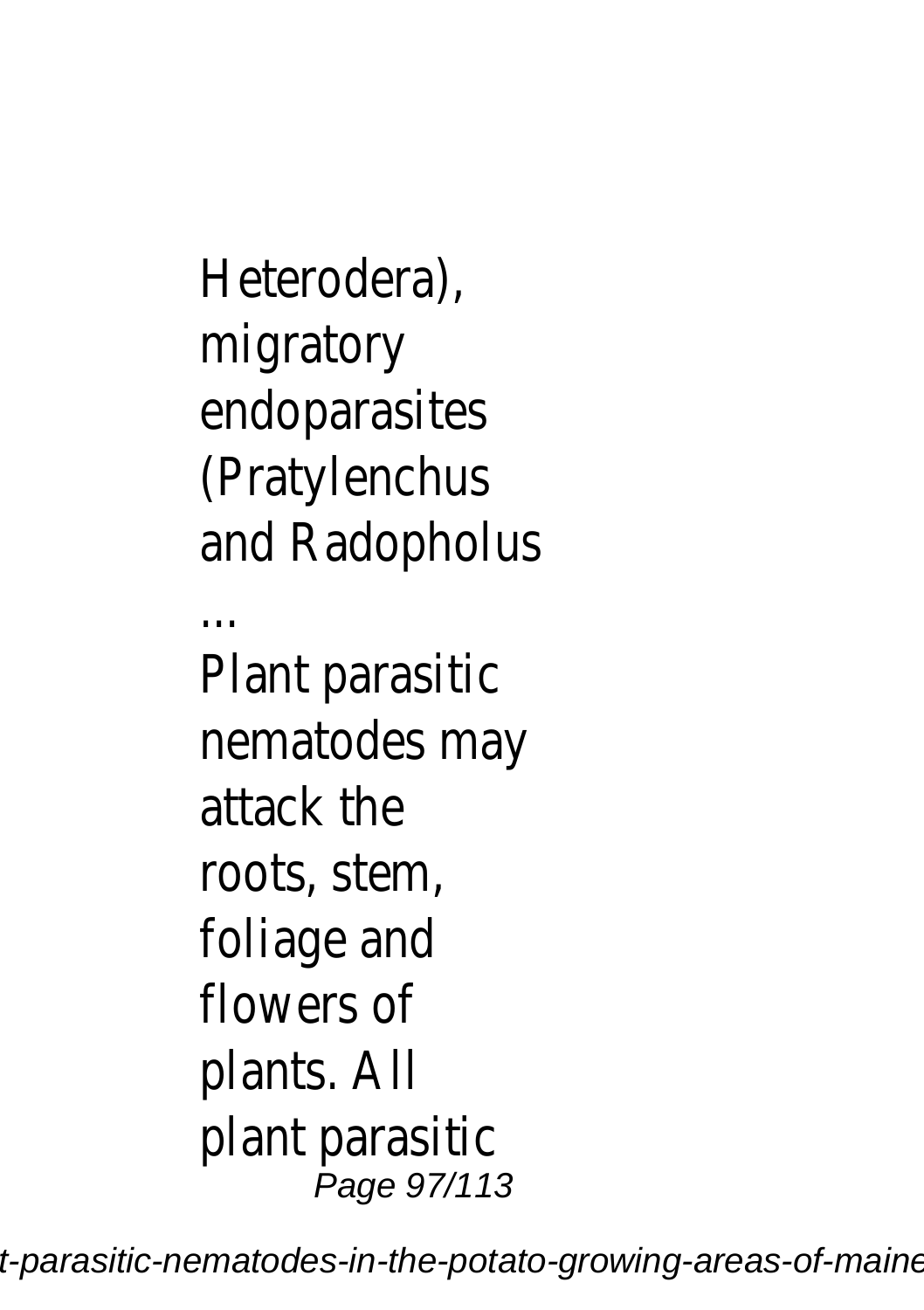nematodes have piercing mouthparts called stylets. The presence of a stylet is the key diagnostic sign differentiating plant parasitic nematodes from all other types of nematodes.

Page 98/113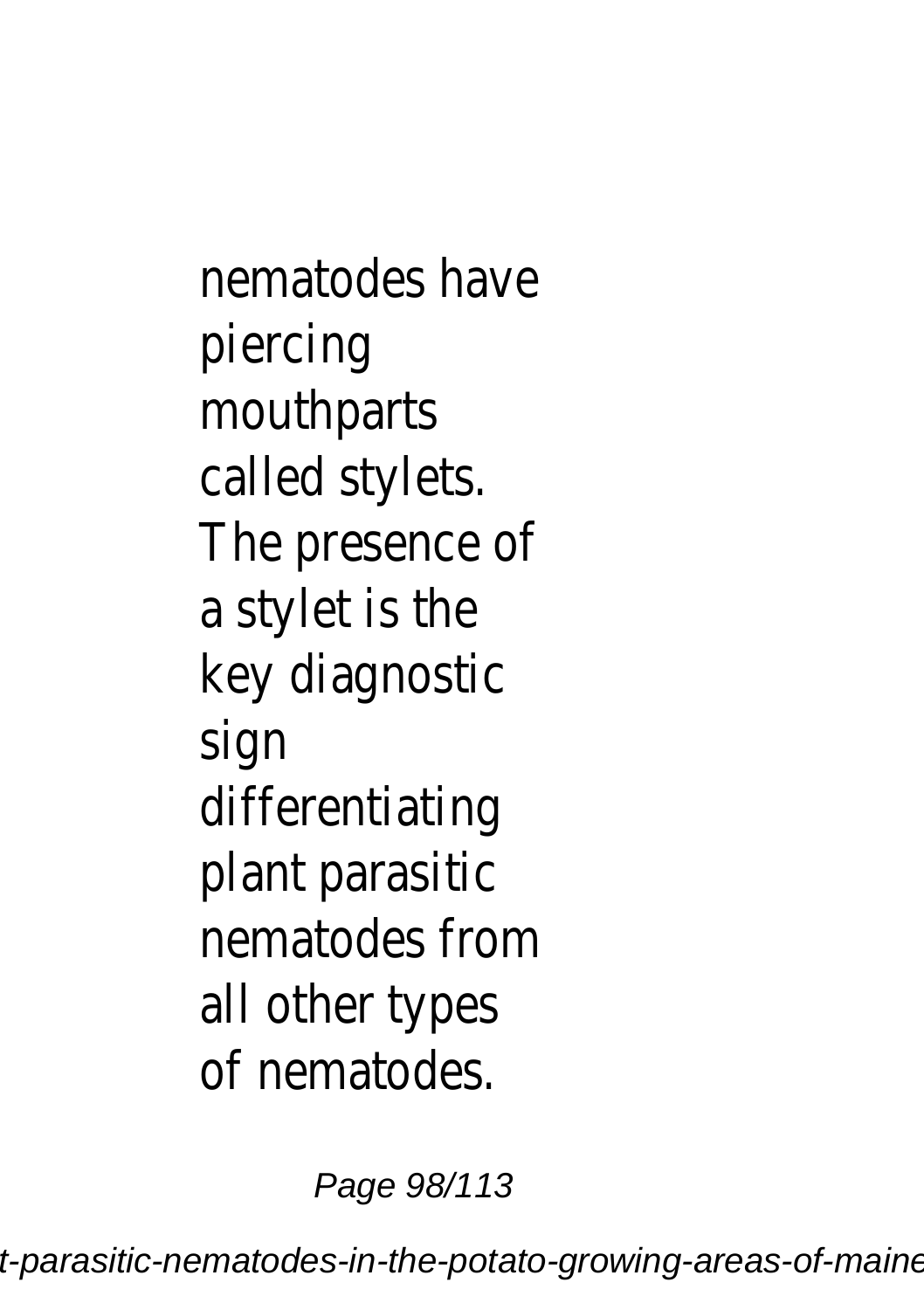**Introduction to Plant-Parasitic Nematodes** Plant parasitic nematodes feed on living plant tissues, using an oral stylet, a spearing device somewhat like a hypodermic needle, to puncture host cells. Many, Page 99/113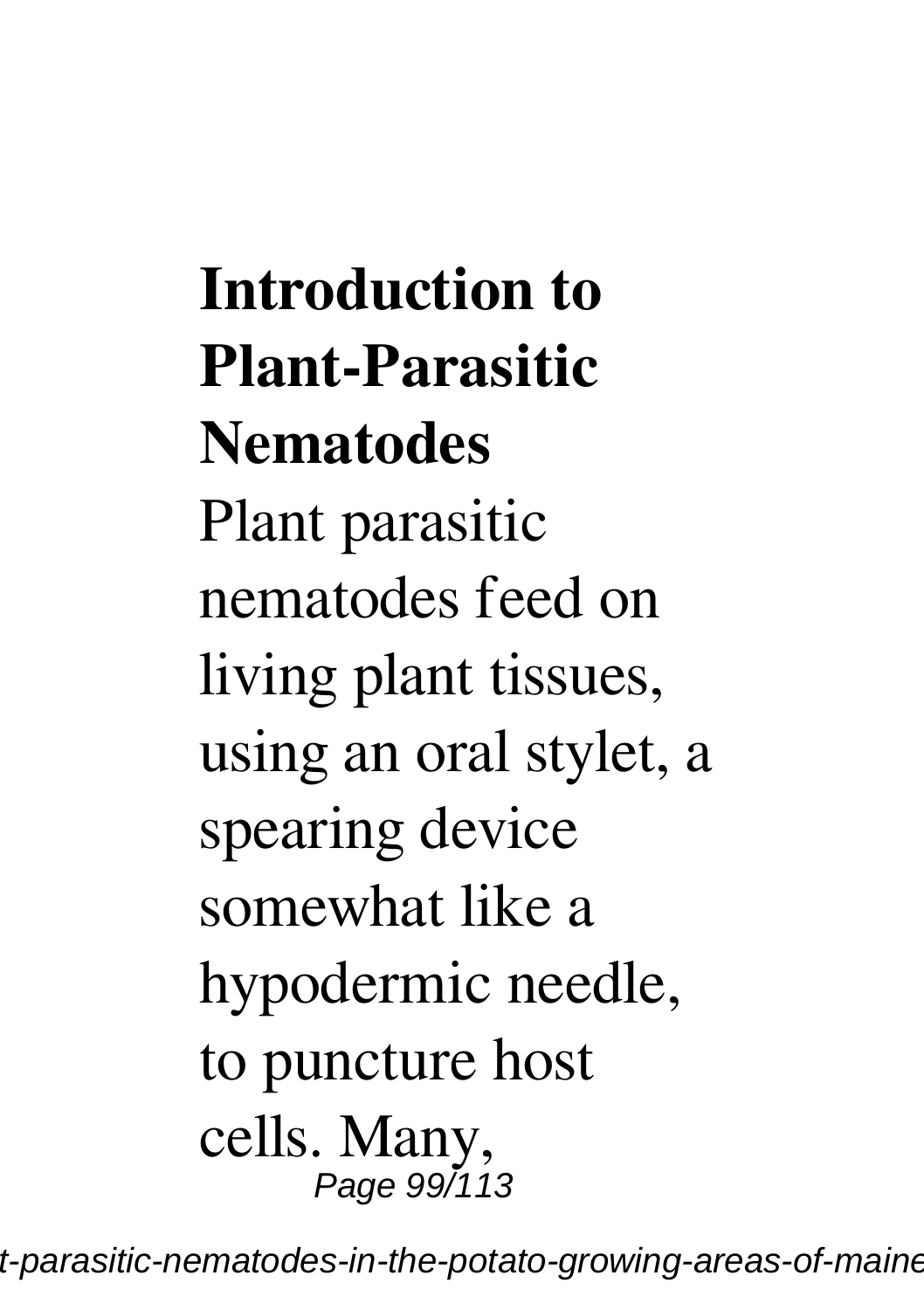probably all, plant nematodes inject enzymes into a host cell before feeding to partially digest the cell contents before they are sucked into the gut.

A few plant parasitic nematode species form specialized

structures, such as Page 100/113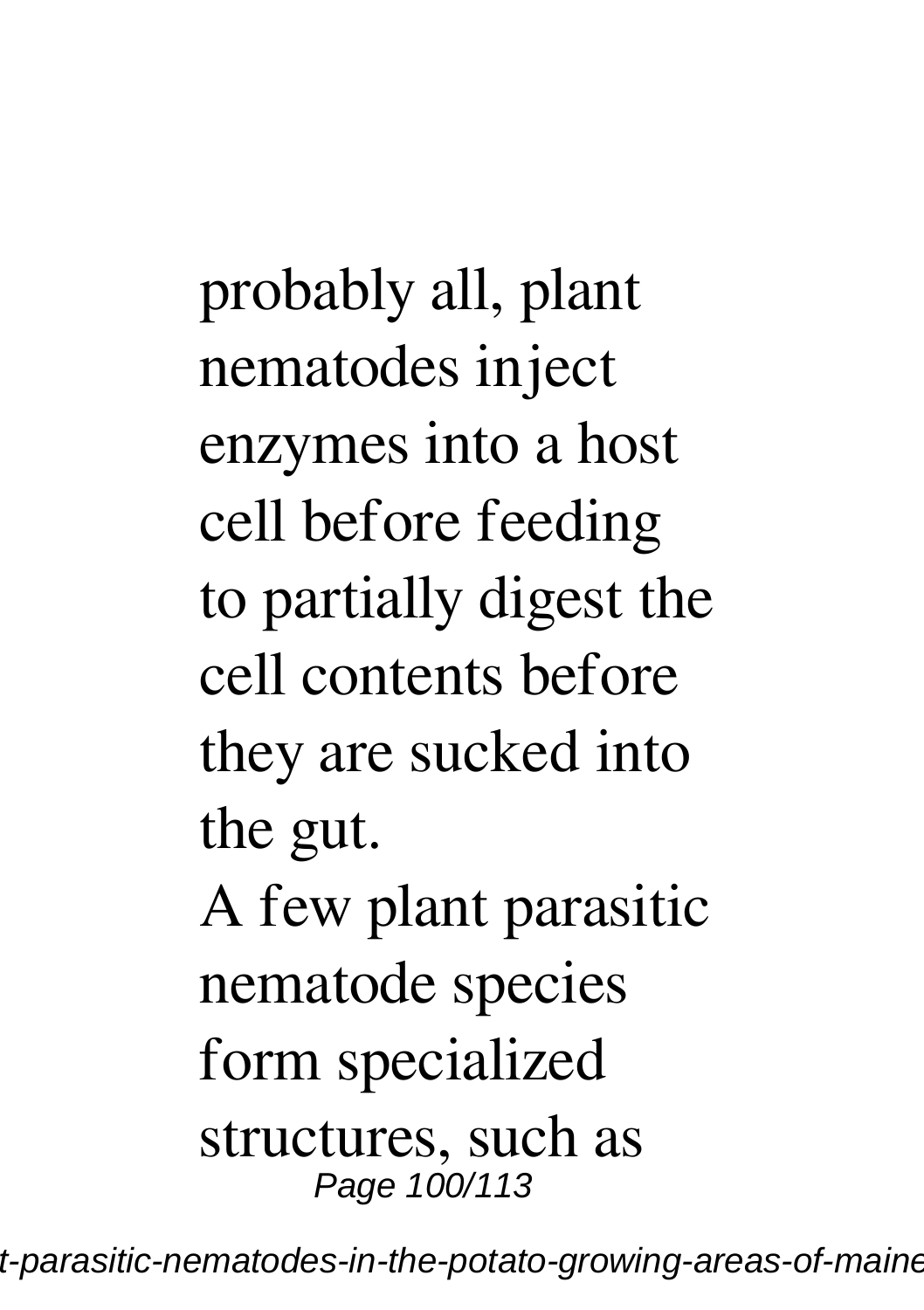these white cysts of Heterodera, that can be observed with the unaided eye. Photo 3. All plant parasitic nematodes are able to penetrate plant cells by inserting the sharply pointed stylet found in their mouth cavities. Pictured here is the pin Page 101/113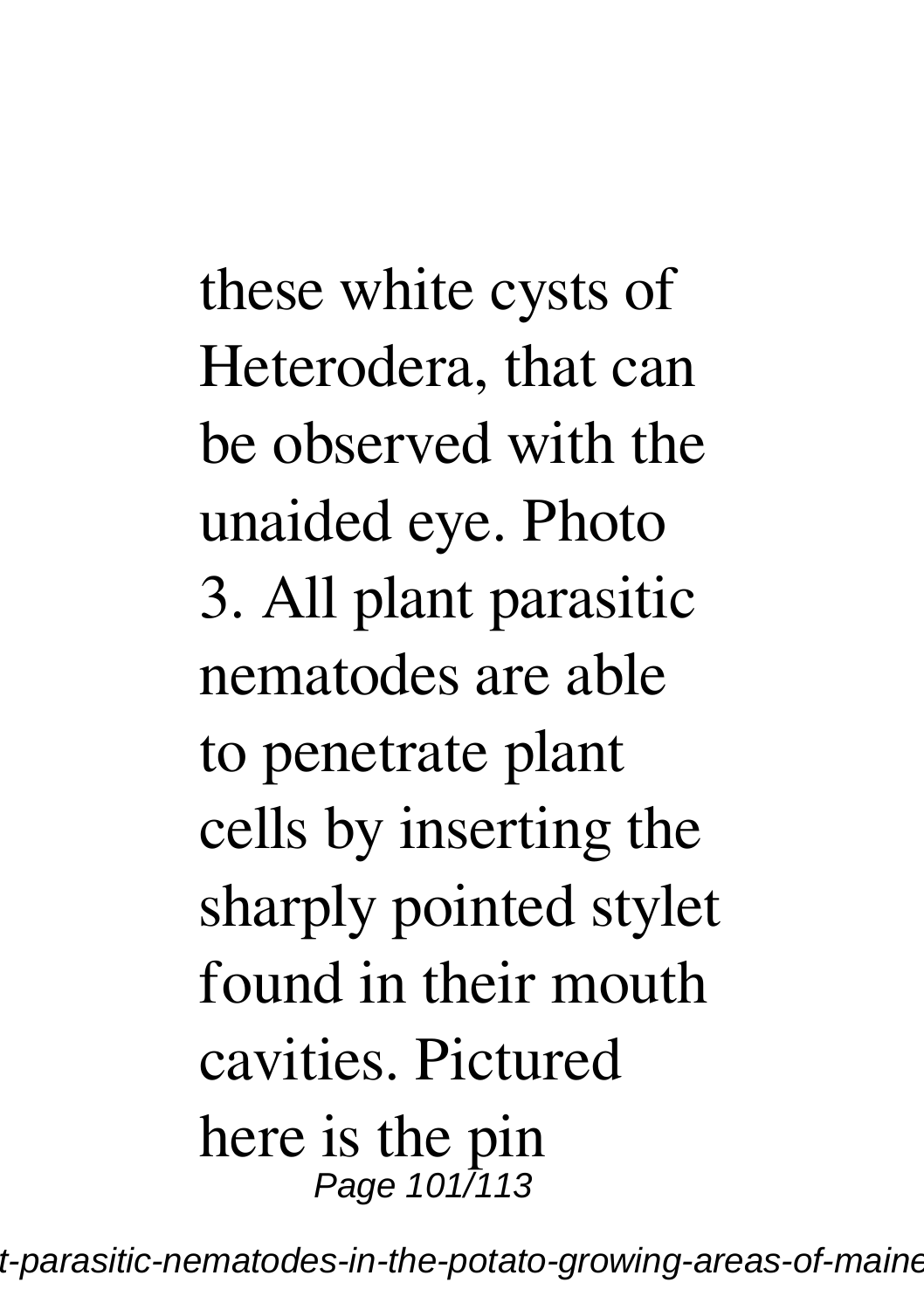# nematode (Paratylenchus). **Management of plant parasitic nematodes | agropedia**

## **INTRODUCTION TO PLANT PARASITIC NEMATODES: 2. WHAT ARE ...** Plant Parasitic<br>Page 102/113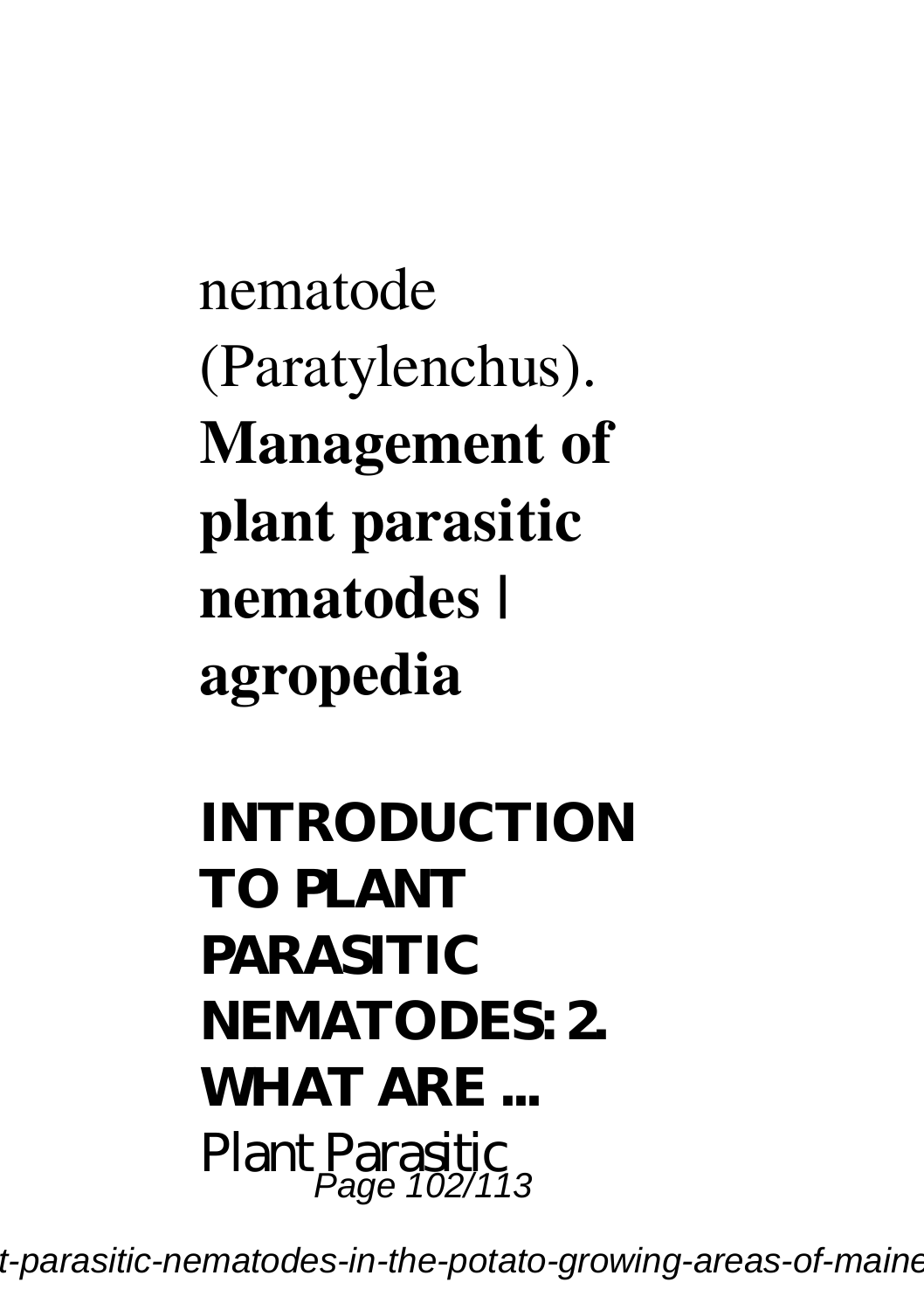Nematodes - Damage to crops and management. Crop losses due to nematodes. It will indeed be a wonder if any crop is free from plant parasitic nematodes [PPN]. Many a times in olden days, nematodes have caused people to migrate due to soil sickness. Plant-parasitic Page 103/113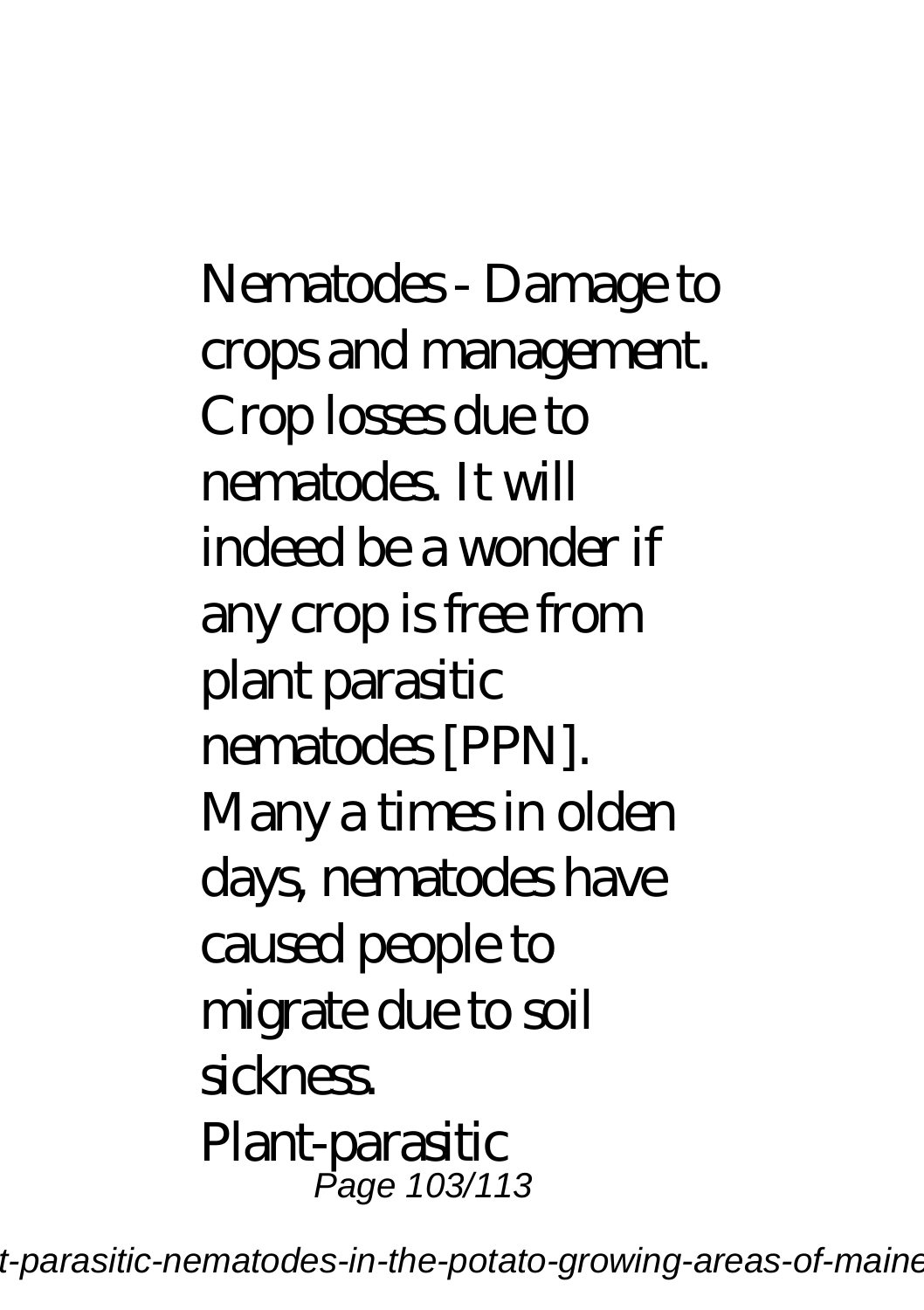nematodes occur in all sizes and shapes. The typical nematode shape is a long and slender worm-like animal, but often the adult animals are swollen and no longer even resemble worms (Figure 2). Plantparasitic nematodes range from 250 um to 12 mm in length, averaging 1 mm, to about 15-35 um in Page 104/113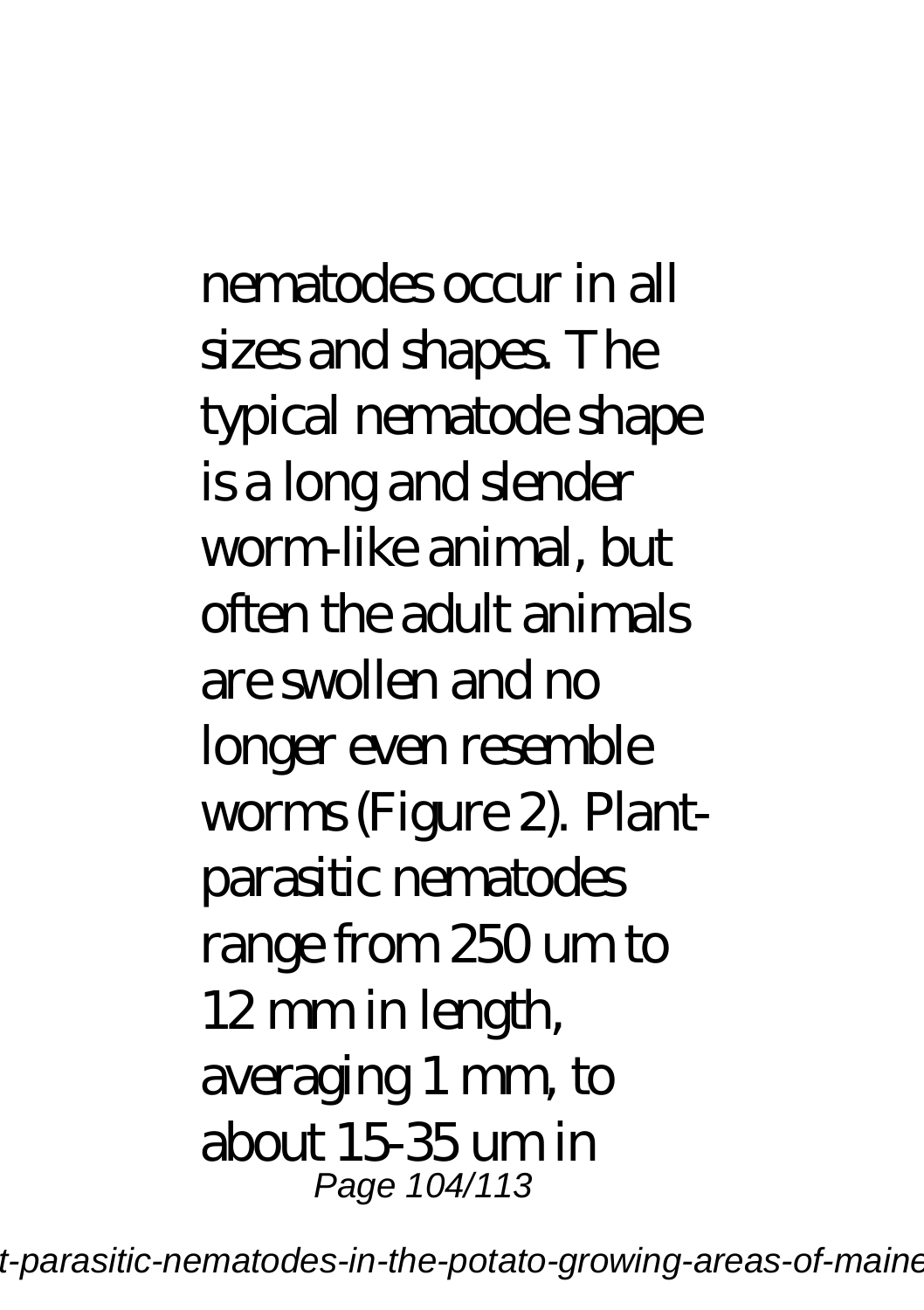### width. The nematodes (UK: /  $n$  m to  $dz/$ NEM-ctohdz, US: / ni m/NEEM-Greek Νηματώδη; Latin: Nematoda) or roundworms constitute the phylum Nematoda (also called Nemathelminthes), with plant-parasitic nematodes being known Page 105/113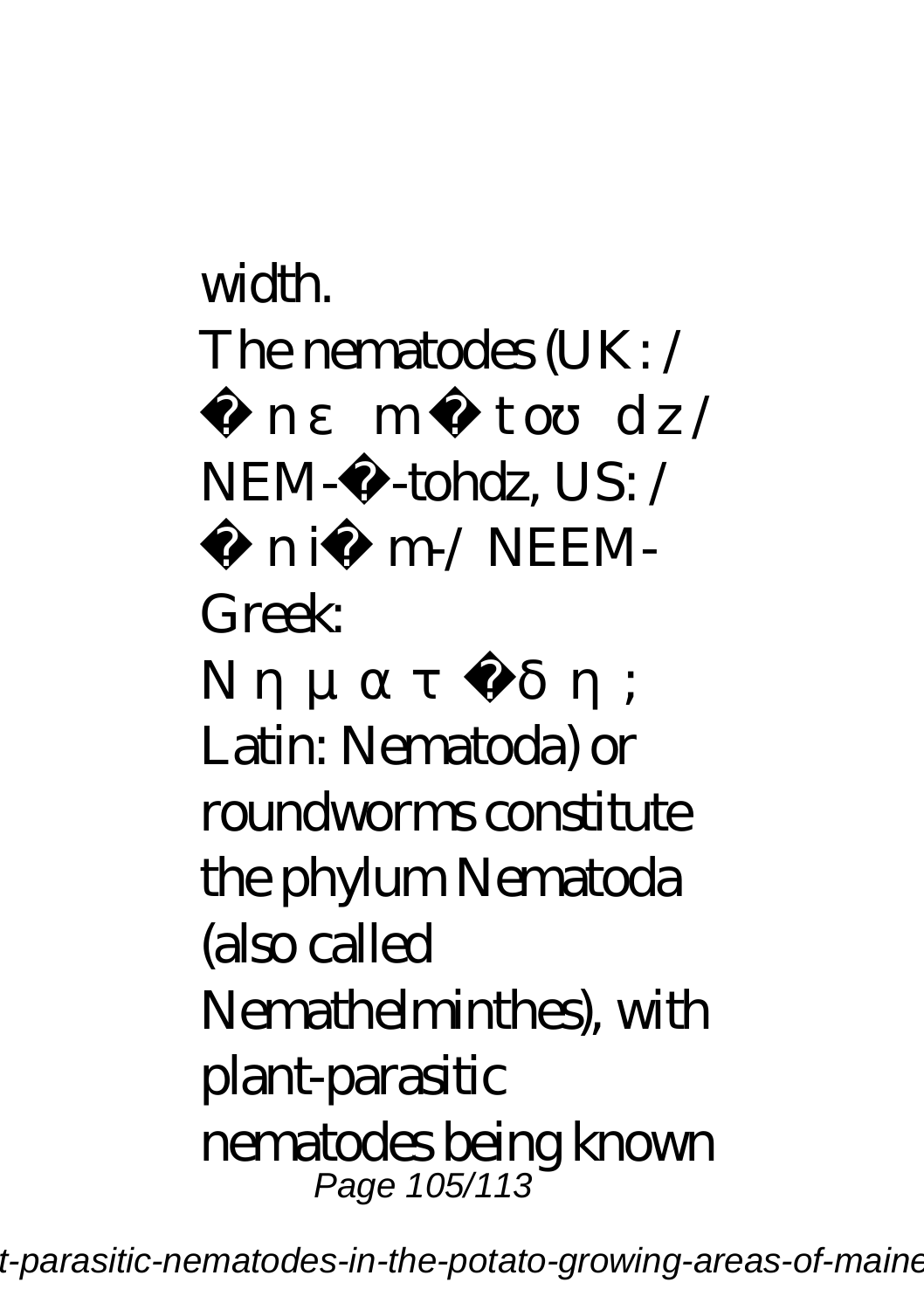as eelworms.They are a diverse animal phylum inhabiting a broad range of environments. Taxonomically, they are classified along with insects and other ...

*How to Kill Nematodes: 9 Steps (with Pictures) wikiHow All plant parasitic nematodes have a* Page 106/113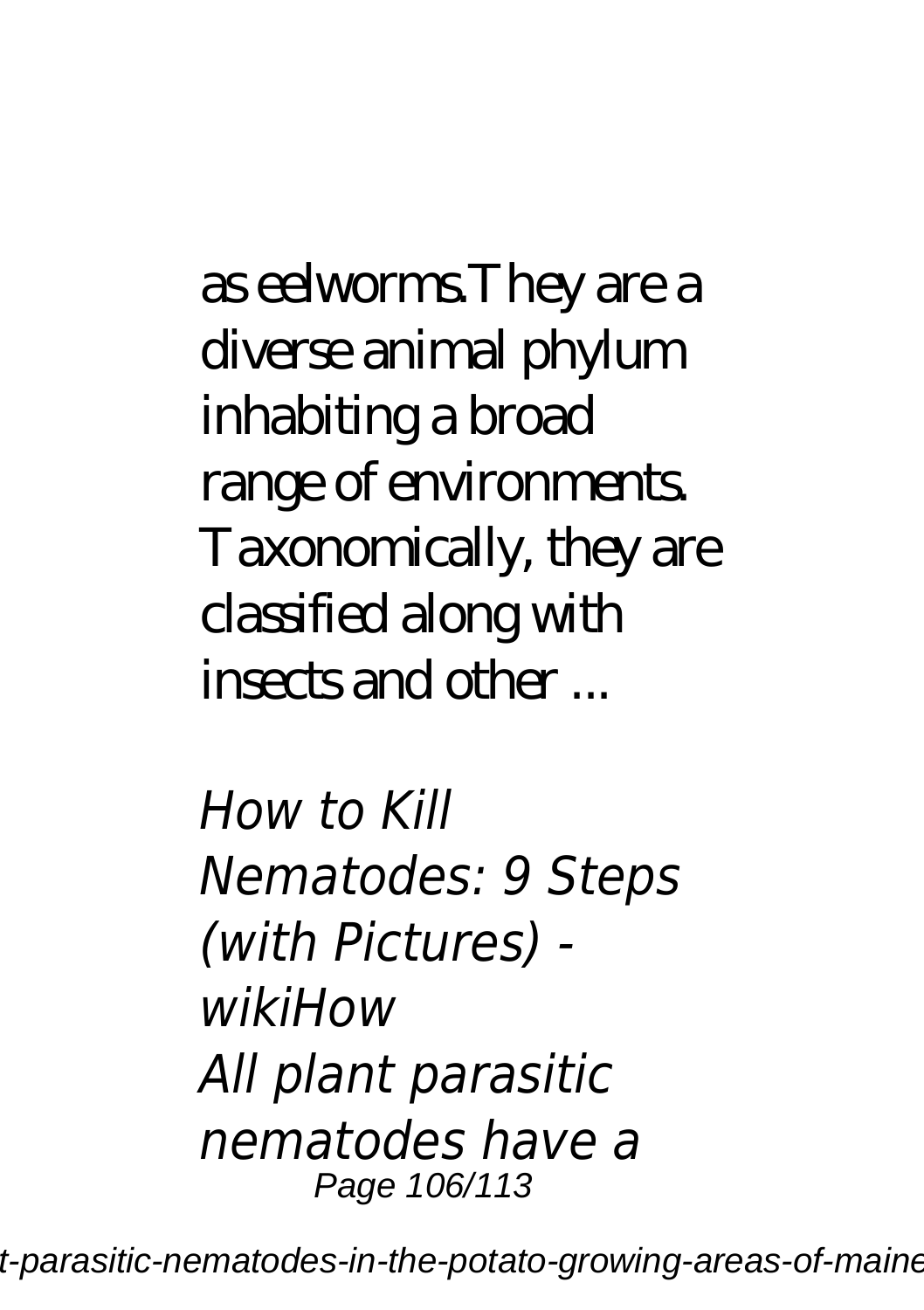*protrusible hollow stylet or spear. This is the main characteristic that suggests that the nematode is a plant parasite. This structure has been homologized in Tylenchida with the stoma of other nematodes and is used as a piercing organ through which* Page 107/113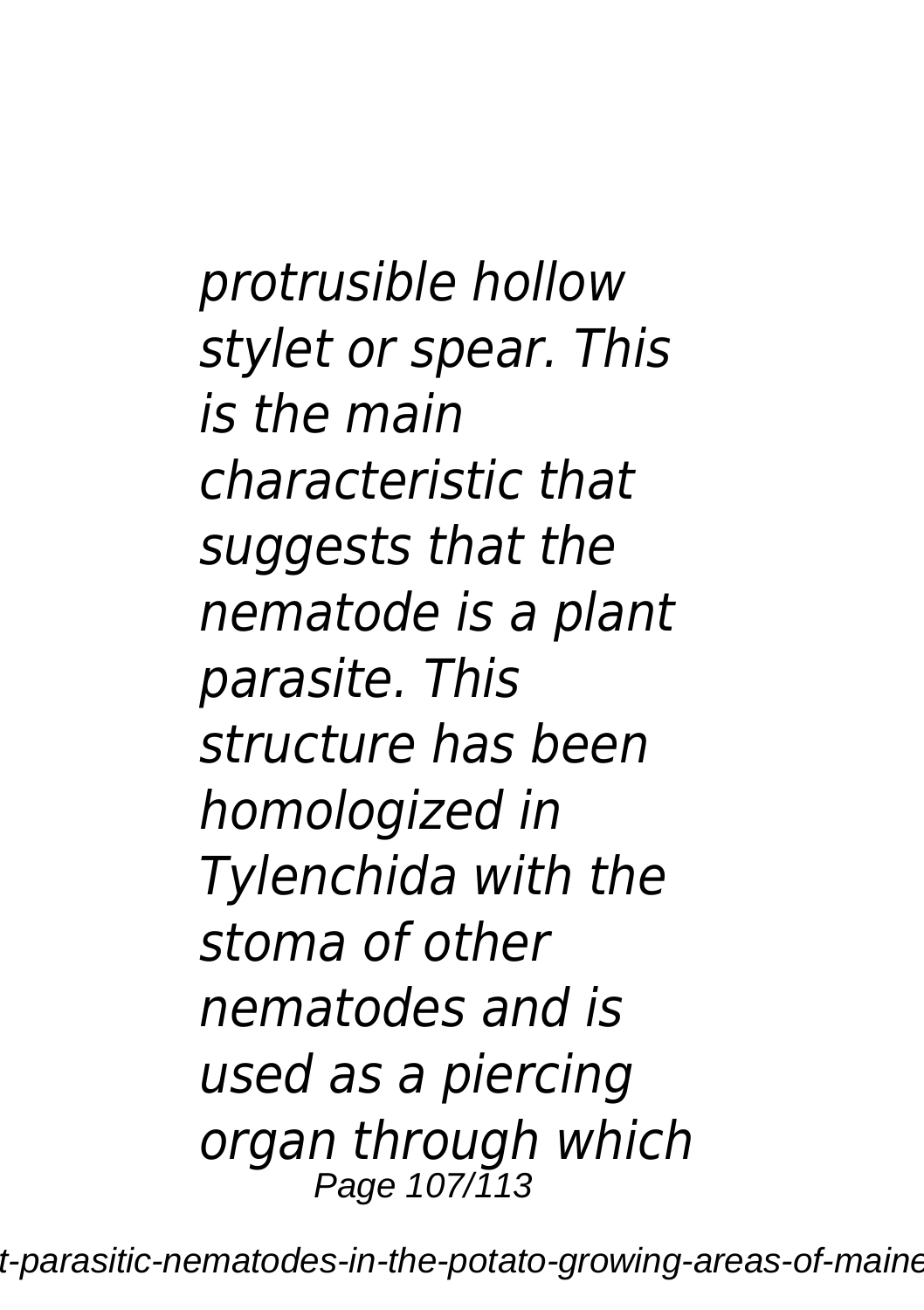*nematodes acquire food. Plant Parasitic Nematodes Explained The aim of this review was to undertake a survey of researchers working with plant‐parasitic nematodes in order to determine a 'top 10' list of these pathogens based on scientific and* Page 108/113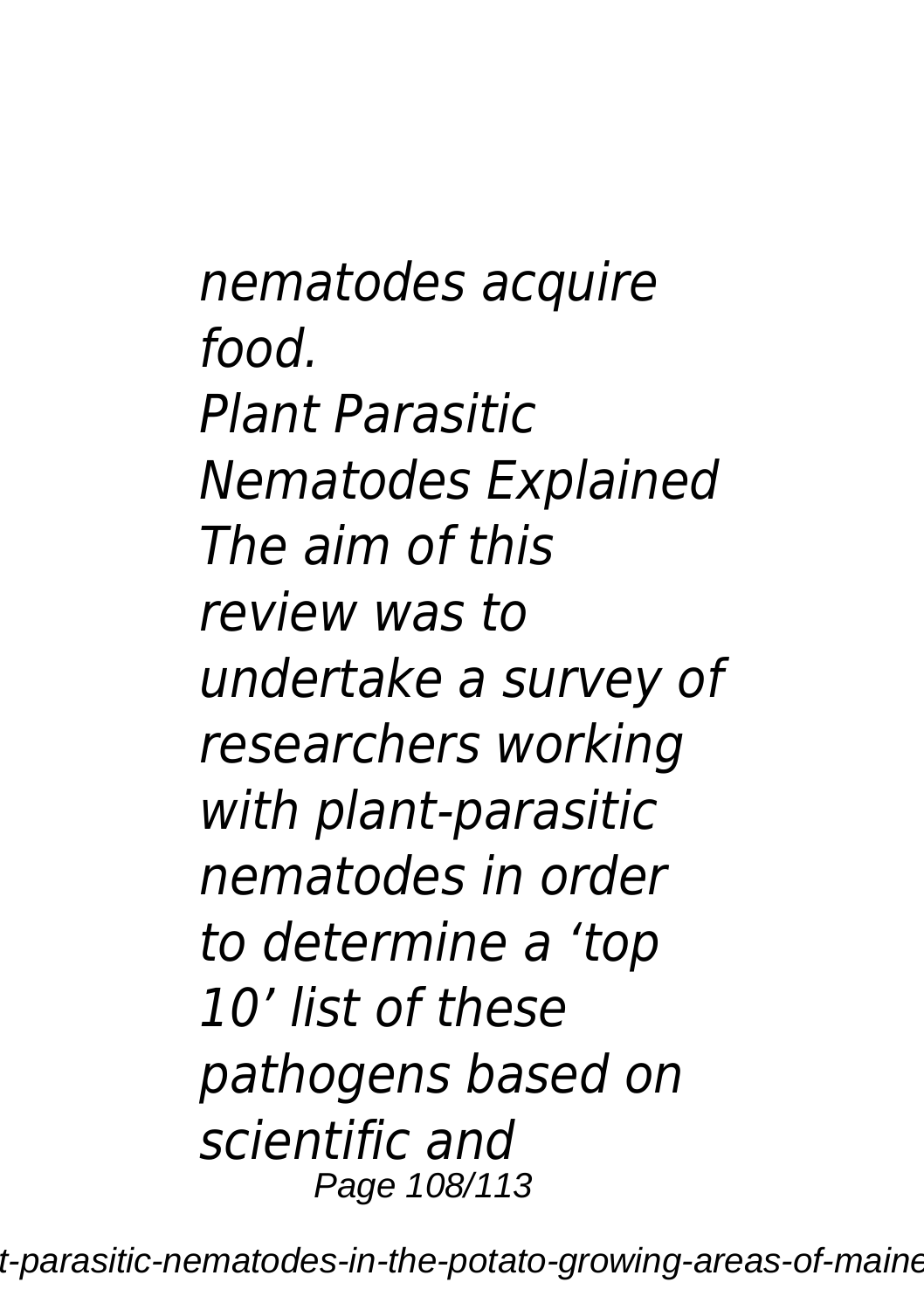*economic importance. Any such list will not be definitive as economic importance will vary depending on the region of the world in which a researcher is based.*

## *Nematodes are lower*

Page 109/113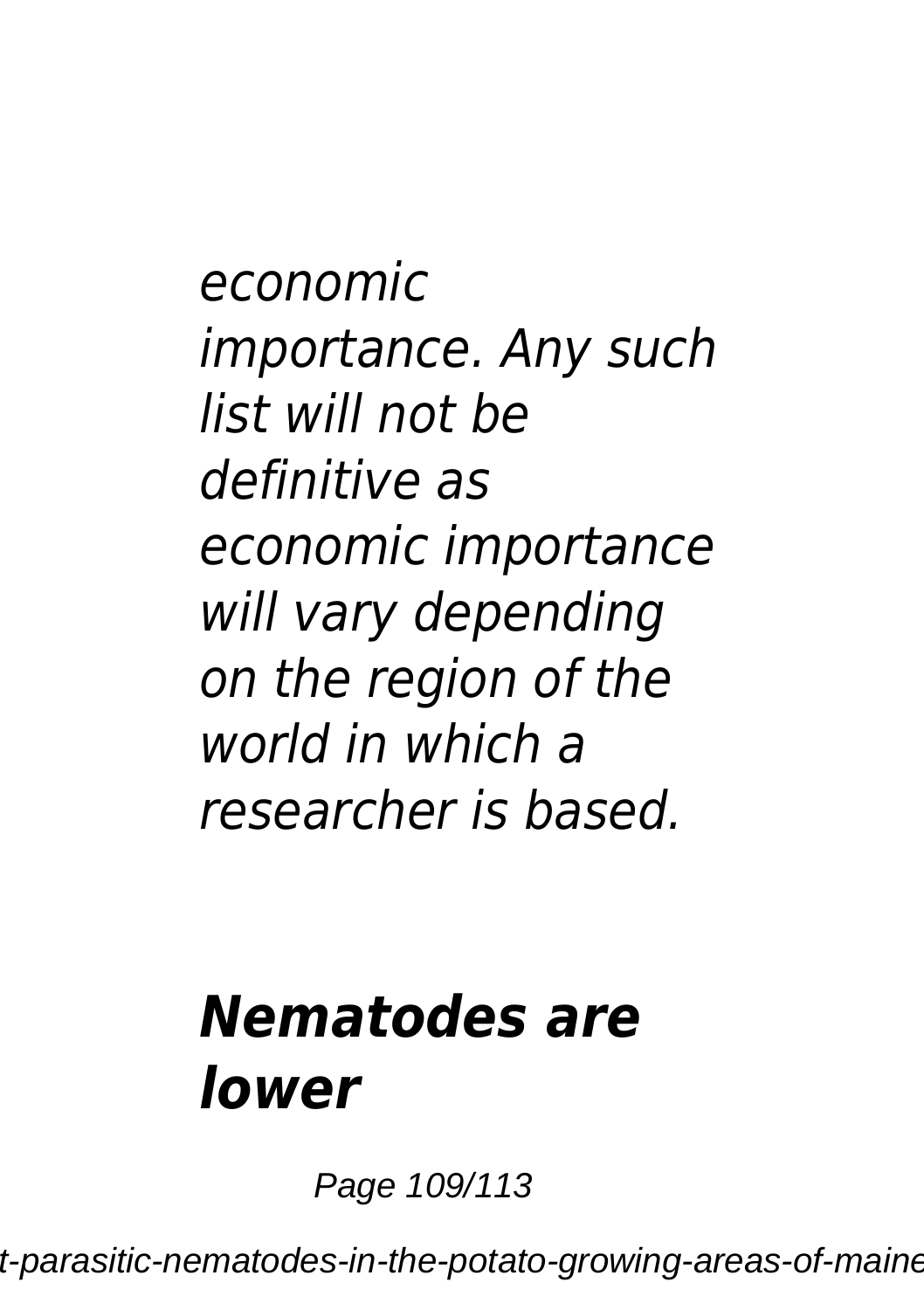*invertebrate animals and are perhaps the most numerous multicellular animals on the earth. They are generally freeliving in marine, freshwater or soil environments, but a large number of* Page 110/113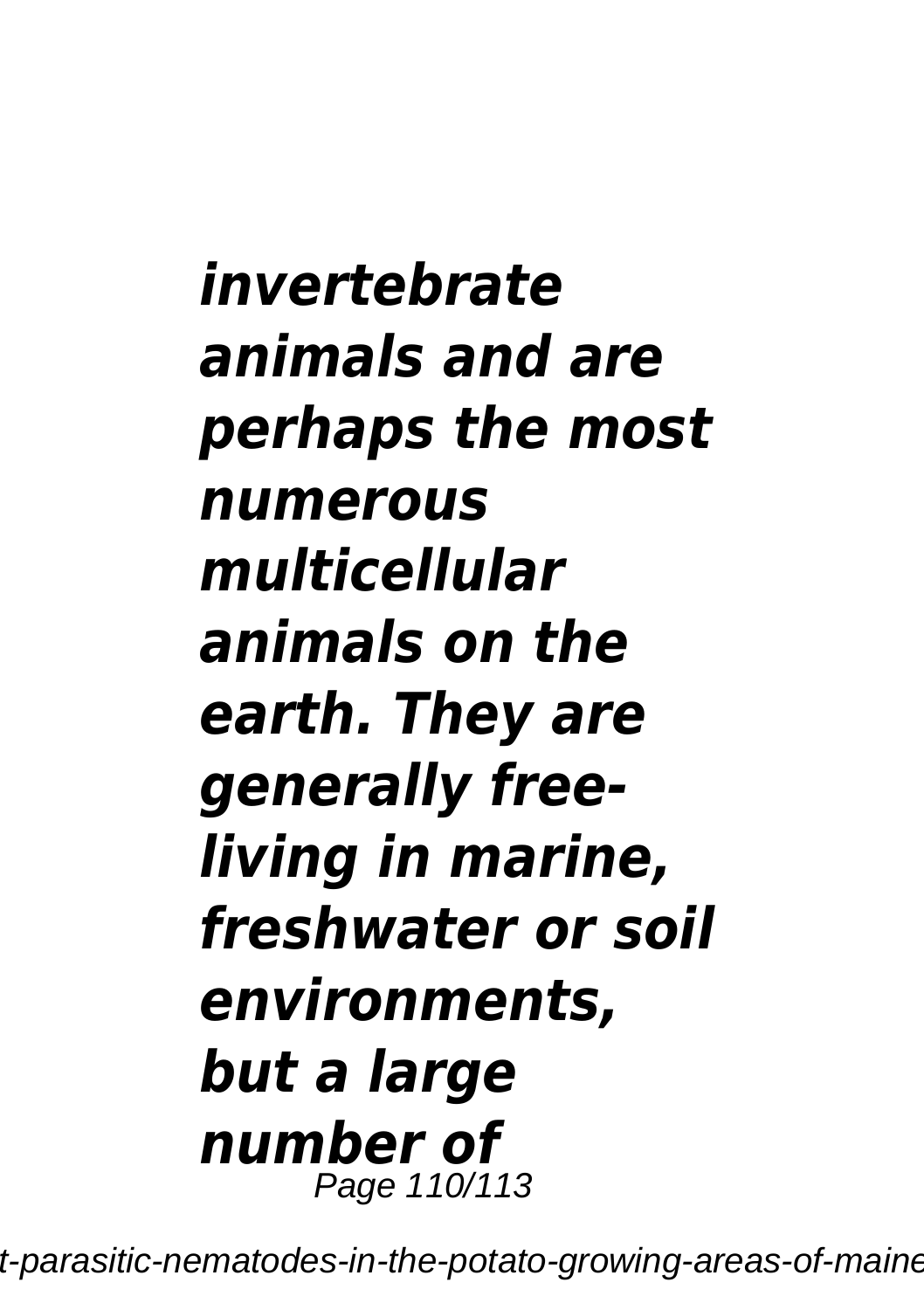*species are parasitic to different kinds of plants and animals. The parasitic species are of considerable agricultural, clinical and veterinary importance as pests of […]* Page 111/113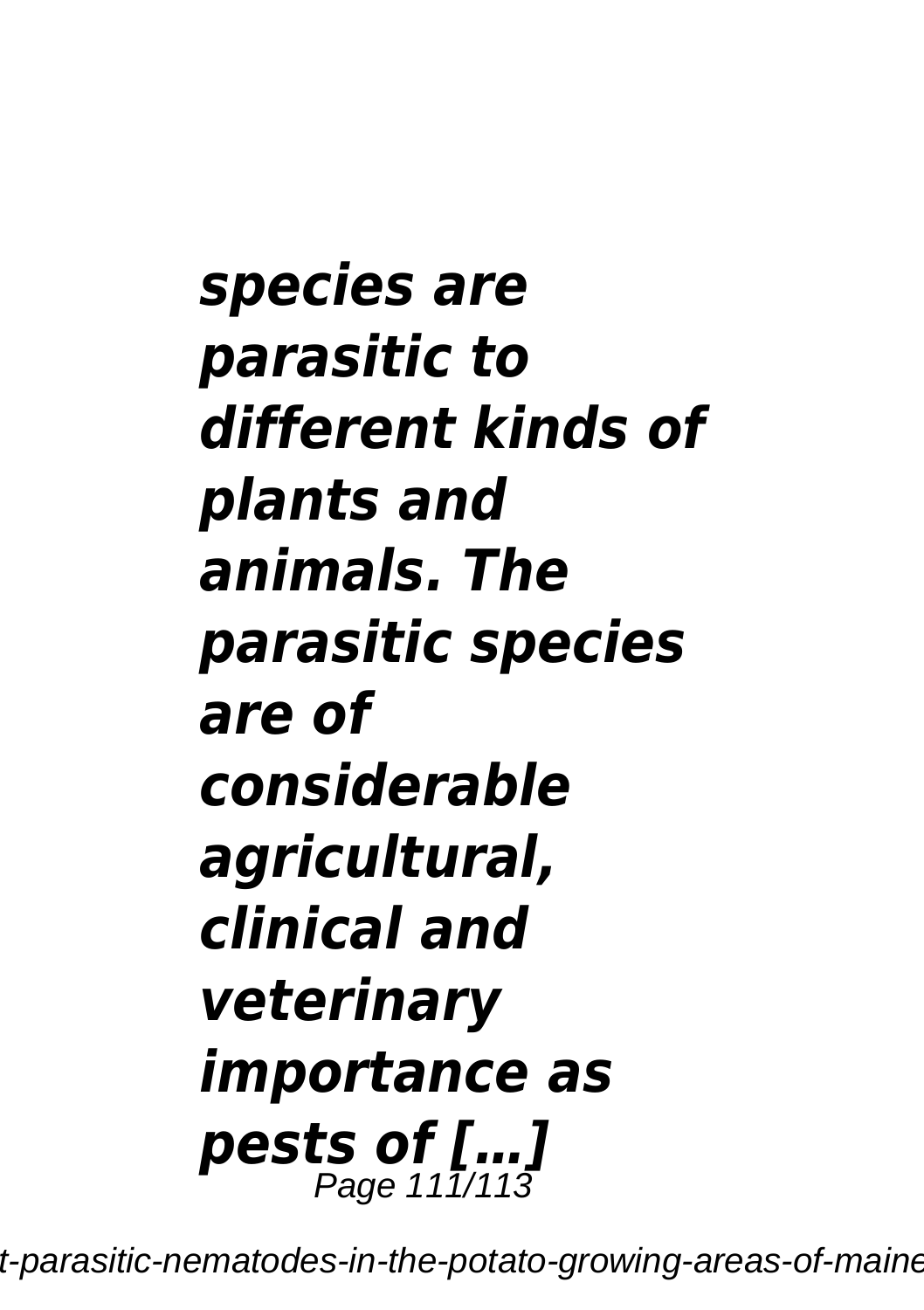*Nematodes: Good or Bad in the Garden? - Gardening Channel Top 10 plant‐parasitic nematodes in molecular plant*

*...*

Nematode - Wikipedia Page 112/113